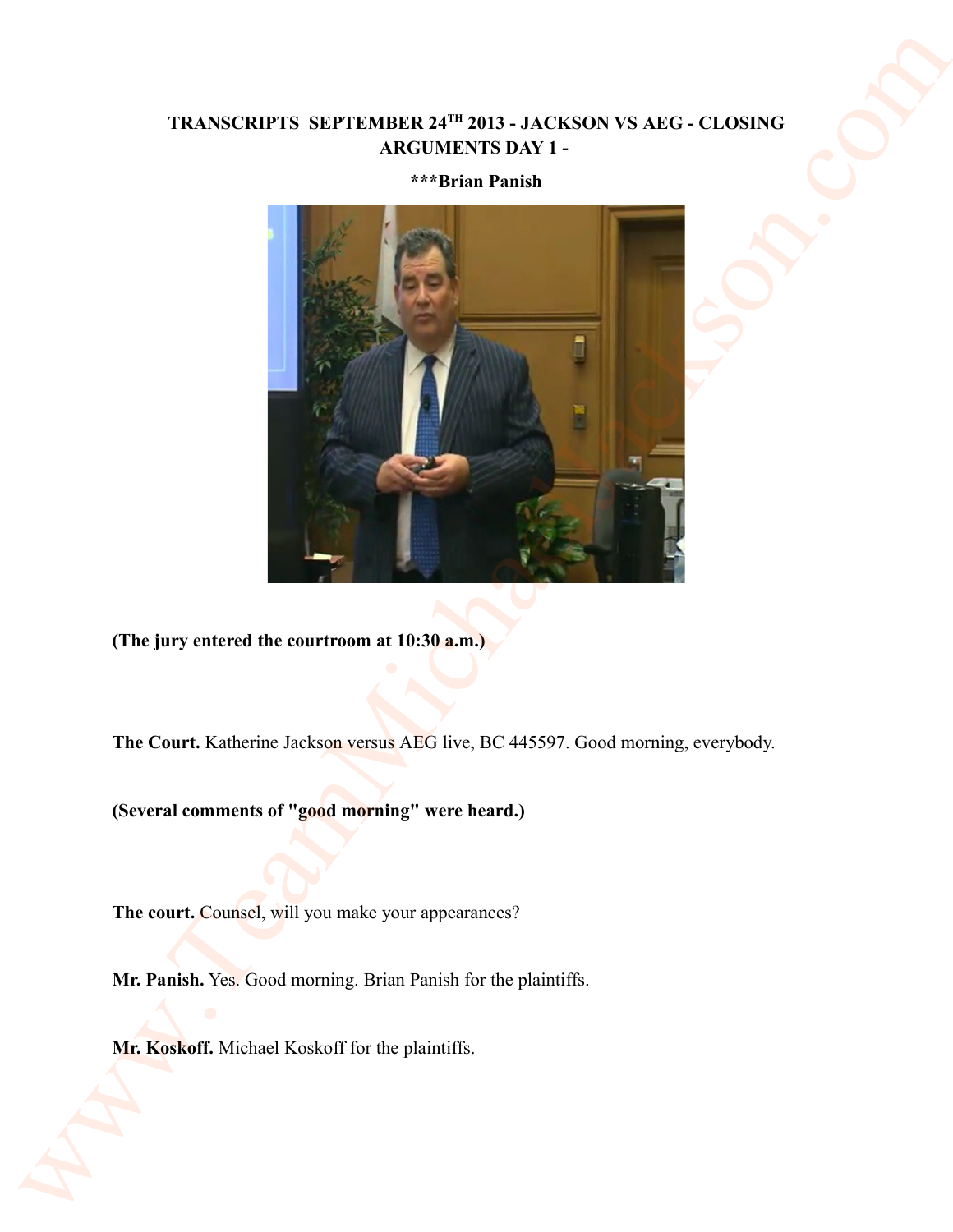**Mr. Boyle.** Kevin Boyle for the plaintiffs, and here's –

**Ms. Chang.** I'm sorry, your honor. Good morning, your honor. Deborah Chang for the plaintiffs.

**Mr. Putnam.** Good morning, your honor. Marvin Putnam with O'Melveny & Myers on behalf of the defendants, AEG live.

**Ms. Bina.** Good morning. Jessica Stebbins Bina for AEG live.

**Ms. Cahan.** Good morning, your honor. Kathryn Cahan for defendants. Good morning.

**The court.** Good morning. It's time for opening statements (sic). Opening statement on behalf of plaintiffs.

**Mr. Panish.** Yes. Thank you, your honor. Initial closing argument

**Mr. Panish.** Good morning, everyone. We're back to where we started, I guess. Before I begin, I want to thank a few people: Judge Palazuelos; Neli, our court clerk; Veronica, our court attendant; and Luis, our bailiff, because being in trial is a stressful thing for parties, lawyers, everyone, and they made it a lot easier for us. So I want to thank all of you.

And I think defense counsel, who are excellent lawyers, did the best they could representing their client, and they'll have an opportunity to address you. But most of all, I want to thank each and every one of you. You've taken time from your lives, from your families, from your summer vacations, through the baseball season, the basketball season, all of that, to sit here in judgment. And you all have more than 500 years of experience together, and everyone comes from a different part of society. But together, you are the consciousness of the community, and you will be the ones to sit in judgment and decide this case. And Abraham Lincoln said that the greatest act of citizenship is to sit on a jury, and here as you do your civic duty, you really have two jobs: one, to reach a verdict yourself; and, number two, as you explain it to help the other jurors come to their decision-making process in this case. And really, our jury system dates back all the way to the old days in England before the Magna Carta. And, for example, in a recent political election, millions of people voted for the president. And if you voted, you were one of many people who voted. Here your vote will be one of 12, so your vote is important. So back in old England in the days of king john, the king would ride around the different parts of England, and the community would come out, and the king would hear the cases, and the witnesses would be We flagte. Kevin Bayle for the plannits, and here)<br>
We Change I'm sarry your home Good memong, your home Deimand Change for the plannit of<br>
We planning, for same Good memoir March Michael Michael Change for the planning<br>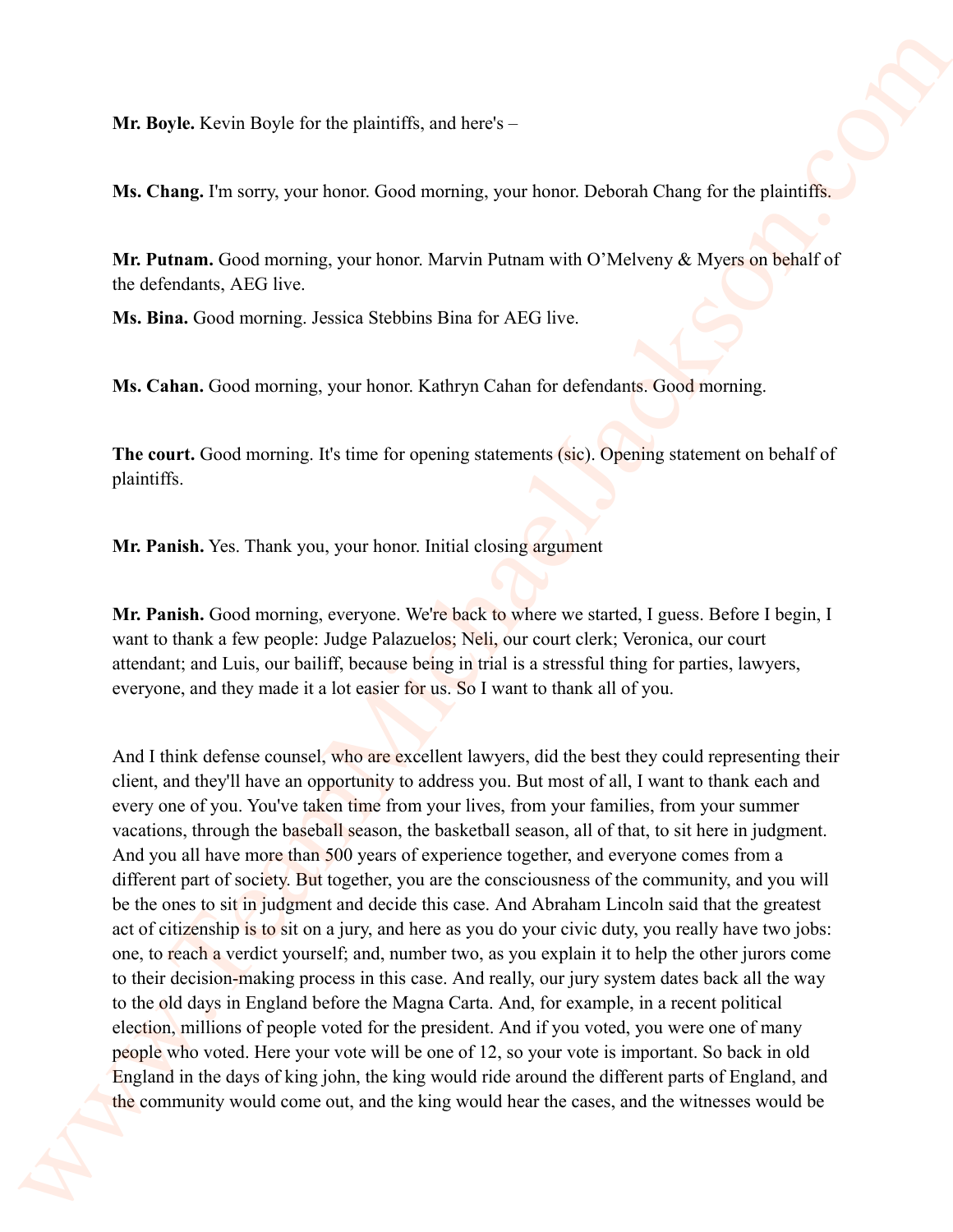called, and the king would decide. And they would have it out in the courtyard, and the people said, "Well, that's not fair. We want to be the one to decide this. We should be the consciousness of the community." so after time, changes in the monarchy, the king was out, the jury was in, and the cases were moved from the courtyard, due to the elements and other reasons, to the courtroom where we are here today. And ladies and gentlemen, this -- you guys can't be talking. These camera guys are talking.

**The court.** Please keep it down.

## **Mr. Panish.** All right. Where was I?

Final argument. It's not really an argument, because in a regular argument, I would argue, and you would argue back, and we would debate. What this is, is really a reasoning process. And in the book of exodus in the old testament, it talks about, "come, let us reason together." and what I'm going to do today is try to reason with you through the facts, the evidence, and the law, and to help you, as you reason with one another, as you become the consciousness of the community, and you decide this case. And I prayed last night that I would be able to explain to you fully the jury verdict form, the law, and the evidence, to allow you to sit in justice and return a verdict for complete and fair justice for Katherine Jackson, prince Jackson, blanket Jackson and Paris Jackson. So before I get to these slides that we've prepared, as you've seen so many throughout the trial, I want to talk a little bit about what we're here for. Michael Jackson danced, walked, and moonwalked on this earth for nearly 50 years, and we never knew until he was gone that someone like that only comes along every so often. called, and the king would deside. And they would have it each the courty and the propele<br>said. Void that with the viscosition be the same in the decide by We showed the line conventeres.<br>
where the same of the same of th

And we may never see the likes of Michael Jackson again. And he believed that his music was a gift from god; that he wanted to share that gift to heal the world, but that gift came with a huge price. Even though he accomplished more than any other musician before him, he also endured more physical, mental and emotional pain than any of us could ever have imagined. And as part of what he taught us, to dare to walk in another's shoes before you come sit in judgment on that person. He came from humble beginnings. A two-room -- not a two-bedroom, a two-room house on Jackson street in Gary, Indiana. He became the king of pop. He met presidents, he met popes, he met queens, and he met kings, and he went all over the world, but in his heart, he was really a real-life peter pan, and someone who created Neverland ranch to bring joy and happiness to others. And he believed in the good of others, even though people didn't believe in the good of Michael.

And he reached lofty goals, and fame and heights and accomplishments, but he was an easy target. No one in this world had ever been written about more in newspapers, tabloids, internet,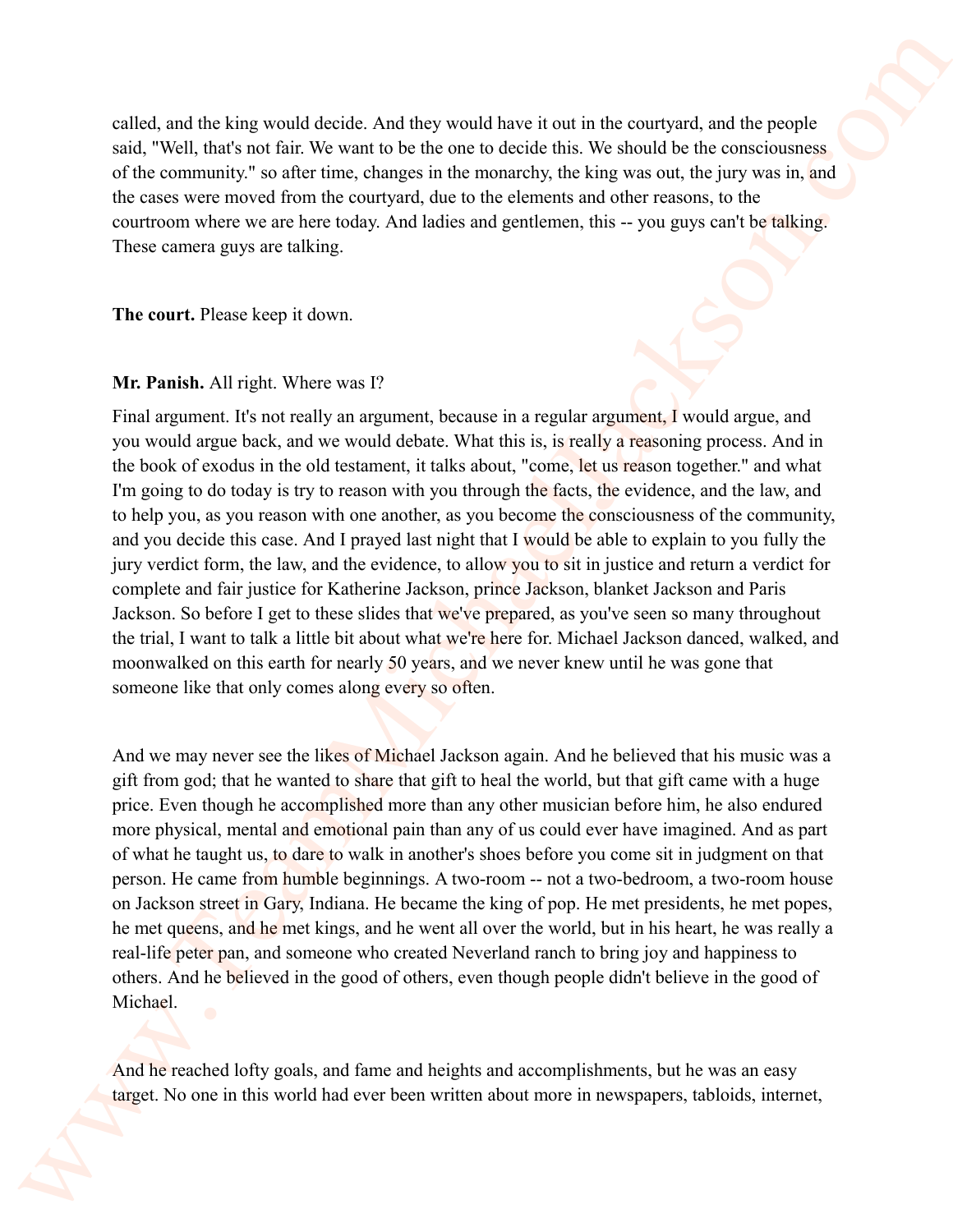television. No one was ever shot at and attacked more than Michael, but he never gave up. He always came back. He was always -- had a clear vision of who he was and what he wanted to do. And you've seen the evidence about that in this trial. And when Michael died, there's a famous poet who is also called a renaissance woman, actress, a writer, sworn in presidents, Maya Angelou. And she wrote a poem about Michael Jackson, and I want to just share with you a bit about that poem, and it's called. "we had him." in that poem, she said: "now we know that we know nothing, now that our bright and shining star can slip away from our fingertips like a puff of summer wind." and that's part of how she described Michael, and on June 25th, 2009, the whole world stopped when the king of pop died, and everyone grieved. But that task, and that day is over, and everyone wondered how it was, five months after Michael had signed a contract with AEG live for a come-back tour, how was Michael Jackson now dead? And ladies and gentlemen, the task of finding the answer was left to the four people in the world that Michael had unconditional love for: his mother, Katherine Jackson, and his three children who he wanted more than anything.

This is why we've all assembled here for the last 20-some weeks in this trial and heard from witnesses. And no man like Michael has been written more about. But it's different for someone to write something in the newspaper or on the internet or make a charge than to come to court and swear to tell the truth under the penalties of perjury and face cross-examination. Because trials are a search for the truth. Cross-examination has been described as the single greatest engine for the discovery of truth. And that's why lawyers, when they get done asking questions, the other side gets to cross-examine someone. Not in a newspaper article. There's nobody crossexamining who made some claim, some statement or such. So when you speak -- when you reach your verdict, your verdict will be read from the jury foreman. And when you read your verdict, you will speak the truth. And in Latin, "dit" means to speak, "veir" means the truth. So and when your verdict is read, you will speak the truth about the life of Michael Jackson, the loss that his family has suffered, and what that all means to all of us. And for years to come, this case will be looked upon as a case of what happens when there's a conflict of interest between a doctor and a patient, and someone else injects themselves into someone's medical care and treatment for profit. And that's what you're going to decide in this case. And the days of testimony, I think its 58 witnesses, it could have been more -- I'm sure they'll correct me -- 800 plus exhibits, kind of gives you an overview of the trial. But the loss that has been suffered, and the evidence that is shown is only the tip of the iceberg. You can see that we've only put in a little bit. relevision. No one was ever show at multidistic wore show Wisheel, but he rever gives in Harpy alone but you whow he sole and who has no and what he would but the same of the sole and the same of the same of the same of t

And although it may seem like a lot, we've compressed 50 years into 20-some-odd weeks before you. What we learned about this case that years from now people will talk about, is there's no dispute Michael Jackson was the greatest entertainer of all times, but Michael Jackson had a well-known problem. He had abused prescription medications during times of pain, anxiety and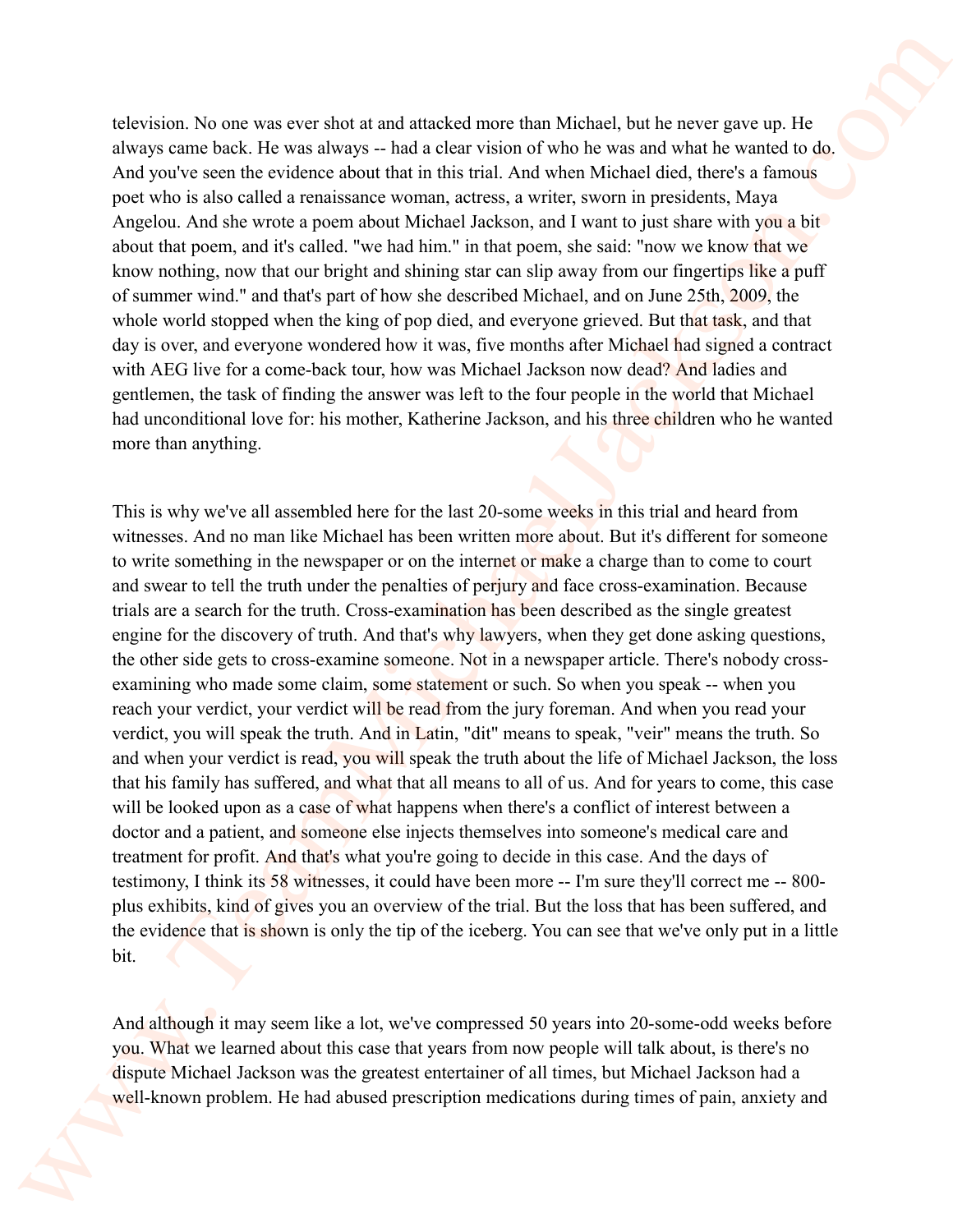stress. I told you that at the beginning of the trial, I'm telling you that here again. Now, we saw a lot of testimony about that, but it's really not that disputed. And it's not disputed that everyone really knew that. But AEG sought, when they brought Dr. Murray in, to assume the responsibility for taking that risk. That's what they did in this case. Now, Mr. Gongaware worked with Elvis Presley on the tour where Elvis Presley died. Everyone knows about these problems with these doctors that go and prescribe medications with a prescription pad and a pen for exorbitant sums of money. And everyone knows what they will do, the risks they will take, and it goes all the way back to the beginning in the entertainment industry. The show must go on. We must push forward. But, ladies and gentlemen, that's not the right thing to do, and that wasn't the right thing to do in this case. Now, we heard about the "dangerous" tour. We heard about Dr. David forecast who was giving prescription medication to Mr. Jackson. Mr. Gongaware was on the tour.

We heard about how he almost strangled Karen Faye when she tried to stop the performance. We heard about Debbie Rowe going to Mexico City, wanting to see Dr. Forecast, and the management of the tour not allowing her, and how she described Michael as a hot mess. And after that it was, with Elizabeth Taylor and others, he traveled from Mexico City; Michael checked into rehabilitation and made his public announcement. But, really, that wasn't the end of it. Mr. Gongaware spoke -- or, excuse me -- Dr. Finkelstein. He said, "Don't be a Dr. Dick." he knew that problems existed; he knew what happens; he knew tours had to be cancelled because of Michael's use of prescription medications, which I'm going to get into in a minute. But they knew all about it, and they chose not to check anything about Dr. Murray's background, anything about Dr. Murray. This is a large company with sophisticated lawyers, people in the concert business. If they want to write a contract that says, "We're not responsible for anything Dr. Murray does," they could have done it. But they chose to run the risk to make a huge profit, and they lost, and they're responsible, and I'm going to tell you about that as we go on in this case. arises. I rad you their interpretium of the risid, Porteling you that here again. Now yer as a better formulate that the same of the signal of notice that the same of the same of the same of the same of the same of the sa

Now, there's no question that AEG wanted the king of pop in their arena in London. They wanted it so badly that, despite these comments they made about Michael Jackson and the tabloids and everything, they wanted him so badly that they would do whatever it took to get him on stage, and they told that to Dr. Murray. They told Dr. Murray, "We want you to have everything you can have." they knew exactly what he offered: unlimited supply of prescription medications during the time of the pain, stress and anxiety to get Michael Jackson on stage. They knew that. They knew what they were getting. Now they want to come in and deny it, and I'll talk about that. But as of April 2009, as Randy Phillips stated in his e-mails, "too much is at risk to cancel now." remember the press conference just hours before, Michael was found locked in his room.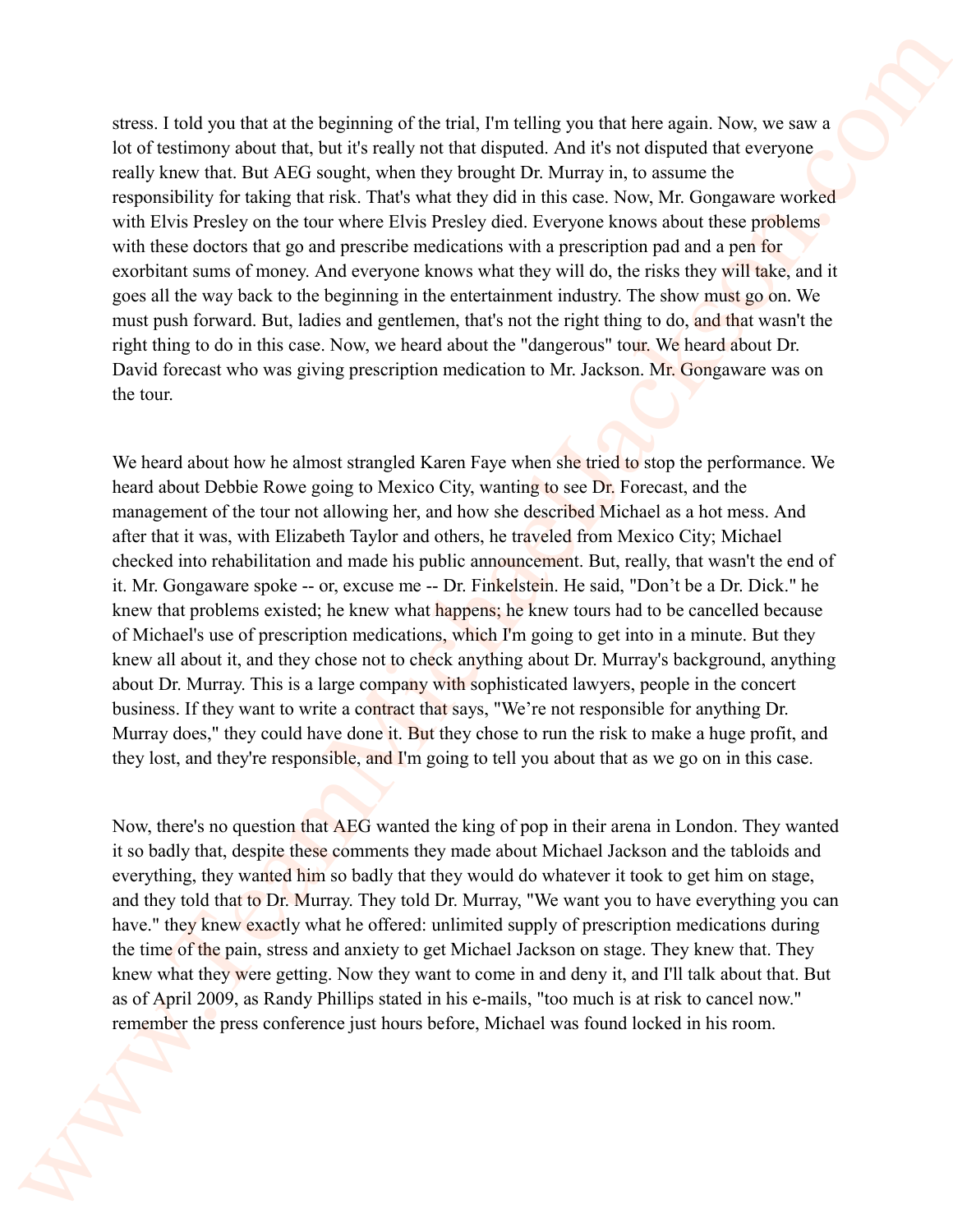And, according to Randy, drunk and despondent. Mr. Phillips said it was the scariest thing he had ever seen. Michael was mostly paralyzed, riddled with self-loathing and doubt, and in order to get him out of the room, Mr. Phillips had to scream so loud that the walls in the room shook, he threw Michael in the shower, and he slapped him to get him to the press conference two hours late. And as a result of that press conference, AEG executives said, "We can't back off now. It  $\bullet$ would be a disaster for the company because we're holding all the risk." no one knew whether Michael could pay back the \$35 million that AEG was out. We know, based on the evidence, that AEG didn't have appropriate insurance to cover the loss. And we also know that AEG executives wrote to Mr. Phillips and said, "Oh, Michael was kind of underwhelming in the press conference." and he did not give AEG executives the feeling that he could get enough together to even do 30 shows. That's what he wrote. But what happened? Tickets went on sale, and, as you'll see, a cultural phenomenon occurred. They sold out so many tickets so fast, they were so excited about how much money was going to be made, and then if Michael couldn't perform, they had to give the money back, and all these production costs, they didn't have appropriate insurance to cover it all, and they were going to be out the money. And according to Randy, during and desptrachet Mr Phillips and it was the same of the same in New setting the base of the same of the same of the same of the same of the same of the same of the same of the same of the sam

And they never lost \$30 million before. Now, remember Randy Phillips? "Odds I could even get Michael to do 50 shows at the 02." this was before anything began in March. Now, when the shows sold out, they still had a huge problem. They didn't have insurance. They had cancelation and accident insurance in the amount of \$17.5 million. They had no sickness insurance until Michael went to London, was examined by a doctor for the insurance company and was cleared. Now, AEG said there's no problem. Well, these insurance company people certainly thought there was an issue, because they wouldn't insure him.

Now, they made the decision to do something that's unheard of in the entertainment industry. They stepped in between the doctor/patient relationship, and they started to draft, and agreed upon an agreement with Dr. Murray, and they drafted a written agreement. And the defendants chose to do much more than agree to pay Dr. Murray \$150,000 a month. They asked Dr. Murray to help them with the insurance; they had numerous meetings with Dr. Murray; they called him on the phone; they called him at Mr. Jackson's home, and they said, "Stay in your lane, Dr. Murray. Stay in your lane." but yet now they want to say, "Well, we couldn't hire Michael Jackson a doctor." "We couldn't fire Michael Jackson's doctor." sure, they could. At any time they could have done that, but they chose not to. They made a conscious decision, when they hired Dr. Murray, to take the responsibility when they retained him and failed to supervise him. Whatever it took, they did. And they wanted Dr. Murray to have everything, including a corporal cp -- or, excuse me, CPR., saline, needles, gurney, and an assistant, all which had to be approved by AEG live. But they turned a blind eye to that.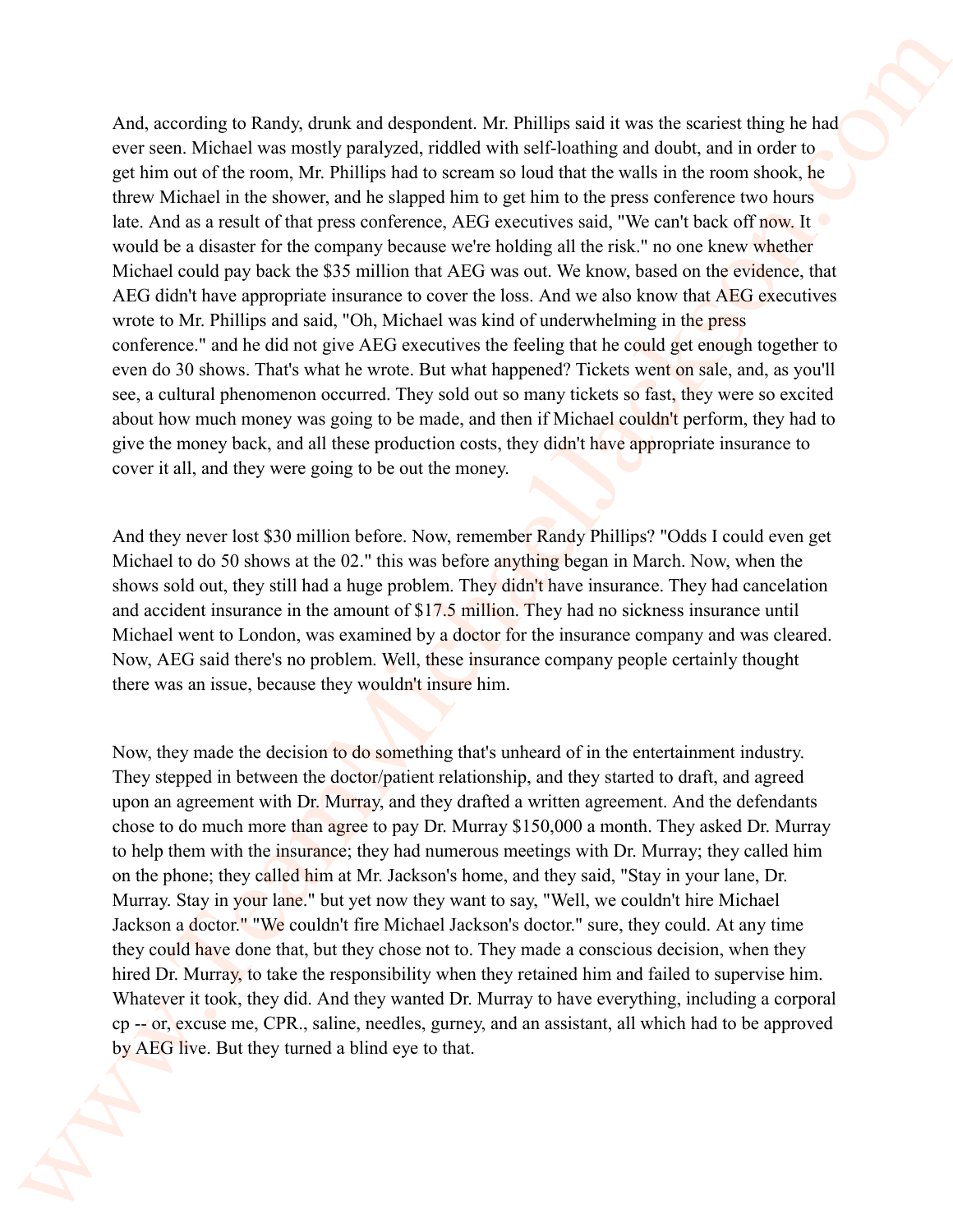They continued to manipulate the relationship with Dr. Murray by writing an e-mail and telling other executives, "we need to remind Dr. Murray it's AEG, not MJ that's paying him," and "what is expected of him." what's AEG writing an e-mail like that for? There's been no explanation for that in this case. Despite Michael's obvious deterioration over 60 days, despite the alarms that Kenny Ortega was sounding and Bugz Hougdahl, and all the e-mails, AEG falsely told Kenny Ortega that they had checked out Dr. Murray; that he was very successful; that he didn't need the money, he was unbiased and ethical, when in fact they never did that. But they did that to call Kenny Ortega off. And they told Kenny, "Don't be an amateur psychiatrist or physician. Dr. Murray will take care of it." Mr. Ortega, he was silenced. And in fact, before the last meeting on June 20th at Michael's home, before the meeting, They continued to wurning<br>the fit extends the relationship with Dr. Murray by writing an e-mail and in<br>the exception of the weak AICs source and the time is AICs and in Thus comparison in<br>the system and V-state system in

Dr. Murray talked to Mr. Phillips. And Mr. Phillips then relayed that information to Dr. Murray about the e-mails, and Dr. Murray went and said Mr. Ortega was accusatory and attacking of him at the meeting and told Kenny, "you stay in your lane, Kenny." but because of Dr. Murray's financially precarious situation, he broke his Hippocratic oath, and the evidence has shown that that's likely to occur when you put a physician in this position. And that's what he did. And AEG's responsible for bringing in Dr. Murray who had an unintentional overdose of Propofol that led to the death of Michael Jackson on June 25th, 2009.

All right. So now I'm going to go through some of the evidence with you. First of all, AEG live, they don't determine whether Dr. Murray was negligently hired, retained or supervised. I don't determine that. Mr. Putnam doesn't determine that. You do, ladies and gentlemen. You're the ones who make these determinations in this case. The case has been about since day one and has always been about negligent hiring, retention, or supervision. That's been the case since the day you walked in here when we selected the jury. First, you had to be time qualified, then we had to select the jury, then the court, months later, gave the jury instructions. That's the case right there. Simple. Real simple.

Why did it take five months to get there? Well, we'll talk about that. First of all, what do the plaintiffs have to prove? Remember, we have the burden of proof in certain areas, and they have the burden of proof, and I'm going to discuss that with you. First, we have to prove one of these three theories: 1. That Dr. Murray was negligently hired. Oh, your honor, do you have those verdict forms?

**The court.** We do. Mr. Panish. In a minute I'm going to ask if veronica can pass those out, or deputy Ruiz.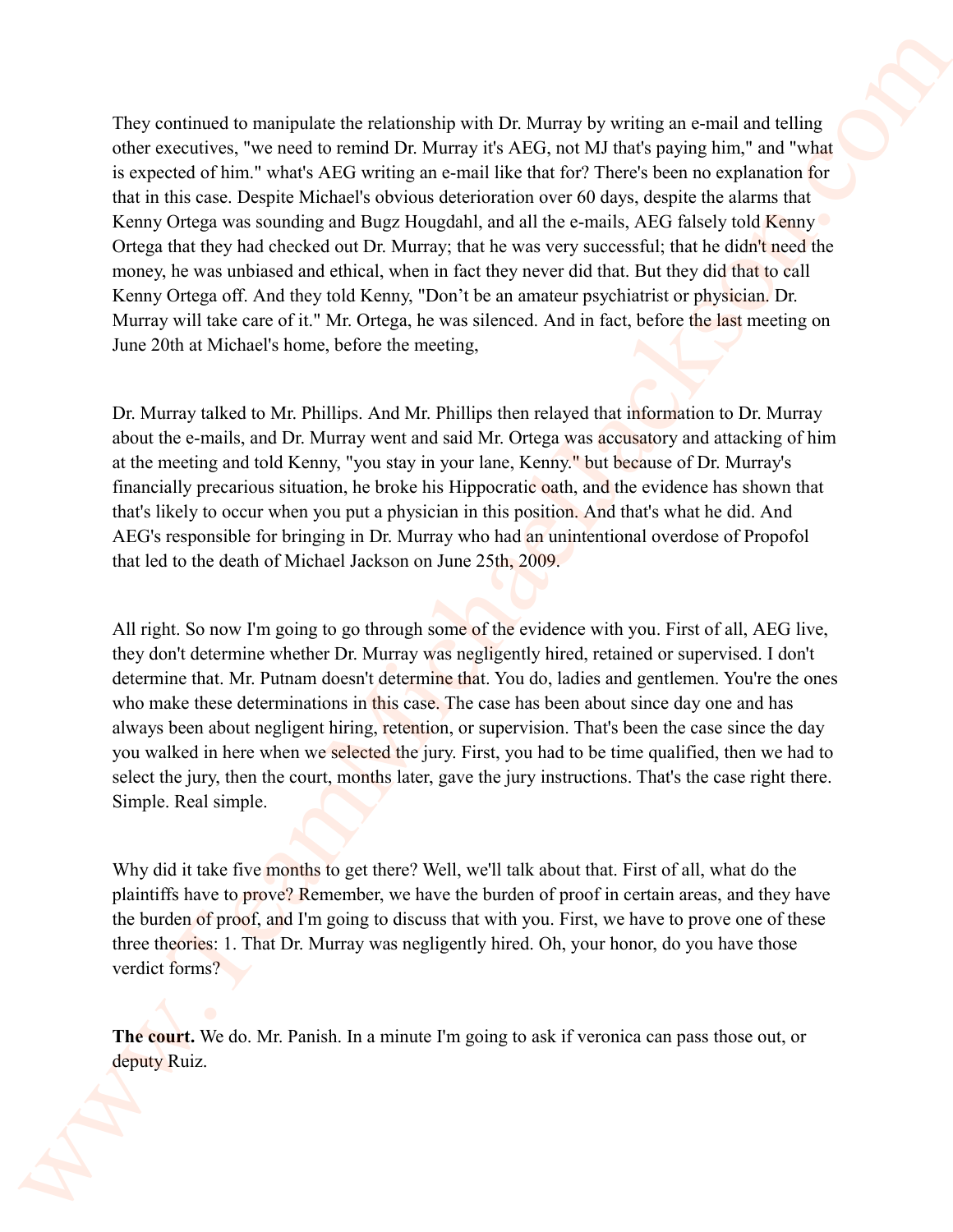**Mr. Panish.** And I'm going to give you the verdict form, and this is what you're going to take. This is the form (indicating). Don't fear the form. And these are the questions that you're going to have to answer together. You only need nine people on any question. So let me just go through this, and then I'll ask the deputy to pass those out. Then negligent retention or negligent supervision. Any of those one claims, if we prove that, we win. Now, how do we go about proving that? What is the burden of proof in a case like this? Remember, this is a civil case. In a civil case, claims have to be proved by a greater weight of the evidence or what's called a preponderance. Let me explain it to you. Some people call it 50.1 to 49 percent, approximately. In a criminal case, when somebody is going to go to jail, you have to prove it beyond a reasonable doubt to a moral certainty. But in a civil case, all we have to prove is that something is more likely true than not true. And the way you do that, let's say lady justice is out in front of the court. We, Panish, And Progentg to give you the vertica form, and this is what you're going to the British this in the form of the same for the same for the same of the same of the same of the same of the same of the same of the

She's blindfolded because she can't see color, race, origin, sexual orientation, anything. That's not important. That's not relevant. But when you take the scales of justice, and you put all of the evidence on one side, and all the evidence on the other, and if the scale tips ever so slightly, then we have made the burden of proof, "more likely true than not true." that's all we have to prove in this case. And we have to prove negligent hiring or supervision or retention, and the defendant has to prove that Michael Jackson contributed to his death by the same burden that we have. And as the scales of justice, if you look at those, and just a feather, just a feather that tips the scale is enough to meet the burden of proof. So when you're in there, you know, some people say, "Well, I don't know. They didn't really prove beyond a reasonable doubt. They didn't prove it clearly." all we have to do is prove that it's more likely true than not true.

So each question that you look at, that's the standard that you must follow. All right. Now, I think this -- if we could -- deputy Ruiz? So I'm going to give you the forms, walk through the form, if you want to take notes or whatever. And I'm going to refer to evidence in this case, documents. I'm going to give you the trial exhibit number and transcripts, and I'm going to give you the page and line where the witness said it; okay? So the way this works is, you go in the jury room, you all sit down, and you decide who's going to be the presiding juror. Used to be called a foreman, but it's called the presiding juror.

 And you decide who is the person that you think will best help us to work together and reason together through these questions. So as you come, you look at the verdict form, and the first question on the verdict form is -- this is what we have to prove. These are the five elements: that AEG live hired Dr. Murray; that Dr. Murray was unfit or incompetent to perform the work he was hired for; that AEG knew or should have known that Dr. Murray was unfit or incompetent;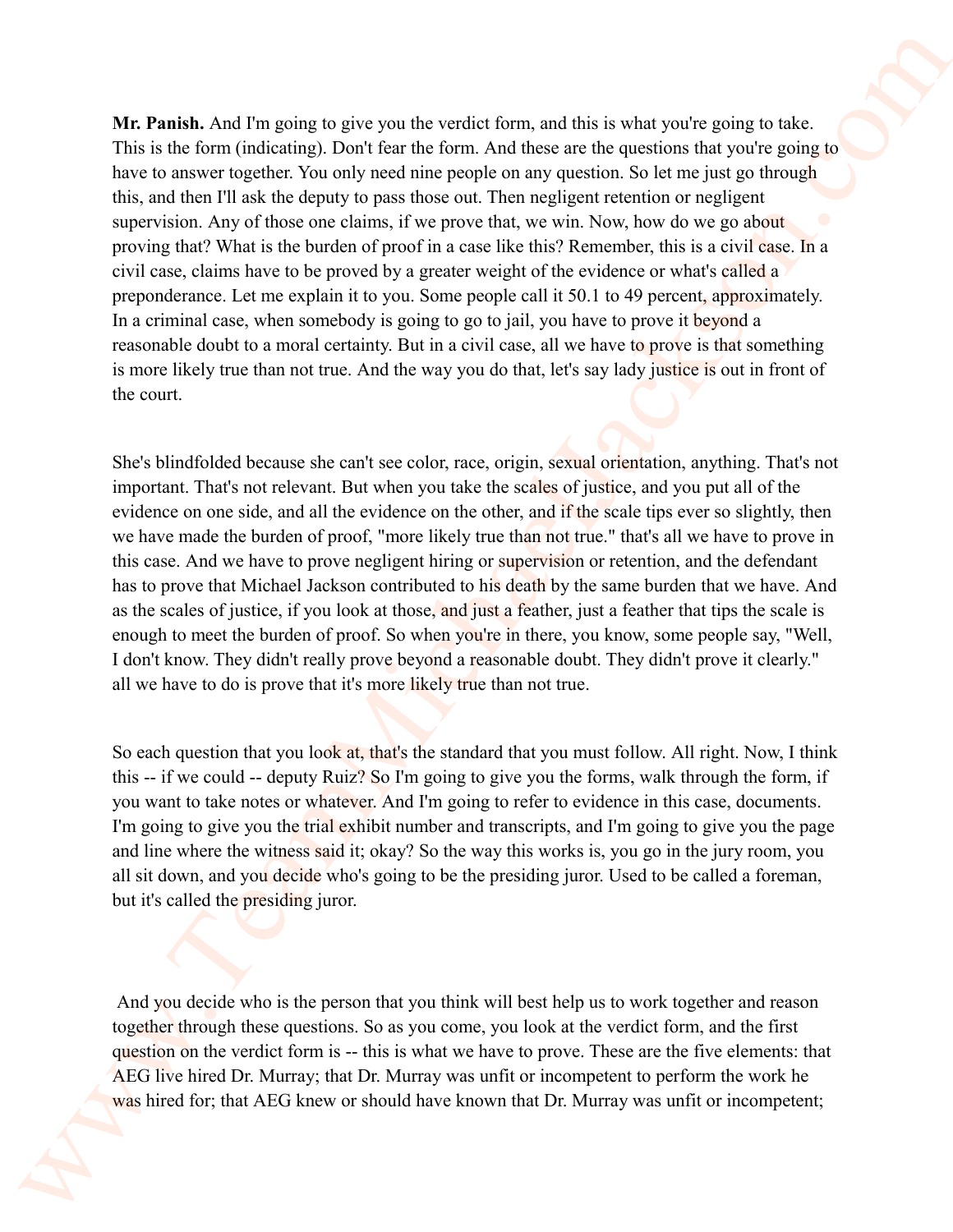that Dr. Murray was unfit and could harm the plaintiff and that AEG live's negligence was a substantial factor. So let's look at the first question about this, which will be, if you're on question 1: "did AEG live hire Dr. Murray?" an important jury instruction, before we get to that, is "legal relationship." and what you see here is these people, Mr. Trell, who has been here almost every day, Mr. Gongaware, Ms. Hollander, Meglen, Phillips, Jorrie, Woolley, they were agents or employees of AEG live, and anything they did in the course of their employment, AEG is responsible for. So anything that they did, AEG is responsible for, and that's what it means, legal relationship. They're authorized to do that, and I'm going to explain that to you. And here are all the people (indicating). You remember them. They came either live or by videotape that are either agents -- the last two are agents, Woolley and Jorrie, and the top five are employees of AEG live. So let's look now at the first question. AEG live hired Dr. Murray and I think the evidence is overwhelming, but clearly more likely true than not true. And this is an important jury instruction.

When you go in there, the court is going to give you the jury instructions, so, you know, if you have a question and say, "what jury instruction applies to question 1?" well, this is question 1, which you all have, and I believe we proved it. And I want to show you here how we did it. One, by an oral agreement; two, by an implied-in-fact agreement; and, three, by written agreement. Now, these are all legal theories; okay? But I want to explain to you how the evidence proves exactly what I'm saying. Now, we didn't have to spend all this time if they would just admit what was true, but we had to prove each one of these. And remember now the agreement signed on January 28th, 2009? AEG got 5 percent of the gross -- and it's calculated a little different, I'm not -- I'm just being general about that -- for hiring and engaging third party vendors, and they got paid for that, and that was their job. And Michael, they said, "oh, we're getting this money. Michael needs to focus on creativity and getting the show ready to go, and we're going to handle everything else, and that's why we're going to get 15 percent," okay, which could be a lot of money, and it was -- they were hoping would be a lot of money. Now, this is an important instruction. And remember, the court read it in the trial: "in considering the issues, you must determine that AEG live, Michael, or both, hired Conrad Murray." so if Michael had Dr. Murray working for him, and then AEG hired him to work on this with Michael that means they hired him. That's the law. Or they could have hired him alone. Just because Michael was involved, it does not mean they didn't hire him. that Dr. Memoy was units and could harm the platearitized has ATC loves negligenes was a<br>substant lateral content that the strained in the strained in Figure 1.<br>
To do Michael the the Dr. Memoy P an experime pay produced

And before this case was ever filed, within weeks of this happening, before there were any lawyers, before Michael had even had his memorial service, what happened? The CEO Randy Phillips -- and we all remember Mr. Phillips, "yes, Mr. Panish." and you remember how he answered the question, and what he wanted to say. We all remembers Mr. Phillips; right? It's hard to forget. "Yes, Mr. Panish." and he had to be sent out of the room, and all things happened with Mr. Phillips. But Mr. Phillips, before there were any lawyers involved, before anything, this is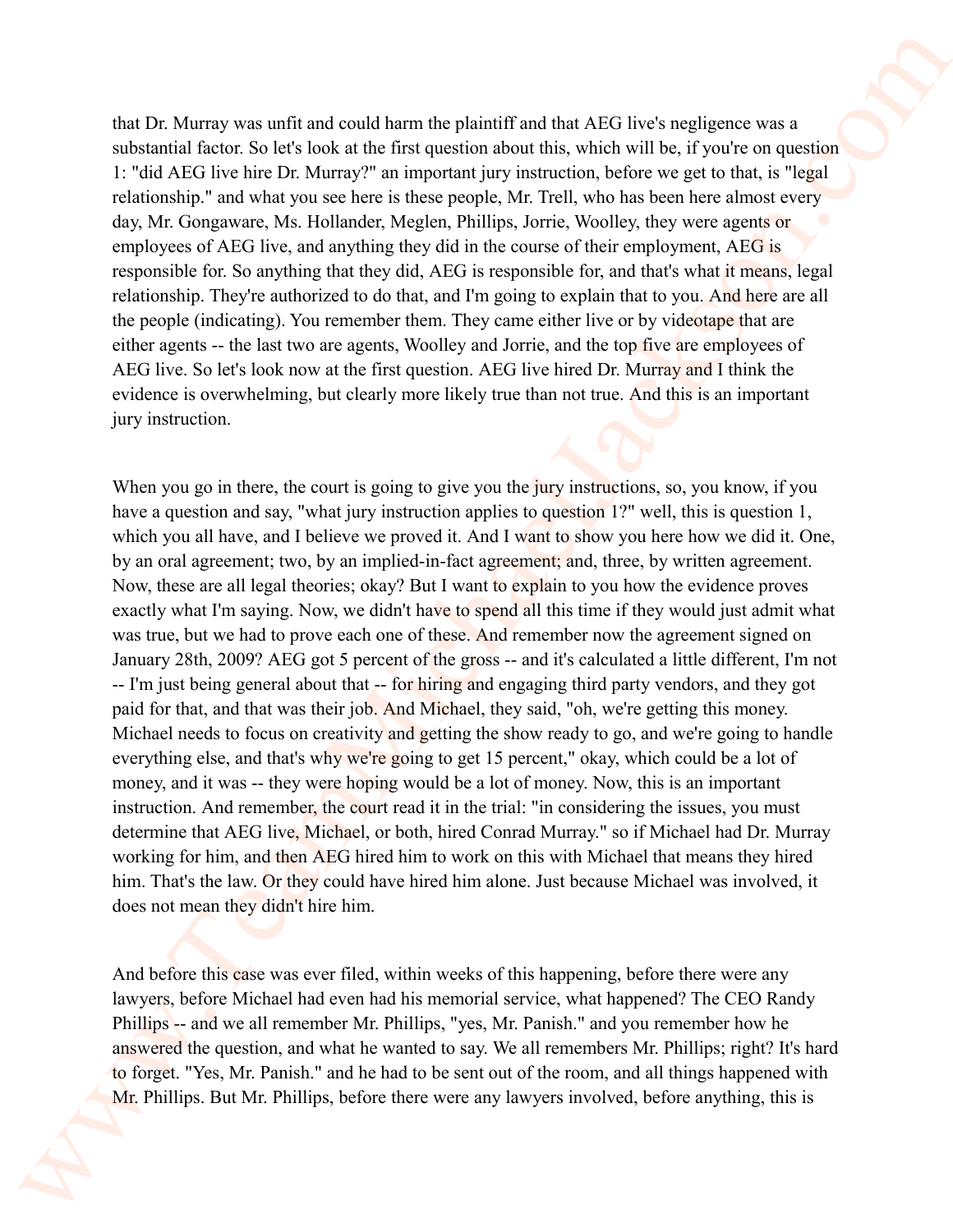what he said on TV. Let me go back to this formation of the contract. No. 1, they understood -we claim that there was a contract or agreement; okay? We have to claim that. And that each knew what they were supposed to do: Murray, provide medical care; AEG pay Murray. Murray agreed to give something of value. He gave up his practice in Las Vegas and was going to treat Michael. And that they both agreed to the terms. Now, next, these I'm showing you, these are the jury instructions that you're going to have, so if you want to just note down -- I don't have the numbers, but -- and when you examine the conduct of the parties, AEG live and Dr. Murray, you have to determine whether a reasonable person -- a reasonable person is you -- would agree or conclude from the words and the conduct that there was an agreement. And you can't concern yourself with anyone's hidden intentions like, we're going to stall him, or anything like that. What was evidence? Did they offer to pay Murray a sum? Did they agree -- did they offer to provide medical care? Did he agree? It's that simple. It's like a handshake. You don't even have to meet the person to have an agreement. what he said on TV 1 et me get has k n'ni is formation of the contract No. 1, they underwood.<br>
vection that the wear solution to generate player We there is a charge of the National Charge Street Control and the same stat

## **(a video clip of Mr. Phillips was played.)**

**Mr. Panish.** I mean, come on; right? "we hired him"; okay? Okay, you did, Mr. Phillips. Own up to it. Okay, we did. Weeks and weeks. How many questions he wouldn't answer, forget this simple thing that he said on sky broadcast, worldwide, before the case was even filed. Before there was anything going on. So, I mean, it's real simple. He's the CEO Of the company. That's as high as it gets. He admitted it, but then I asked him at the trial: "did you say that in the interview, 'we hired him'? "Amongst other things, yes. "now, that was before any lawsuits, any issues about Dr. Murray in this case?" answer: "correct." he doesn't say he never said that. He didn't say he didn't mean it. He said -- it's certainly more likely true than not true that he might have been telling the truth before this case was filed. Then we called Ms. Hollander, and I asked her: "and Dr. Murray was retained, his services, by AEG, wasn't he? "the contract is with AEG live productions, yes." Ms. Hollander, she admitted it, and these are -- ///

#### **(a video clip of Ms. Hollander was played.)**

**Mr. Panish.** No kidding. It was pretty apparent. You're going to remember the only time you ever did. Let's say 50, and 20 times you hired them, and 20 times you didn't, and 30 times -- this is the only time in history. You think you might remember whether you hired someone or not? Ms. Faye. Kenny, Mr. Ortega's told he's one of the top ten doctors in the world. We'll get to that. "was it your understanding it was Conrad Murray? "I came to learn that." so remember, I said, when someone's being hired, there's three ways that you can hire them: number one, you can have a written or oral contract; number two, you can have a contract that's partially written or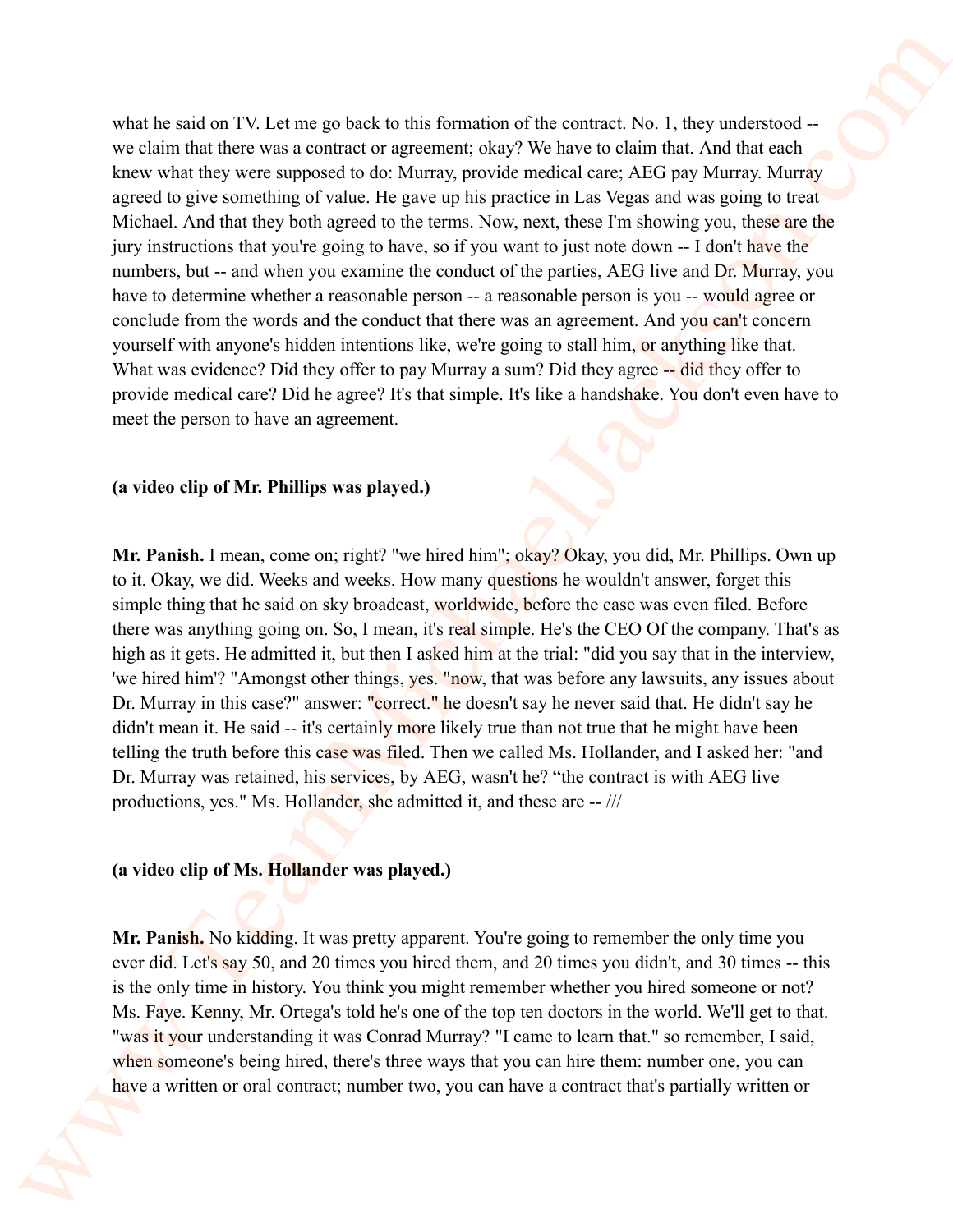partially oral. Remember, this is all for question no. 1. And number three, oral contracts are just as valid as written contracts. It makes no difference. And we heard all this testimony, "we didn't sign," "Michael didn't sign." well, how the heck is Michael going to sign when they never gave it to him? We'll get to that. Oral contract, whether it's by words or conduct, is just as valid as a written, signed contract. That's the law for question no. 1 in this case. Now, let's talk about the oral agreement. We have Mr. Gongaware here -- interesting. Mr. Gongaware relies a lot upon Michael Jackson and Frank Dileo.

He makes a lot of statements on what they say. Interesting enough, both of them are dead and cannot respond. But the only one that said they did it at the behest of Michael were Mr. Woolley -- and Dr. Murray, he's not here, either -- and Mr. Gongaware; okay? So Mr. Gongaware has several conversations with Dr. Murray, says, "Done at 150." he says, "per MJ," doesn't matter. They can both hire. "But he needs 10 days to wind down his practice, then he will be full time." and he's writing that e-mail to Michael Amir Williams, who is an assistant for Michael Jackson. There's a written -- but doesn't need to be written, remember, it can be oral. Mr. Woolley then follows up two days later with Mr. -- excuse me -- with Dr. Murray, and they go through all these terms. Who is the contracting entity? Where is the contract? How are you going to travel? How are you going to get insurance? AEG would cover no more than a month in lieu of curtailment or cessation -- that means stopping the tour. So that was known right away within two days. And loss of profits and 150 payable mid-month.

Dr. Murray then writes back on the 15th, which is about 10 days later when he's going to have his whole practice shut down, to Woolley, exhibit 191, that says: "thank you for writing me. I'm basically in agreement. To reiterate, your memo is correct pursuant to our conversation. As for good faith of my client" -- I believe he's referring to AEG, he goes on to say, "I'm sure that you're aware my services are already engaged fully with Mr. Jackson." 10 days, just like they said. 150,000 a month, just like they said. That's the terms; he was there. Now -- then I asked Mr. Gongaware: "was there anything that said, 'no, we're not going to hire Dr. Murray'? "no, I don't think so. "was there anything preventing you from telling Mr. Jackson, 'hey, we'll give you the money, you go hire Dr. Murray and have your own deal with him'? "Nothing prevented me from that, no." because they didn't want that. They wanted control. Why else would they draft a written contract? Why else would they do that? They should -- you know what they should have said, "hey, we're not doctors. We don't monitor doctors. You want to hire this doctor, we'll give you money, and you go pay him." but they didn't do that, and they assumed the responsibility when they brought Dr. Murray into the fold. Who cares if it's Michael's doctor? They want to make him his long-time doctor. We'll get to that. But who cares? pairtially and. Remember, the is hall for quasicion no. 1. And number there, and contracts are just as well as the solution of the mass of the base of the base of the solution of the solution of the solution of the soluti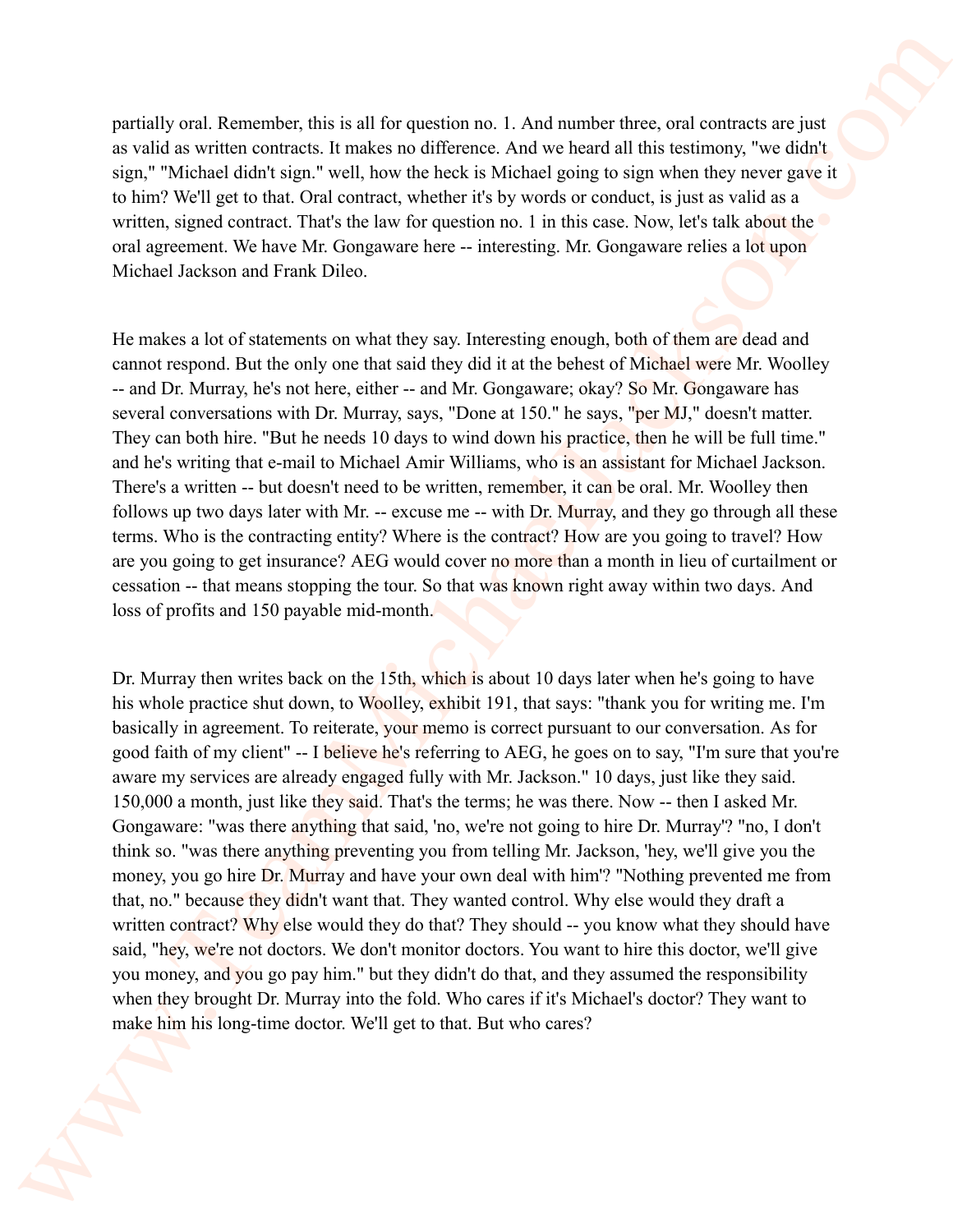They didn't have to do this. Nobody said, "okay, you have to hire Dr. Murray." they could have said no. And we know they contacted Dr. Finkelstein and others. Now, this is the next way about entering into a contract. AEG says they didn't have any contract with Murray because he didn't sign a final written agreement. Okay. Now, he did sign an agreement, but that's their defense to the contract. Now, they don't have a defense to the implied-in-fact contract or oral. They have no written -- requires Michael -- spent all kinds of time on that. "Michael didn't sign," "says, 'approved by the artist.'" you've heard it all. All we have to show is that Murray and AEG live understood and agreed to terms and that they agreed to be bound before a written agreement was completed and signed. That's all we need to show. Unformalized agreement, just like a written agreement. Makes sense. That's the law in this state. Now, again, in the unformalized agreement, 150, full time in 10 days. They go back, they go through all the terms. No questions. They have an unformalized agreement. Doesn't need to be in writing. Hiring Murray to do it, and Murray starts working. No question. Doesn't matter if Michael said, "hire him" or not.

Now, we haven't heard that from Michael or anyone but Gongaware and Woolley, but Woolley never talked to Michael. Jorrie never talked to Michael. The only one that says he talked to Michael about this is Mr. Gongaware, and I'm going to get to him. And then Mr. Trell, the lawyer for the company who has been here nearly every day, I asked him: "Mr. Gongaware agreed with Murray to these terms, 150 a month, he'll be full time in 10 days; right? "Okay. "Do you agree with that? "Yes. "And he was authorized to **do** that, wasn't he? "yes." so remember that instruction on legal relationship? If you're authorized to do something, and you do it, it binds the company? That's what he did. He was authorized to do it. Trell knew it. Now, and we have these e-mails. He agrees, basically, in agreement -- he doesn't have to agree to every single thing, like where is he going to stay, or anything like that. And then he sends him the routing number to get his money so he can get paid. Dr. Murray sent him the routing instructions; I want my 150,000 a month. And this is in -- May 22nd, after the 10 days when he is going to be full time; okay? That's the evidence. They share have to do this. Notedy and , "oleay, you have to inter Dr. Murray" they caudel was said as Arabis and the Michael main these. Way, they are been say that a said come of the same of the same of the same of the

Now, then we have these e-mails. Brigitte Siegel, who is one of Mr. Gongaware's assistants, and Mr. Woolley say, "He's pinging us for payment." I assume that means he is bugging them, like, "where is my money?" "Pinging," I'm not familiar with that. But this is Woolley. "Would like to stall him with something for him to look at and mull over." why are they talking to him? First of all, hidden intentions, Dr. Murray didn't know anything about this. "Hey, Dr. Murray, we're stalling you, Dr. Murray. We're stalling you." because they don't want to pay -- because that's a lot of money they have to pay out. Remember, they're the ones paying the money. And then Dr. Murray says on the 28th, two days later: "my contract is taking a little more time to develop. In the meanwhile, I have performed and continue to fulfill my services to the client in good faith. I am asking you to deposit my fee for May in reciprocity of good faith on your part of this agreement." Mr. Woolley: "I'm sorry it's taking so long, but hope that, with your input and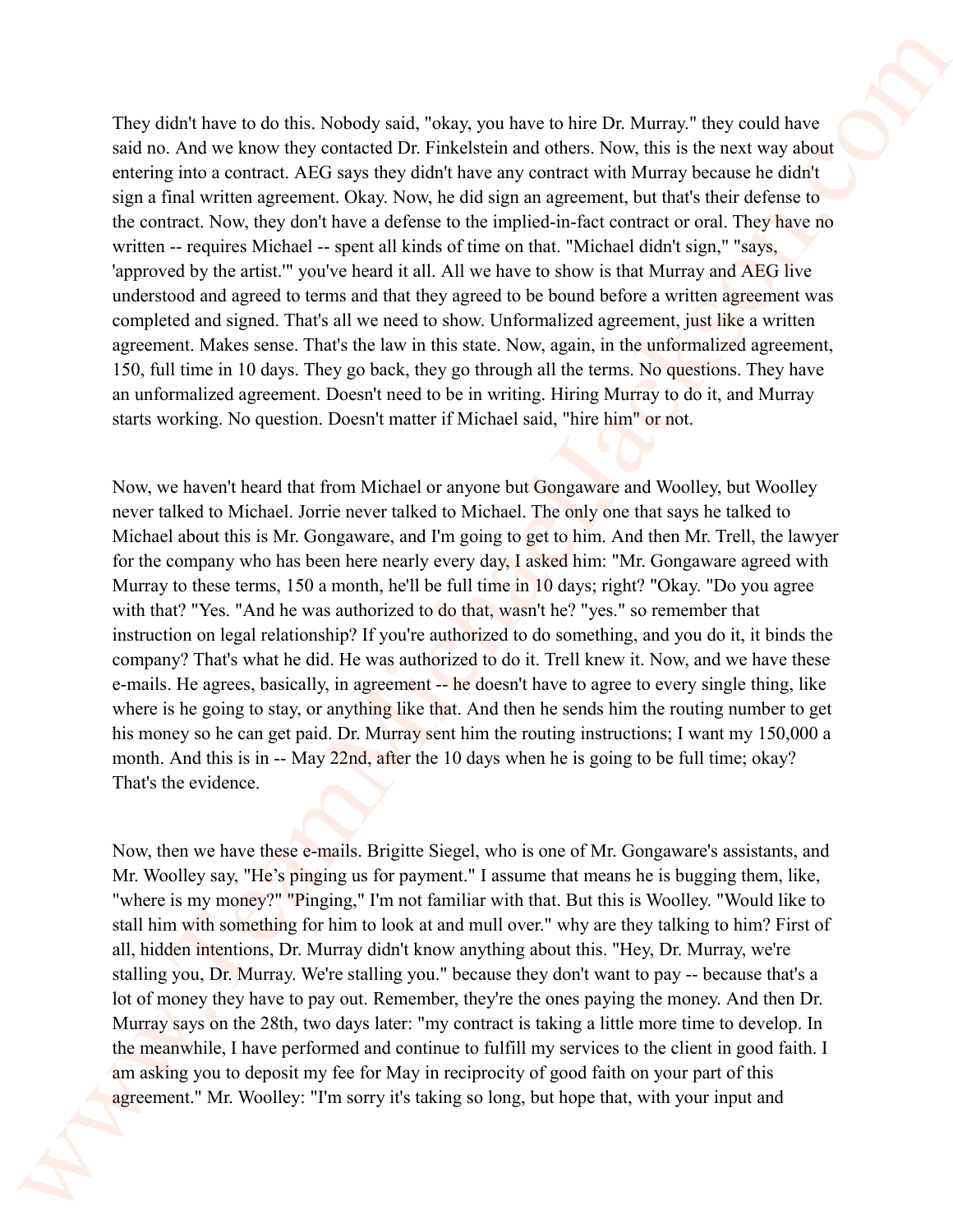comments, we can dispose of the agreement quickly and arrange for payment in May and June." that's this. They already have an oral agreement. They're already working. They already agreed to a sum and payment and other terms of the agreement. That's all we need. But later you heard AEG say, "We can never pay anyone until there's a written agreement." but that doesn't mean they can't work. And in fact, Ms. Jorrie sent this written memo over, the final agreement, says on there, "final Michael Jackson" sent to Murray. Clean pdf.

If you approve, sign. Murray signed and sent them back June 24th; okay? Now, this is what the agreement says, that this agreement: "this written independent contractor agreement supersedes and replaces any agreement, whether oral or written." so in the entertainment industry, people are making deals all the time. You heard Mr. Phillips say, "I'm in it for the deal." they make an agreement, people start working, and later the lawyers get involved here. Dr. Murray didn't have any, according to the evidence. There's no lawyer we heard of, even though he said he'd like to have him see it. We didn't see any evidence. Then they -- eventually, they get the agreement. Mr. Ortega was months working before he had an agreement. And here they anticipated that they knew there was a written agreement or -- excuse me -- they knew there was an oral agreement, and they were then going to get it formalized, and it happens all the time. And in fact, the artist's agreement was only required for the written agreement. There was no requirement that Michael give oral approval, even though they said they would hire him because of him, so that certainly would be approval, but that's what happened. And the terms, the conduct, the terms of this agreement are as of May 1st, because we knew Dr. Murray's working as of May 1st, and they're going to pay him.

Do you think AEG -- in light of all the evidence that you've seen in this case, you think AEG pays people for work they don't do? What do you think? "We're going to voluntarily pay Dr. Murray because he wasn't working for us in May." I doubt it. So he's working before the draft is circulated. Remember when I talked about the next way is an implied-in-fact contract? "An implied-in-fact contract means that you should consider the conduct and relationship of the parties, as well as all the circumstances. "Contracts can be created by the conduct of parties without spoken or written words." you do not have to say anything to have a contract based on conduct. Implied-in-fact means based on conduct. And it says they can be created by words, if the conduct of both parties is intentional, each knows or has reason to know that the other party will interpret the conduct as an agreement. Certainly, Murray sending his bank information to get paid, and Murray providing services, and then agreeing to pay him, certainly those -- they have an agreement. Remember, this is only on the hiring question. They're throwing up every legal hurdle they can, but they know. Remember, at the very beginning, Mr. Phillips admitted it. But we have to go through all this. And Mr. Trell, he's a lawyer, went to Georgetown law school with Mr. Putnam -- we heard that when he cross-examined Eric George -- and it says you got to consider all the circumstances, conduct of the parties, and contracts can be created without a comments, we can dispute of the agreement contity and imragge for payment in May and June 2<br>that's through the amplitude the main growten Their alternative main statistic symbol speeches the Theory of the symbol speeches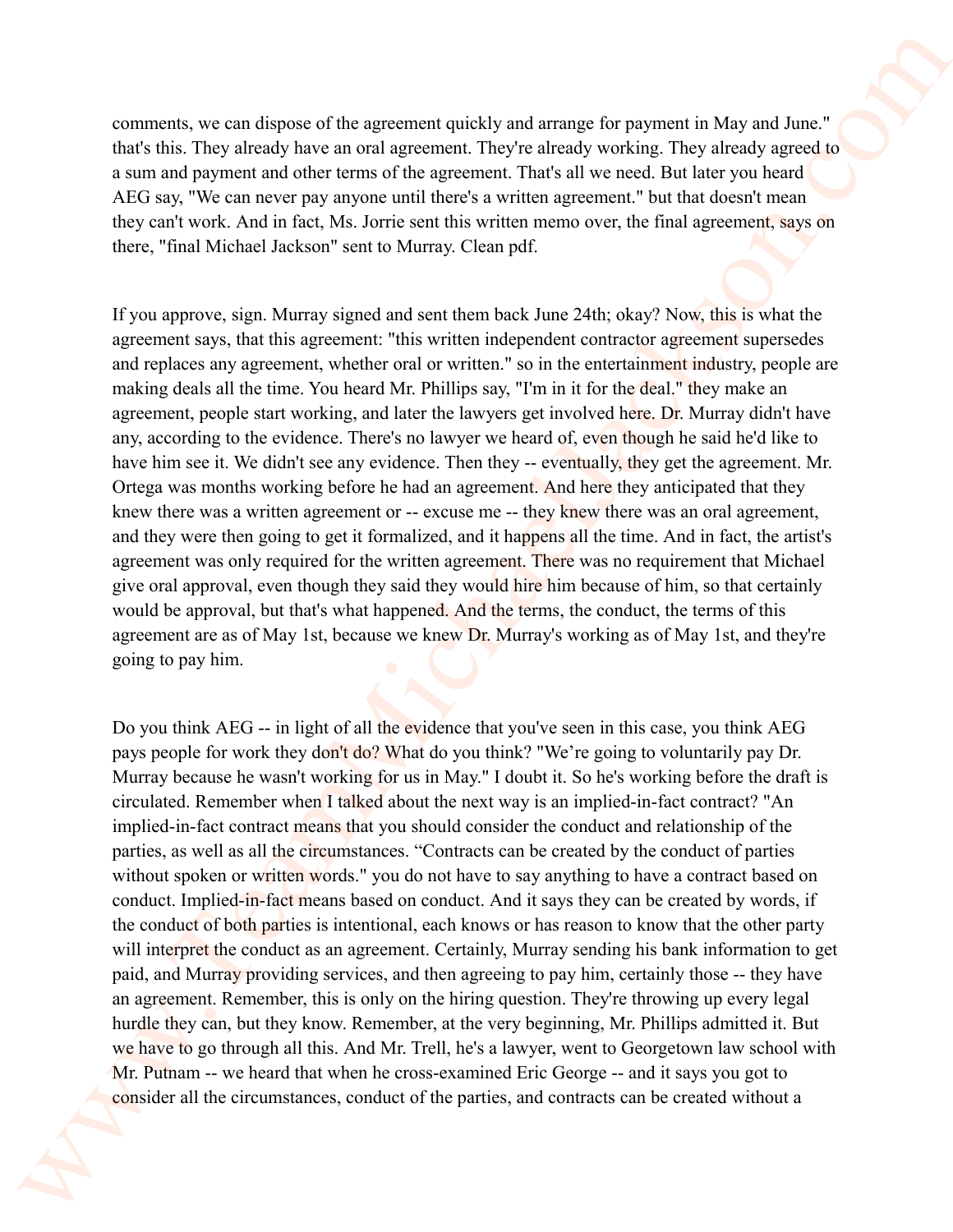written or -- without spoken or written words. Exactly -- Mr. Trell knows that. He's a lawyer. So the chief legal officer of AEG live knew this, and everybody knew. That's the law.

There's no getting around it. And clearly, they're acting as if the contract was in existence, because, look, Murray shut down his practice, moved to LA., treats MJ, May to June. Tells AEG he's performing in good faith. Talks and meets with Ortega, Phillips, Gongaware. Works with Phillips and Ortega on the rehearsal attendance schedule and asks to be paid. Those are all the facts of the conduct of Murray. What about AEG live? Randy Phillips, Gongaware, Ortega call and meet with Dr. Murray. They write an e-mail, "we want to remind him that it's AEG, not MJ who is paying his salary." why would you want to do that if you hadn't hired someone? Did they go around telling that "we didn't hire you, but you better remember who is paying you." Murray put -- was in the budgets even after the death. They got housing for Dr. Murray. They made Dr. Murray responsible for MJ's rehearsal schedule and attendance. Along with Mr. Phillips, the CEO Why would you do that for somebody you didn't hire? They asked Murray to provide assistance for insurance, and then they asked Frank Dileo and Tohme to approve the 35 million they were out, after MJ died, and lo and behold, guess who is on there? Dr. Murray. So they think it's good for them, they can do that to get the 35 million. When they want to be held to hiring, it's not good enough. And Randy Phillips said he hired him, but we have to spend a lot of time on this.

#### **(a video clip of Mr. Hom was played.)**

**Mr. Panish.** This is Mr. Hom who is defendants' expert who we played the videotape. He wasn't called to testify. Mr. Hom, who they retained. Now, there's the e-mail that talks about -- this is Mr. Taylor: "Kenny Ortega and Woolley has responsibility for the show content and consultation. Phillips and Murray, responsible for MJ's rehearsal and attendance schedule." why would a doctor that you haven't hired be responsible for someone that's working for you to go to practice or rehearsals? Why? Because you hired him. That's why. And Randy -- excuse me -- Kenny Ortega, we asked him: "you understood that about, after concerns that you had raised, that Randy Phillips and Dr. Murray were going to be responsible for MJ's rehearsal and attendance schedule? "yes. "okay. And have you ever seen a situation where a CEO Of a promoter and producer were responsible for an artist's rehearsal schedule and attendance? "no." you know why? Because when Mr. Trell said that "we don't check out independent contractors," that's in a normal situation. Here you have Michael Jackson, the king of pop, coming to work, you want to get this going, you hire a doctor, and you make the doctor be in charge of the schedule, and then you come into court and say, "we didn't hire him." it's about the search for the truth, ladies and gentlemen. How can someone say, "We hired him" and then come into court for five months and deny it, and deny it under oath, and I'll get to that. And then we asked Mr. Ortega: "did you have written or  $\sim$  without spokes or w-ritter words. Fixedly  $\sim$  MF Tell knows that Ides a lawyer So<br>the cheriff egal of Michael Michael Michael Michael Michael Michael Michael Michael Michael Michael Michael Michael Michae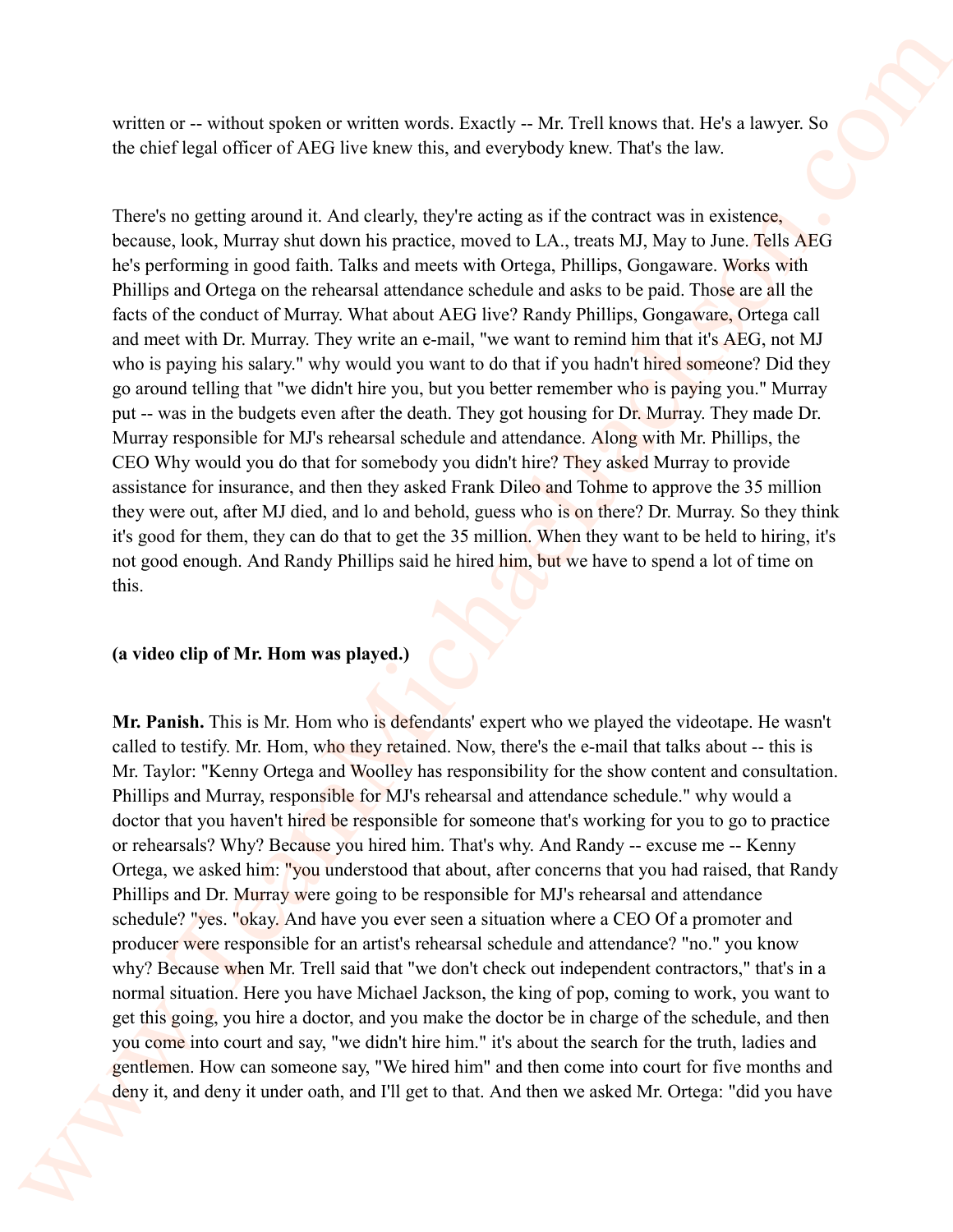his cell phone programmed into your phone? "Yes. "Was he creating the schedule for rehearsals? "yes." so why would the director of the show have the doctor's number programmed in and call him all the time for the rehearsal schedule if he wasn't hired by AEG? Why? And here's a list of the calls that would be going on, and the dates, the 18th and 19th (indicating). We went over all that.

Okay. And then Mr. Gongaware, he approved the housing for Dr. Murray. The conduct. Housing. Okay. We'll get Murray's housing, we have his bank information, we're meeting with Dr. Murray, he's setting up the rehearsal schedule, he's meeting with us, we're calling him on the phone, but we never hired him. We never hired him; okay? These exhibits, he's going to pay for Murray, Mr. Gongaware approves 641 right here (indicating), and he approved it; okay? So we approve housing for someone that we're thinking about hiring; right? Well, we knew that bush and Faye, they were already working on this deal. We spent a lot of time on these budgets; okay? And then they want to say one budget has a footnote that says, "based on a written contract." but why would you put somebody's fees as they're listed here April 30th, may 8th, may 16th in if they weren't going to be working? Why would you do that? I never heard an explanation. I didn't hear Mr. Webking come in here, their CFO. Come and tell us that. I didn't hear Ms. Hollander give us an explanation. In fact -- here it is again (indicating). Eventually they have a footnote here. Remember Ms. Hollander? I had to read her her deposition, because she wouldn't admit to this. And then I asked her –

#### **(a video clip of Ms. Hollander was played.)**

Mr. Panish. And she said very clearly, "independent contractors, employees, can start work for AEG without a fully-executed agreement by everyone." and they said, "you can't get paid until there's a written contract." sounds like a good policy, but doesn't sound like he wasn't hired or working. Nobody said that. Kenny Ortega was working, Travis Payne was working. They didn't have a written contract. You can work for someone. If you want to get paid, according to them, you have to have a written agreement. Sounds reasonable, but doesn't mean you didn't hire them. And then she said they can retain independent contractors, they can begin working before they have a fully-executed contract, and she admitted that, and that's obvious. And there's no policy that says you can't at the company. If they had a policy that said no one can start working or be hired until they signed a written contract, you think we would have seen it? They don't have one, and she admitted they don't have one. In fact, doesn't matter when the versions were circulated, because they already had an oral agreement, and both performed pursuant to an oral agreement and implied-in-fact, and we are -- we only need one of those to prove hiring in question 1. Any one of those. And, also, the written contract, which, as I mentioned before, we knew Dr. Murray, signed, we know that Ms. Hollander testified that she would sign after for vendors who did work, Note the phonometric into your grane? "Yes, "West We creating the schedule for melometally "yes" as why small that denotes the denotes the effective melometric melometric melometric melometric interactions are the state o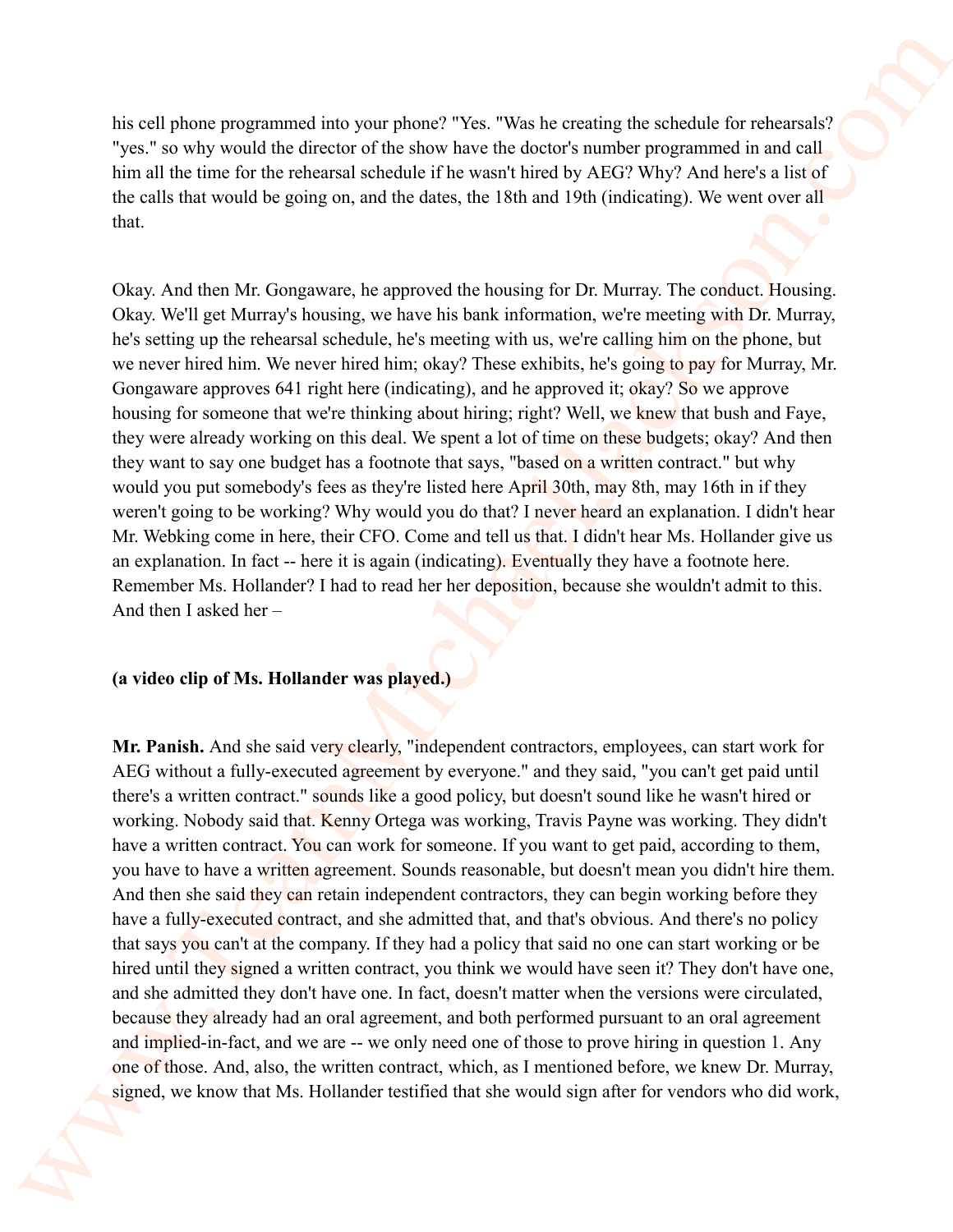and we also know that they had Tohme and Dileo sign so they could get paid their money. Remember that? Well, Murray was on there. Why wasn't that approval for Murray? If MJ didn't have to sign when he was dead, then why couldn't those guys sign for him like they did? So they wanted it both ways. He wasn't hired because we didn't have a written contract, but we didn't have a written contract approving expenses, but they signed after his death. Circular. And Mr. Gongaware, I asked him: "did Michael ever ask you to enter into a written contract? "No. "Was it said in conversation that you were to get a written contract with Murray? "No. "So it was AEG who decided to have a written agreement with Dr. Murray, wasn't it, sir?"I suspect so, yeah." no kidding. They wanted it because they wanted control. And when they got that, they had -- they assumed responsibility with Murray. They didn't have to do that, but they chose to do it. Michael never asked for it. He didn't want a written agreement. So they went and hired Murray, and now they want to say they didn't hire Murray, and it's all Michael. And then we asked again Mr. Hom, "Have you ever seen a contract like this with these three people?" and we also know that they had Tokme and Diba signs or they and get and their money<br>Remember that Wall Warray was more lines why consider that approach for Warray (FMA) distributes<br>for the second transformation of the sys

#### **(a video clip of Mr. Hom was played.)**

**Mr. Panish.** Because it doesn't happen except for here when they wanted control. And then Dr. Matheson, the sports medicine deposition from Stanford said: "does it make any difference whether it's signed for your opinion? "no. "why? "because in effect the contract was negotiated, discussions took place, and in fact I think Murray exchanged his bank information, there were phone calls, he operated under the supervision, the contract was in force. And in one e-mail, he believes he said he was fully engaged." I mean, any reasonable person looking at this would believe that Murray was hired. I mean, it's not a big deal, yet we spent so much time going over it because they fought every way. And how about whether Michael signed? No, doesn't matter. Why? Because it was put in place, and the doctor was engaged, whether Michael signed or not. No question he was working. No question Michael died while he was treating him. No issue. And then again –

## **(a video clip of Mr. Phillips was played.)**

**Mr. Panish.** I mean, I don't know what else we can say other than that they've admitted it, we've proved it three ways. So you have to answer question 1 "yes." it's imperative that you do that based on the evidence, because anything else would be contrary to the evidence in this case. And I know you're going to base your decision on the evidence in this case. So the second question now on the verdict form was: was Conrad Murray unfit or incompetent to perform the work for which he was hired? Okay. First you have to find the hiring, then you have to address this issue. And I believe the answer to that is "yes," and I'm going to tell you why right now. On question 2,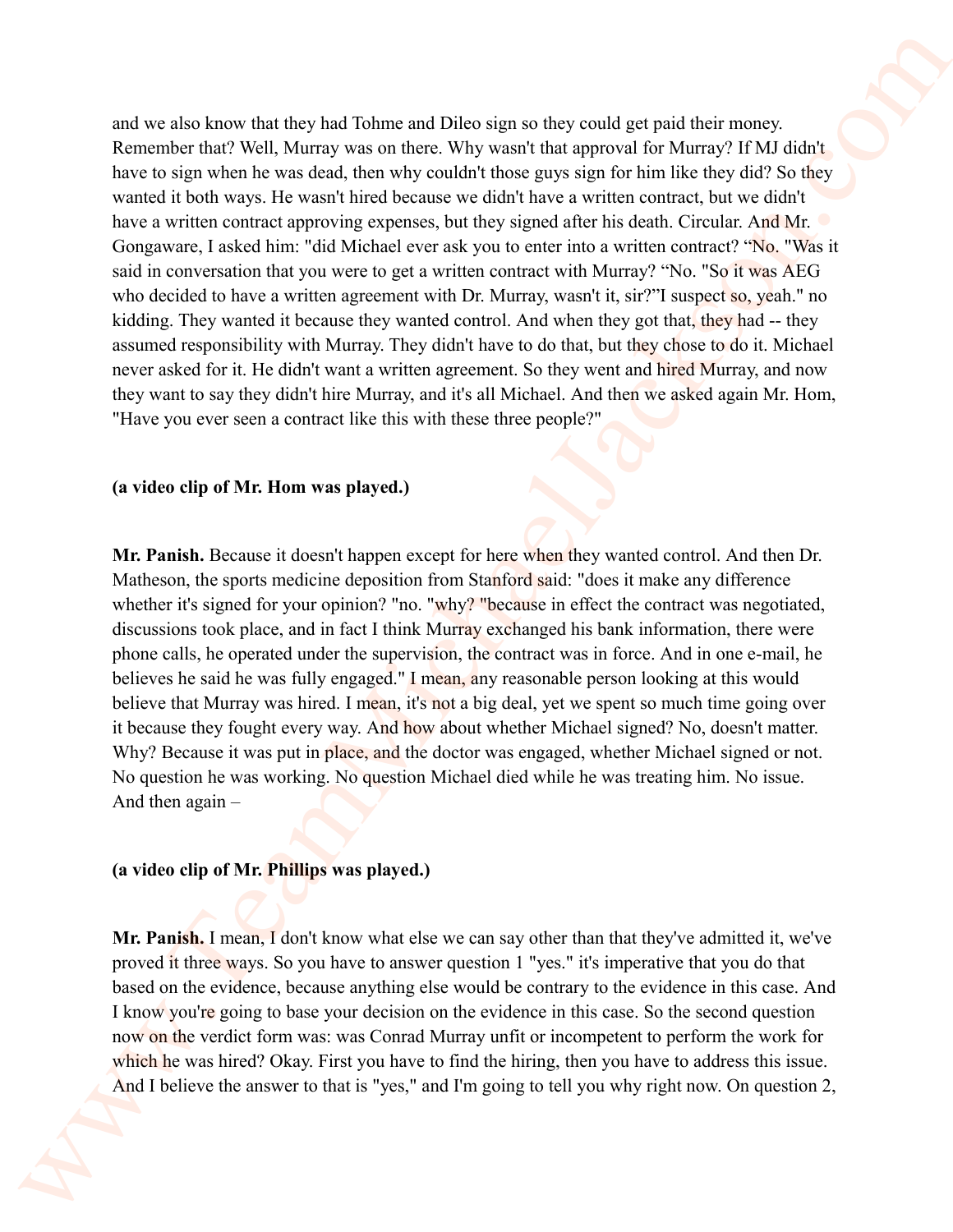you can just write it down. No. 1. He was unfit, unstable, unsuitable, unacceptable, unethical and unmoral. And the conflict made Dr. Murray unfit by putting this three-pronged relationship incompetent. He didn't have the skills to treat sleep disorders, treat addiction or administer anesthesia. He had no training or skills in any of that, Dr. Murray. And obviously he was incompetent and unfit. He caused the death of Michael Jackson. There's no dispute. So, remember, they hired the doctor that caused the death. They're responsible, if you find that they were negligent, and they didn't act as a reasonable person should have, and I'm going to tell you about that right now. First of all, it's not was Dr. Murray unfit, it's at any time during his treatment. Was he unfit the first day? Yes. Was he unfit all the way up to the 25th when he administers the anesthesia? So it's -- under no. 2, it's at any time was he unfit? Doesn't have to be all the time, you know, was he unfit. And, obviously, he was unfit. He caused the death. A fit doctor wouldn't do that, and here's what the evidence shows: here under no. 2, here are the four points I think are most important: no. 1, was Murray unfit or incompetent? Doesn't have to prove both, either one or the other. you can just write it down. No 1. He was unit, ustable, uswanishe, uswanigale, usebisai at more also increased Anticrea in the called anticlosure in the particular more precise to the comparison increase the called anticl

Was he unfit or incompetent? No. 1, huge conflict of interest. I mean, come on. No. 2, desperate financial straits. No. 3, he was not the right type of doctor; and no. 4, he said, yes, he would give Propofol when no one else would do it. That's pretty strong evidence. Now, let's take a look at that. Now, we have Michael, we have AEG, and we have Dr. Murray, the cardiologist from Las Vegas. And we have the three-part contract that creates the conflict of interest and renders Dr. Murray unfit and incompetent. Now, let's talk a little bit about that. First of all, Michael's the patient. They're going to tell you, "oh, Dr. Murray had this oath, and all doctors take this Hippocratic Oath with the snake and serpent, and they're supposed to do no harm to the patient." and that's true. But that doesn't always happen, and everybody knows that. And why does that happen? I mean, why does a physician violate his oath? What causes someone to do things, you know, desperate people do desperate things. And when you put a desperate person in a situation, they're going to do something desperately, more likely than not. We're going to go back to that. Remember, Dr. Murray is an interventional cardiologist. An interventional cardiologist, they do procedures on the heart. Michael was healthy and fit, they say.

He had no heart problems. He had insomnia and a history with pain meds and tour doctors; okay? We're not disputing that. But why would you bring a cardiologist? Oh, "it's Michael's doctor, he wanted him." well, yeah, doesn't that raise a question that an interventional cardiologist for a guy who has no heart problems from Las Vegas? Okay. This is the law and what you have to use in determining whether somebody acted improperly. Okay. "a person hiring, supervising or retaining another person has a duty" -- that means a legal obligation -- "to use reasonable care in doing so. A person may be negligent by acting or failing to act." it's either the act of doing something or not doing something. "and a person is negligent if he or she does something that a reasonably careful person" -- you hear all about these reasonable people, but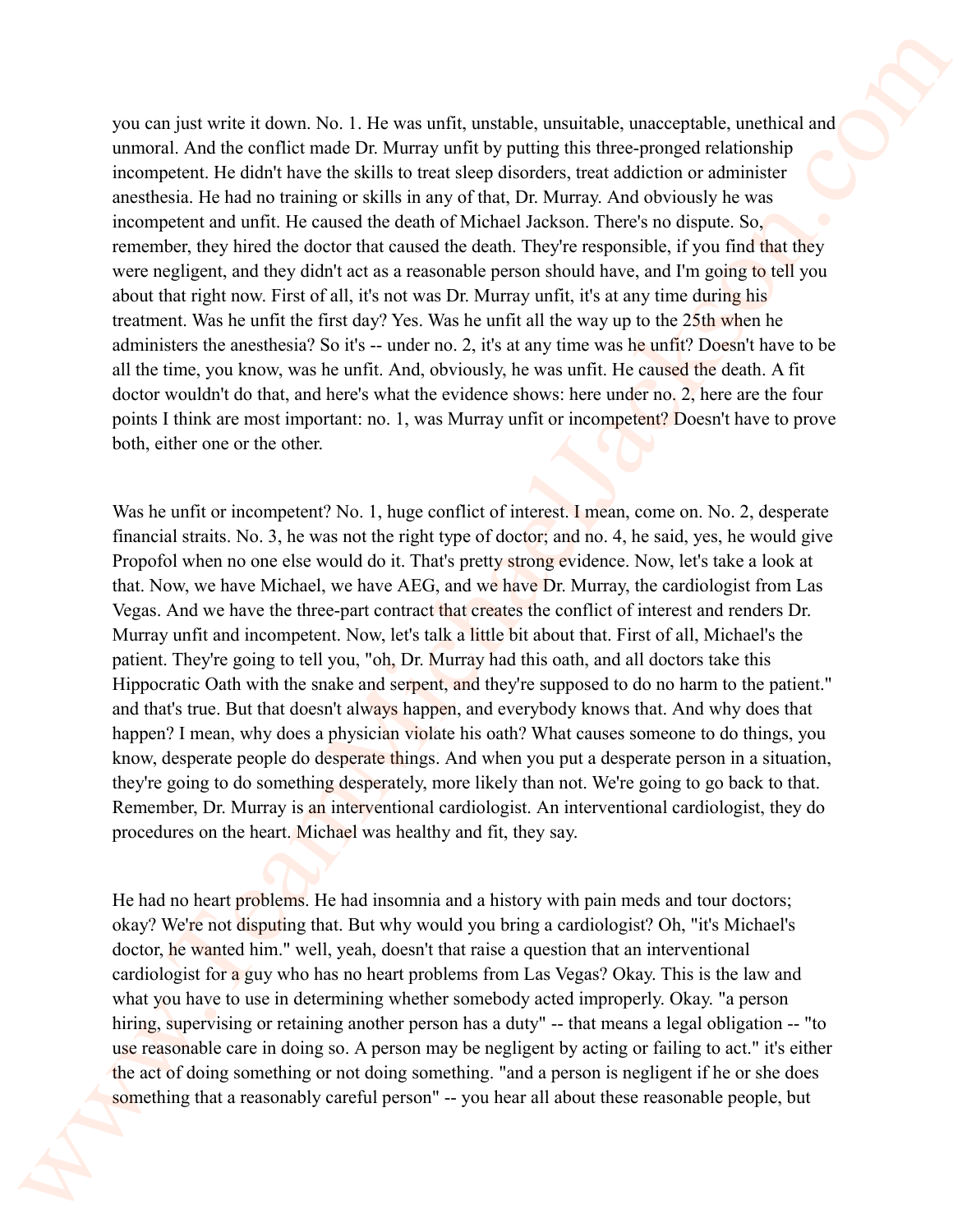what is reasonable? We're not asking for you to do anything -- reasonable. What was reasonably careful? Reasonably careful, not reasonably reckless. "reasonably careful person would not do in the same situation or fails to do something that a reasonable person would do." so what would a reasonable promoter or producer in the concert business do under the same or similar situations with Michael Jackson?

That's the test. And interestingly, it says, "reasonably careful." why does it say that? Because the law, in its infinite wisdom, imposes duties on people. If you're going to hire somebody, you have to do it safely, and you have to do it reasonably, carefully, and that's what the law requires. So why does the law require that? For everyone's protection. For everyone's protection. The law makes sense. The law seeks to protect everyone. And the law requires a person that's undertaking such an act, to do it reasonably and carefully, not beyond what anyone -- but in this case, no one ever did it. No one. They've never done it. No one did it. So they're going to be really careful if they're going to do that. A reasonably careful person would never hire a doctor with a third-party contract, and nobody has ever seen it. And you know why they've never seen it? Because a reasonably careful person would never do it. They would never do it. That's why you don't see it because it's not the reasonably careful thing to do. "a person is not negligent just because he or she fails to act affirmatively to assist someone or fails to protect another person from harm at the hands of a third party." car goes off the road, someone is injured. The law doesn't impose a duty to jump into a burning car to protect them. what is reasonable? We're not assing for you to do anying ... reasonable What was reasonably careful? Resume that the team of the same shall of the same shall of the same shall of the same shall of the same shall of the s

The law is reasonable. But in this case, you have to evaluate whether AEG acted negligently only in connection with the claims of hiring, retention and supervision. As I told you at the beginning, that's the case. Those three issues. Any one of those three. If they acted unreasonably or unreasonable in any of those three, we win; okay? That's all you have to do. Mr. Berman, remember Mr. Berman? They didn't have any expert to counter him. And he says, "without artists, you don't have a concert to promote for, so we do a lot for our artists." they do things for celebrity artists. The bigger the artist, the more leeway. But there are certain things we don't do, certain things that are not appropriate. Okay. If you want to have a chef and a masseuse, and you want to have a -- all these things that they do; okay? Makeup artists, and hair, and suites at hotels, and private airplane travel, all those things are common. Not for a reasonable person, but for these artists, because that's what you're looking at. An artist is in the same situation. But when asked whether a reasonable promoter and producer in the music industry would hire a physician to provide personal services for an artist at the behest of the artist, he testified it would be highly inappropriate, highly unusual.

Never seen it done. "I've never done it. Never heard of it being done, and my understanding, up to this time, AEG never did it. The fundamental problem is it creates an inherent conflict of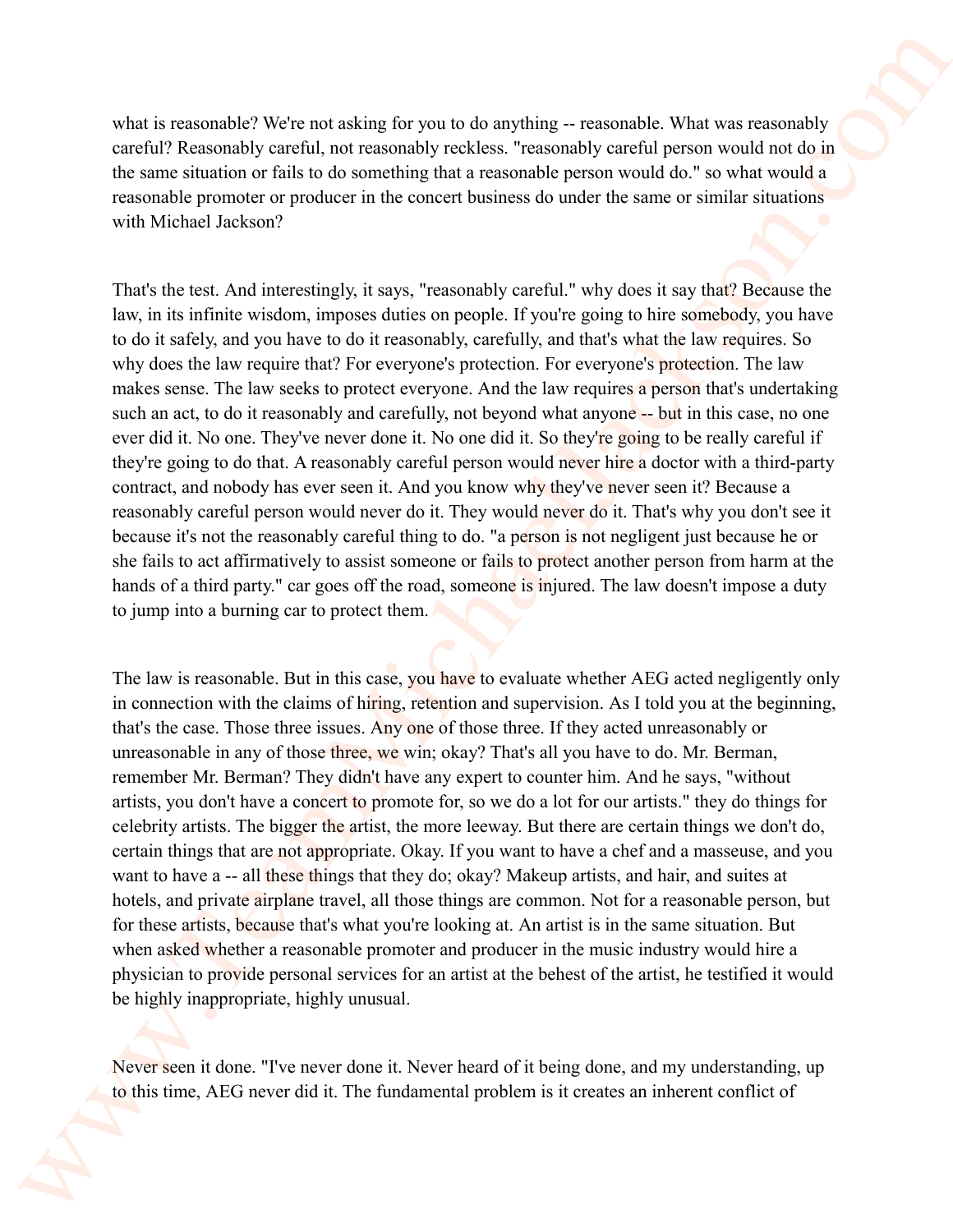interest on the part of the physician. You have a situation where the physician has a dual obligation to the patient and the entity that engaged him." did they call anyone from the entertainment industry that said it was reasonable to do this? I didn't see anyone to say that. They never did it before. Doesn't that prove unreasonable? Gongaware, remember he told about every concert he's been on, Meglen, Phillips, bragging about concerts all over the world, saw the stones, and this one and that one. But they never did this before. It's not reasonable. That's why they don't do it. Dr. Matheson said a conflict of interest is a set of circumstances that creates a risk -- remember the particular risk I talked about -- professional decisions made on behalf of the primary interests, the patient's health gives way, or may be unduly influenced by the secondary interest, financial gain. Primary interest, to take care of the patient.

Secondary interest, money, don't cancel the contract, my house is being foreclosed, I needed the dough. Well, we'll just do this little bit. It will be okay. If we didn't get him to do this, he doesn't perform, I don't get paid. So there's an inherent conflict of interest. He went on, Mr. Berman, to say: "the problem is the inherent conflict of interest. We have a situation where a physician has dual obligations. One to the person that they're engaging him and paying him, and the other one, the patient. It's a more egregious conflict, given the facts and circumstances of the case." they say, "oh, Mr. Jackson, we were just advancing the money." but then they say he doesn't have any money. They were giving the money to Dr. Murray. They're the ones saying, "we're paying him, he better know what is expected of him." why? Because they hired him, they were controlling Dr. Murray, and they put him in the conflict of interest. They didn't need a written contract. Michael didn't ask for a written contract. They wanted a written contract, because they wanted to have the power to control Dr. Murray. And when they did that, they assumed responsibility. And they have all these sophisticated lawyers if they say -- they could have written it in the contract, "We assume no responsibility for Dr. Murray. Dr. Murray -- we're not telling Dr. Murray what to do." but instead, it says, as the promoter, we do this, you do that, we can terminate. whereas on the per notific physician. You have a stuatent where the physician has a dual obligation in the pairs of the three in the three in the three planes in the three planes in the latter of the pairs in the control

All that. They didn't do that. They got the best lawyers they could get. The research and medical literature indicates when someone stands to gain, it may -- affects their decision-making. It biases them in a way where they lose objectivity and makes a decision they may not normally make. That makes sense. Think about it. In our society, do people do things they shouldn't? Yes. Do people do things they shouldn't for money? Yes. Why do they do that? Because they're put in a position, should I go for the money? Should I do this, if I don't get that? And they do it every day. Wall Street people are doing it every day. They're not supposed to do this insider trading, or that they have the clients, the money. People make decisions based on money all the time. And when you put somebody in that position with the contract where they're already in a desperate financial situation, the odds are very high that they're going to do exactly what Dr. Murray did.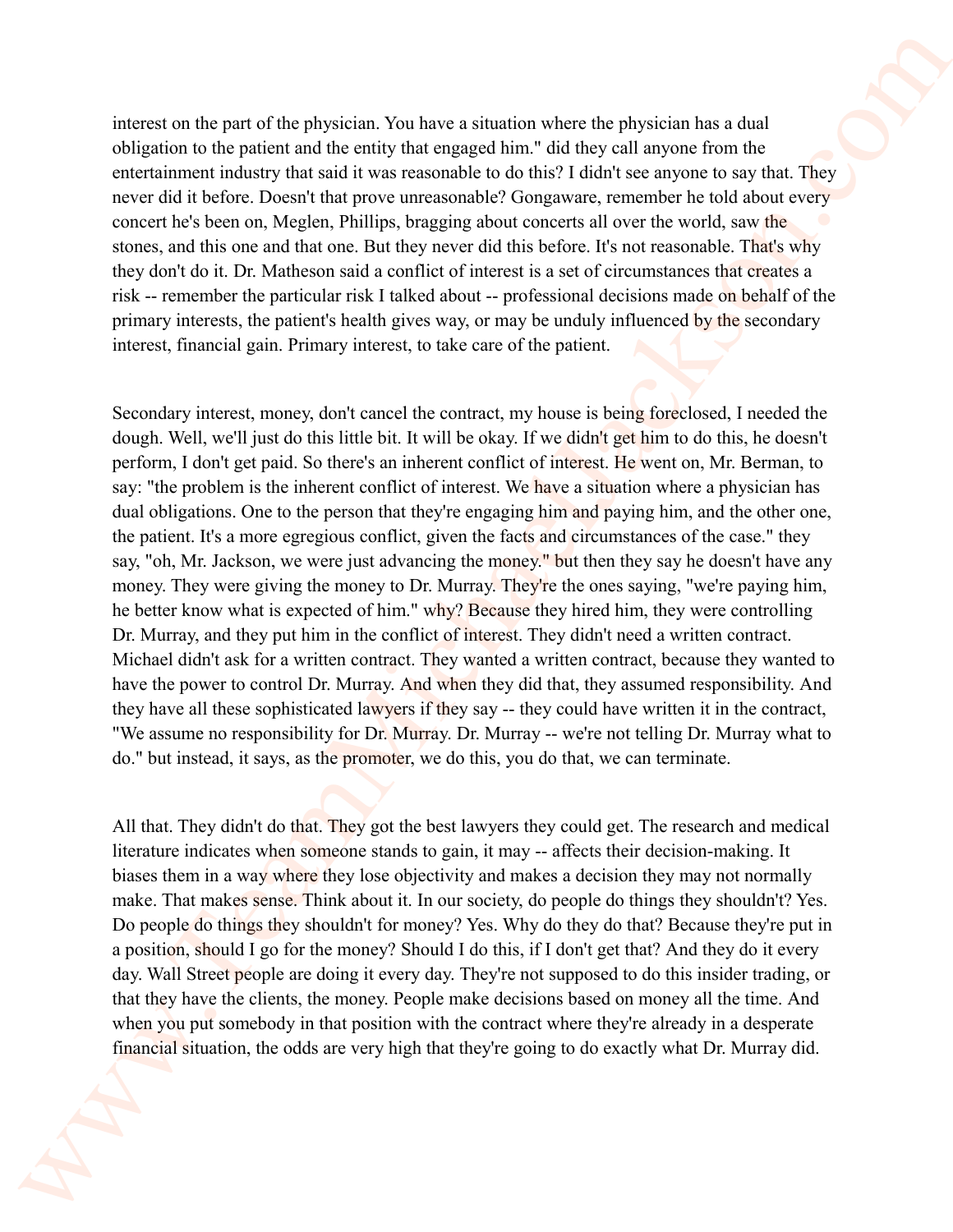Now, Dr. Matheson again: "it can produce a bias thinking where the doctor wants to preserve that income at all costs and keep the person paying that income happy, as opposed to paying full attention to medical needs. That's how it could play out." just think, if Kenny Ortega comes on the 20th, and they're at the meeting, Mr. Phillips is there, and Michael, and Kenny says, "you know, I don't think you can do it." and Dr. Murray says, "okay, Kenny. Why do you think that?" and he says, "all the things that happened." and then Dr. Murray says, "okay. You know, Randy, he brought up some good points." you think Randy Phillips would say, "Way to go, doc. You're doing a great job." or you think Randy Phillips would have been upset with Dr. Murray if Dr. Murray did that?

Do you think Dr. Murray really was making an unbiased decision, or was Dr. Murray swayed by the conflict of the money versus the patient? And I think it's more likely than not, more probably true than not, and I think it's overwhelming, that's exactly why he did that. And as he said, it created a conflict something bad could happen, and it did. I mean, that's the thing about it. Some people say, if you do that, it could happen. If you do that, this could happen. It did happen. It did happen. It's not a hypothetical. No matter how much pressure he's under, he still has an obligation to follow his Hippocratic Oath to treat his patients ethically. Well, the evidence can show you can't withstand an unlimited amount of pressure. It's very difficult. Dr. Murray was in a severe pressurized situation. And, yeah, he swore not to do harm, but he did. And why did he do it?

For the money. And as Dr. Matheson said, the conflict was likely to lead to poor medical decisions, and it did. I mean, there's no question that a doctor is not supposed to do it, but why is it that Dr. Murray did it? Of all the doctors in the world, why is it that the doctor that has serious financial problems, his board certification has lapsed; he makes these misrepresentations, why did he do it, of all the people? Because he's the one with AEG that had a contract that if anything stopped or was cancelled, he wasn't getting paid. And let's talk about that. Dr. Murray, Mr. Ortega wrote this e-mail on June 14th. Why -- first of all, he's writing to Mr. Gongaware, the CEO Of concerts west, co-CEO, he wrote: "were you aware MJ's doctor didn't permit him to attend rehearsals?" what's wrong with that? The guy wasn't feeling good, so he didn't go to rehearsals. Why are you reporting that? Then he says: "are Randy and frank aware of this? Please have them stay on top of this. Might be a good idea to talk with the doctor, make sure everything MJ requires is in place. The demands are physically and mentally extraordinary." so Kenny Ortega is talking to them about the doctor, and I believe he had good intentions, and he was sounding the alarm, hey, what's going on here? But what happened? Now, Dr. Matheava agains "at can arredoce is bins thin linking where the doctor worth is preserve that<br>measures at lowes and lowes the preservativity for at measure date), so optional to project the preservative of<br>the so

Did Dr. Murray say, "you know, he needs rest, we're not going to do anything"? What happened? Mr. Gongaware writes back and says: "frank and I discussed this. Requested a face-to-face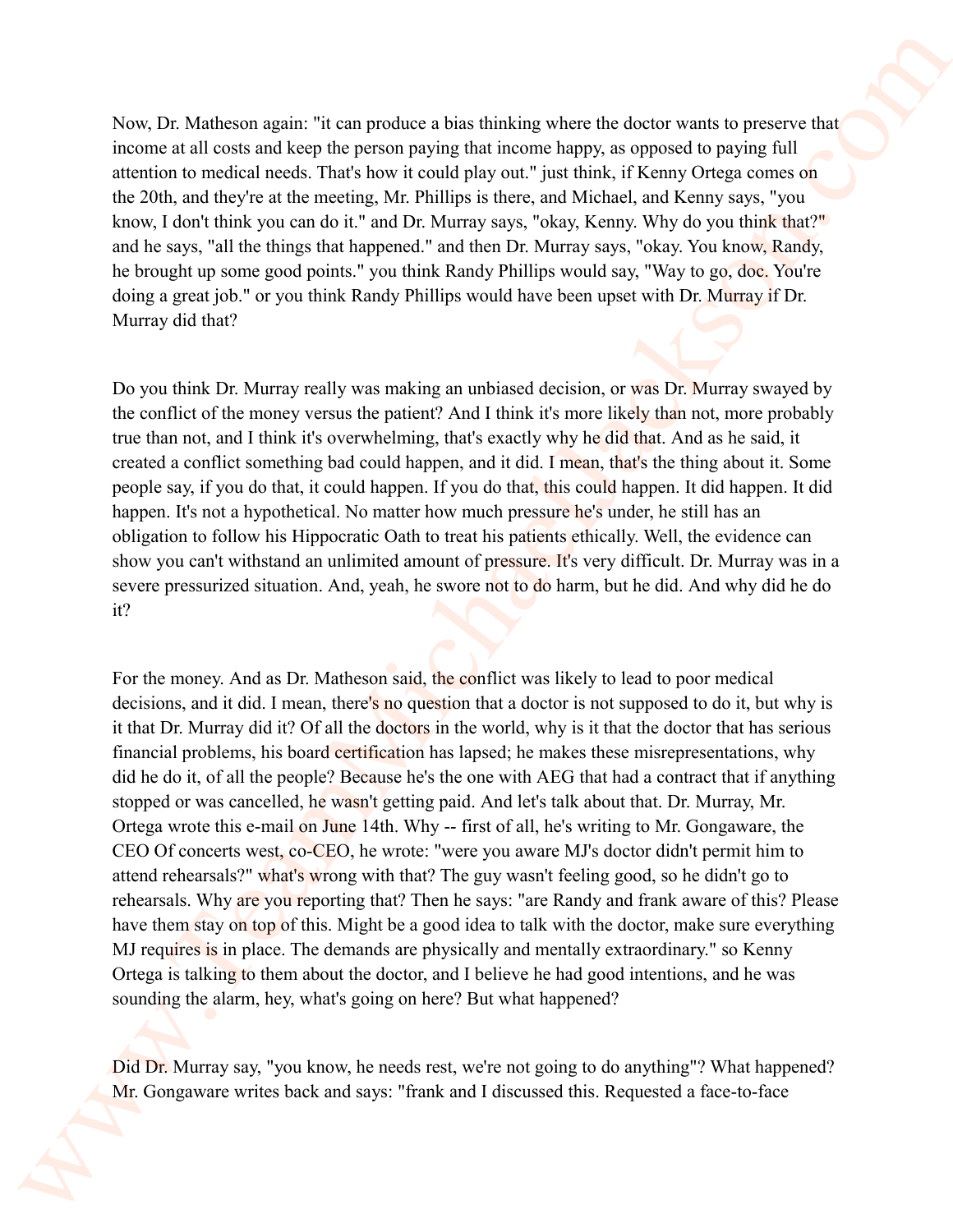meeting, hopefully Monday. And we want to remind him it's AEG, not MJ that's paying his salary." now, if there's no written agreement or no oral agreement between AEG and Dr. Murray, does this e-mail get sent? No. If AEG gives the money to Michael and says, "you pay the doctor," does this e-mail get sent? No. But that wasn't the end of it. And I'm not going to play a lot of videos, but, I mean, this one right here is unbelievable; okay? Here's a guy that's going to come in here and claim he's done all these concerts, how much work he's done, life is in the music business, here's the case, the king of pop, greatest entertainer of the world, dies on his watch, and this is what he's going to say under oath about that e-mail that he just read; okay?

#### **(a video clip of Mr. Gongaware was played.)**

**Mr. Panish.** Okay. You know, I mean, it would be funny, but for someone who lost their life, and we've all seen it before and heard it in the trial, I don't think that it's funny that somebody would come into a court of law and take these positions after somebody has died. And that is just disrespectful to the system, and it's not honest, and it's not truthful. And this is the person that was involved with hiring Dr. Murray. And, I mean, it really is incredible that somebody could do that. And in a case like this, where, you know -- anyway, I'm not going to dwell on that. Mr. Gongaware, you saw him testify as a witness, so... But what we do know, when Mr. Berman was asked how the conflict could be avoided, he said that AEG could not hire a doctor, they could have Michael hire his own physician without AEG being involved. It's real simple. "Michael, we hire people, but this is not our deal. We don't hire doctors. We don't know what we write in the contract. They have to do certain standards. We don't know what they are or are not. That's not what we do, man. We promote and produce concerts. So if you want this doctor so badly, here's the money, you go do that." but instead, without Michael asking, they drafted the contract, and they never showed it to him or any of his representatives. Why do you think they would do that? They wanted control. Now, even their own Dr. Green said that he, in his many years of practice, has never seen anything like this three-way relationship between a physician, patient and third party. meeting. Expedially Monday. And we want to mental ten it is ATZ, and MJ that's paying Fix salary<br>States (now, the metal system and general ten in the control of the system (NGT and DNT is a state of the system of the syst

Now -- and he went on to agree that Dr. Murray had a significant financial interest at risk here. No question. And we all know in our life, as I said, that people do things for money that they normally shouldn't do, or somebody that doesn't have a financial problem wouldn't do. We know that. It's common sense. And as a juror, you don't leave your common sense behind. You all, as I said, have 500-plus years of real-life experiences, you've all seen things, you know how people are, and you need to bring that with you to the deliberations. Okay. So was Dr. Murray unfit because financial pressures made him susceptible? First of all, he asked Mr. Gongaware, remember, and he's unclear on the time, two, three weeks, whatever, before march 6, "what do you want?" when you're hiring someone, normally if you're going to do it in a reasonable way,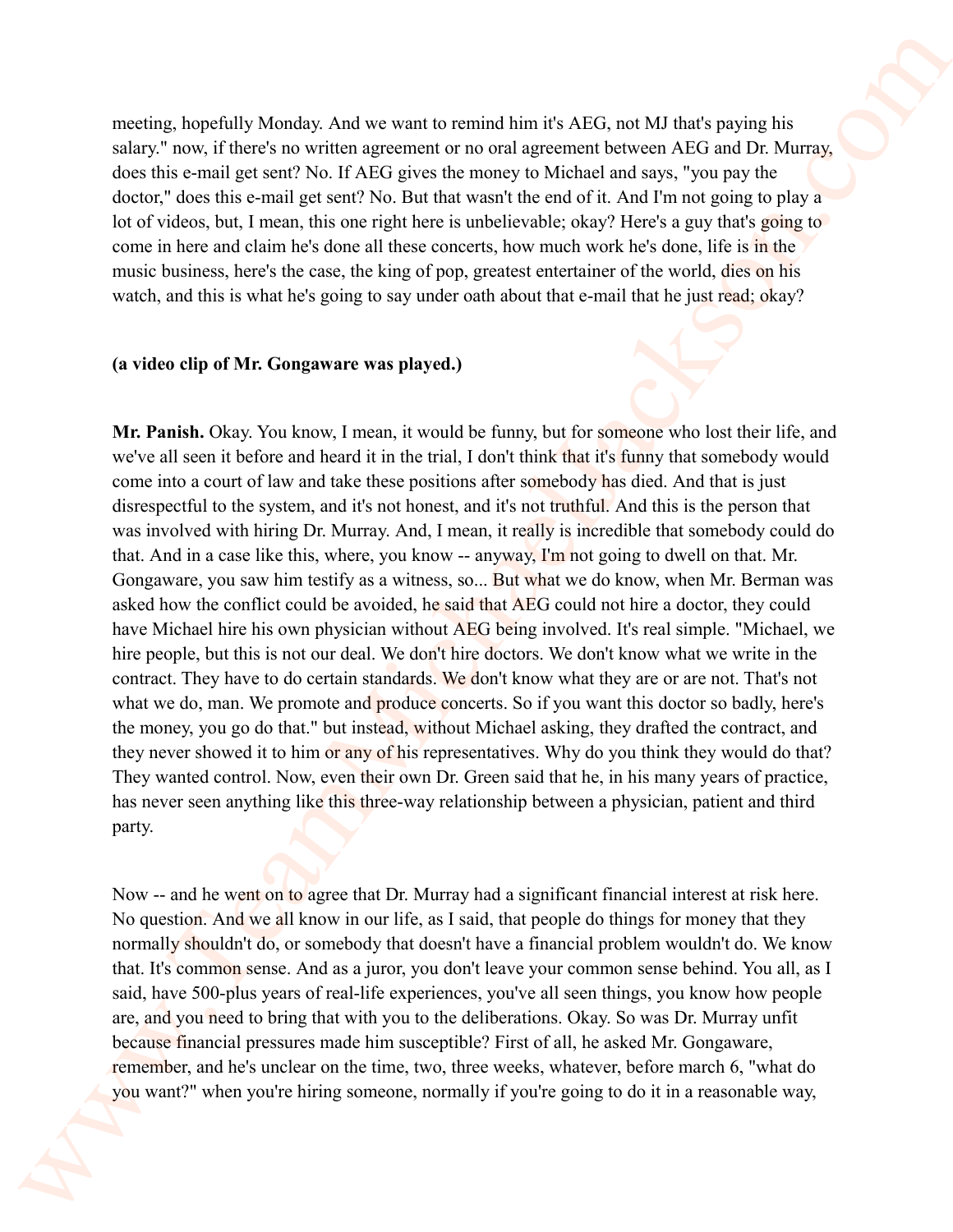you just don't say "what do you want?" if you're negotiating a contract, you want to sign Tom Brady, "what do you want?" there's a negotiation back and forth, and you work on what's fair and reasonable; okay? So here you've got a guy that comes out and says, "5 million bucks, I want." I mean, come on. Don't you think, wow, this doctor wants \$5 million. He must be pretty good. You're either going to check him out or say, this guy is trying to hold us up here for 5 million bucks. This is ridiculous. We're never hiring this doctor. Clearly a red flag, and it was outrageous, and we don't have to go any further than the expert that AEG hired in this case, Mr. Hom. Anyone that asks for 5 million is unfit, incompetent and outrageous.

#### **(a video clip of Mr. Hom was played.)**

**Mr. Panish.** Anyone would say that. But they just said, "well, MJ told me to offer him 150." "well, we're not dealing with this guy. He wants 5 million. You deal with him." did they? No. And remember the second -- I think it was the second witness, doctor -- detective Orlando Martinez. Here's a guy in the special robbery/homicide division of LAPD doesn't know anyone in this case. Doesn't know anything about Michael Jackson. He gets called as part of his job. He goes out to the scene. And he's on the scene, and he's thinking, as a detective is trained, let's figure out why did this happen? He's a trained Los Angeles police department detective. He's out there trying to figure out what happened. So he goes out there, and he gets a search warrant. He doesn't just break into Murray's car. He follows the protocol. Remember, it's a death investigation at that time. Goes into Murray's car and finds two things. Just two things in Murray's car: the contract and Mr. Phillips's card. It didn't take him long to put it together and say, "Hey, I'm focused on this motive of the financial aspect of Dr. Murray's willingness to disregard his Hippocratic Oath for financial gain." within days, the LAPD was on it immediately. you just down say "what do you want?" if you're nagricainty a contract, you want to sign Tom<br>
Tracks, Section 1998 when the set and the same of the state and the set and you want to sign Tom<br>
reacondist, may be simple and

I mean, he's not on one side or the other. He's not trying to help us or help AEG live. He's independently working for all of us to protect us in the city of Los Angeles. He called out -- he's, like, on it immediately. But he wasn't the only one. He says -- I asked him: "how did you determine that just by looking at the contract? "Well, the contract stated he was going to get 150,000 a month. That's a lot of money for anyone. "and in this case, did you think there would have potentially been a motive as to why Dr. Murray did what he did that you wanted to investigate? "Yes. For his own financial gain." and then he goes on to say, when I asked him: "how would you classify Dr. Murray's financial condition? "Severely distressed. His home was about to be taken away, his office was being closed. Total was like 500 grand. Bet there was way more. Notice up for foreclosure, liens, leading me to opine that he may -- for this easy money, 150,000 a month, he may break the rules, bend the rules, do whatever he needed to do to get paid and might solve his money problems." you don't need to be Dick Tracy to figure that out. He finds two things, and he's right on it immediately. And ladies and gentlemen, AEG, with the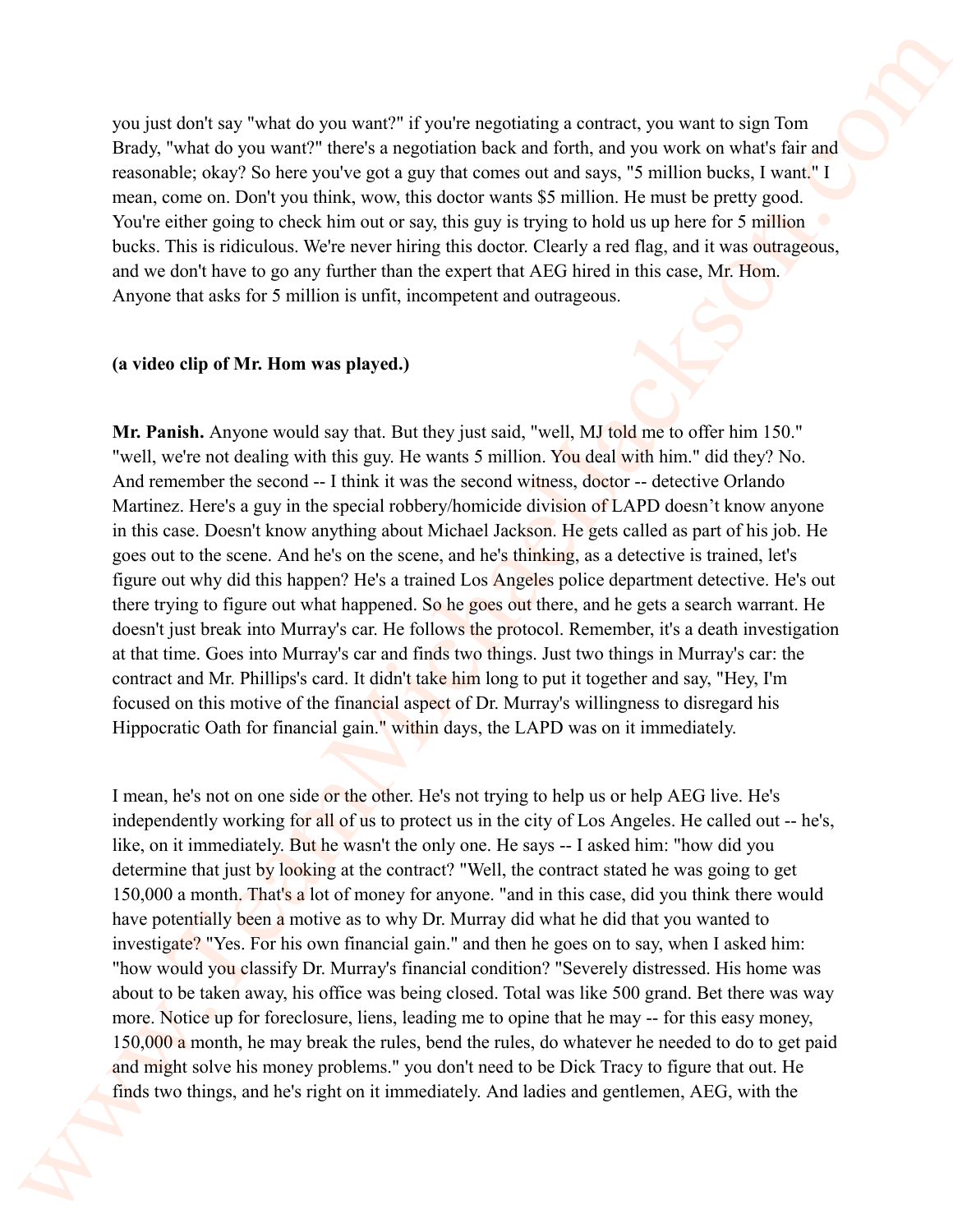sophisticated lawyers and all their people, they didn't know that? Come on. And then detective smith said: "he was losing his house, had a lien against his pool, arrears in child support, multiple children, he financially was a mess." come on, that's easily determined. And then I asked him if he had serious concerns that the contract in Murray's interest -- financial situation, would he violate his oath? "Yes, sir. "and it was your determination that that's why he did it? "Yes, sir." so here we have the LAPD.

 Determining why Murray did what he did because of the conflict of interest. That's not an expert hired by us, it's not an expert hired by them. It's an independent Los Angeles department police detective with 20 -- I forgot -- 28 years on the force. He's in this elite robbery/homicide division. Makes that determination that Dr. Murray, for financial gain, based on the contract, violated his oath. And I think that's clearly what happened here. There's no other reason to explain why he would do this. Oh, was he enamored with Michael Jackson? Sure. But all these other doctors never did it. In fact, Mr. Green -- when we asked about the AMA medical --

**The court.** Counsel, its five minutes to noon.

**Mr. Panish.** Like a voice coming from the sky. Okay. Thank you, your honor. Dr. Green talked about: "the medical opinion, AMA, that's the American Medical Association, that says that when you're looking at large incentives that create a conflict of interest, that can affect clinical judgment? "that's correct. "and 150 a month, would you consider that a large sum? "in general, yes." of course you would. I mean, come on. So remember, Dr. Murray is a cardiologist. They're going to say internist. His boards had lapsed and was really practicing cardiology. Michael had no cardiology problem. Dr. Wohgelernter, he came in earlier in the case, he's an interventional cardiologist, and he testified that an interventional cardiologist trained in internal medicine, cardiology, and interventional cardiology is not trained in substance abuse, addiction to medication or sleep, would not be an appropriate candidate to be a physician for Michael Jackson on the "this is it" tour. And that makes sense. I mean, it's not anything big. And he also said, since Michael had no history of heart disease, no problem with high cholesterol, blood pressure, cardiologist's experience and skills wouldn't be appropriate. It's a mismatch. Not what he needed. He didn't need a cardiologist. superiodicated horsests and all their propin, they didn't know that' Core on. And then describes small and "the one host age in both galacted by the line age in the lag of the state of the state of the state of the state

And he also said that Murray was not fit and competent, and as far as he administered medications he's not trained or credentialed to administer, provided those medications in an unsatisfactory environment, and he was convicted for it. Everybody knows that. That's not a stretch that he was unfit and incompetent. Come on. All right. So what did they find in Michael's system? All these prescription meds: Propofol, Lidocaine, Lorazepam, diazepam, midazolam, everything Dr. Murray gave him. And on June 25th, when he gave the fatal dose at 5:45 in the morning, he's e-mailing Mr. Taylor. Remember, that's the gentleman, insurance broker, in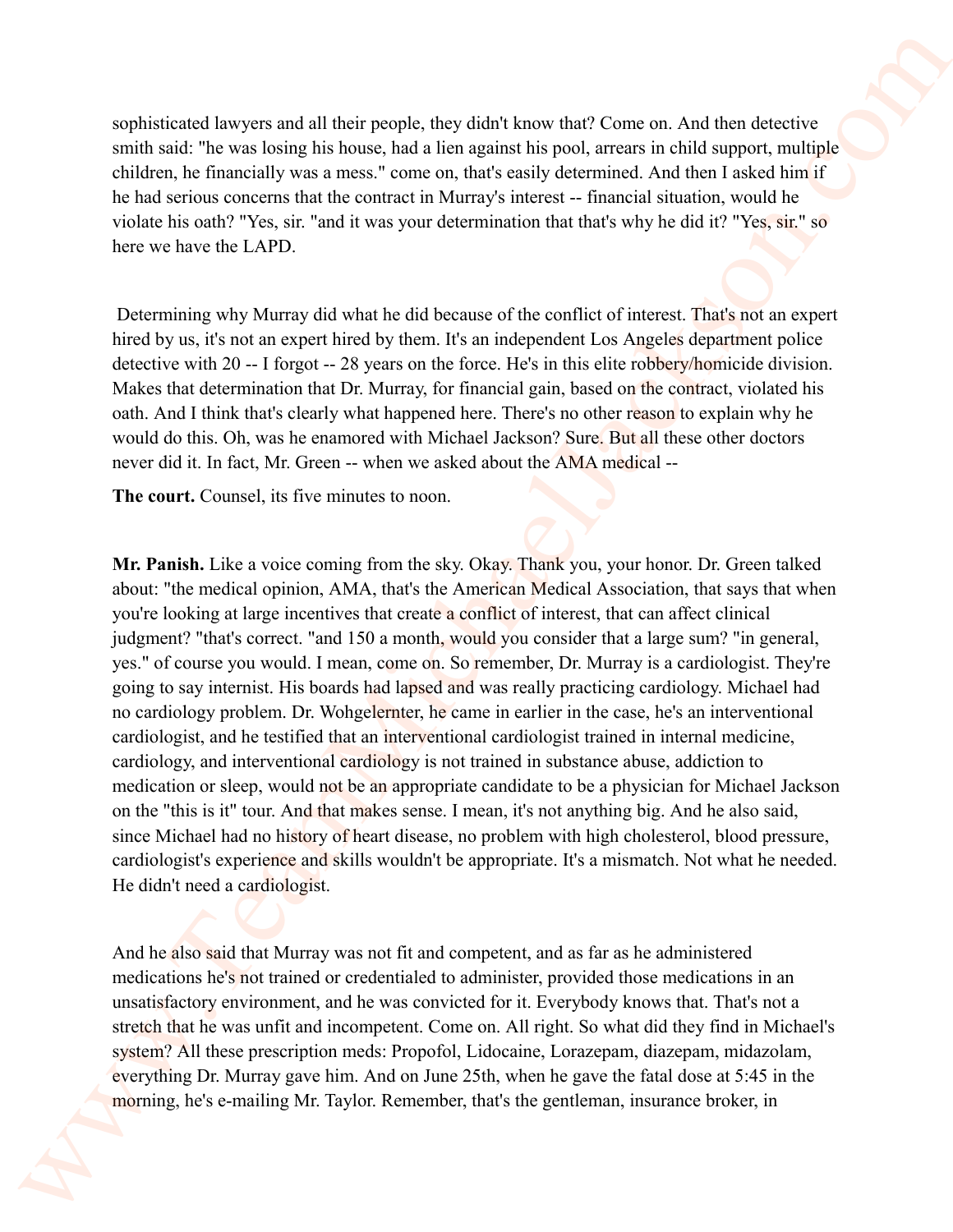England on behalf of AEG live. Gives the Propofol, then he's e-mailing back again with Robert Taylor in England at 11:17. And at 12:22 the fire department is called, and Michael's unable to be resuscitated, dies, and Dr. Murray is talking on the phone and doing everything else that day instead of providing fit and competent treatment to Michael. And I want to finish on this.

Mr. Seneff, the first witness in the case, the paramedic -- again, independent, not on either side: "did you feel Murray was competent and fit to perform even CPR.?" he didn't think he was. He was on the bed. On the floor. He couldn't even perform CPR Come on. And all of these other doctors, Dr. Quinn, remember they wanted to make a big deal, all these doctors, Michael said, "I need some kind of sleep medicine," none of them ever gave Propofol like this. But Dr. Murray, the one that's contracted with AEG live, 150,000 a month, he did it. He's the only one. He did it. And why do you think? Because nobody else is getting paid that type of money. So I think in answer to this question, you need to put "yes." this is question no. 2. And I think -- your honor, would this be an okay time to stop?

**The court.** This would be a good time. Let's break for lunch. Come back at 1:30.

# **(The jury exited the courtroom at 11:59 a.m.)**

**(At 11:59 a.m. The lunch break was taken until 1:30 p.m. Of the same day.)**

# **(The following proceedings were held in open court, in the presence of the jurors:)**

**The court.** Katherine Jackson versus AEG live, bc445597. Good afternoon, everybody. Counsel, you may continue with your closing argument.

**Mr. Panish.** Good afternoon, everyone. I want to pick up where we left off. So we're on the next question on the verdict form, AEG knew or should have known that Dr. Murray was unfit or incompetent. And that's question number 3, which I believe the evidence shows that should be answered yes. I'm going to show you why. First of all, did AEG know or should it have known that Dr. Murray was unfit at any time? It doesn't have to be at the time that they hired him. In fact, they don't even have to be negligent when they hired Dr. Murray. But from the time that Dr. Murray was hired until June 25th, 2009, the death of Michael Jackson, there were numerous occasions when AEG knew that Dr. Murray was not competent and he was unfit. And it wasn't even necessary for them to know anything about Propofol. They're going to keep telling you, "we don't know about Propofol, we didn't know about Propofol." it doesn't matter. The issue is whether or not Dr. Murray was competent and fit, and whether or not the unfitness or Tagland on behalf of ATG live Glose the Poppolis) then he's e-mailing back again with Robert Tagland and a statistic structure in calcular and behalf structure in the statistic structure in the statistic structure in the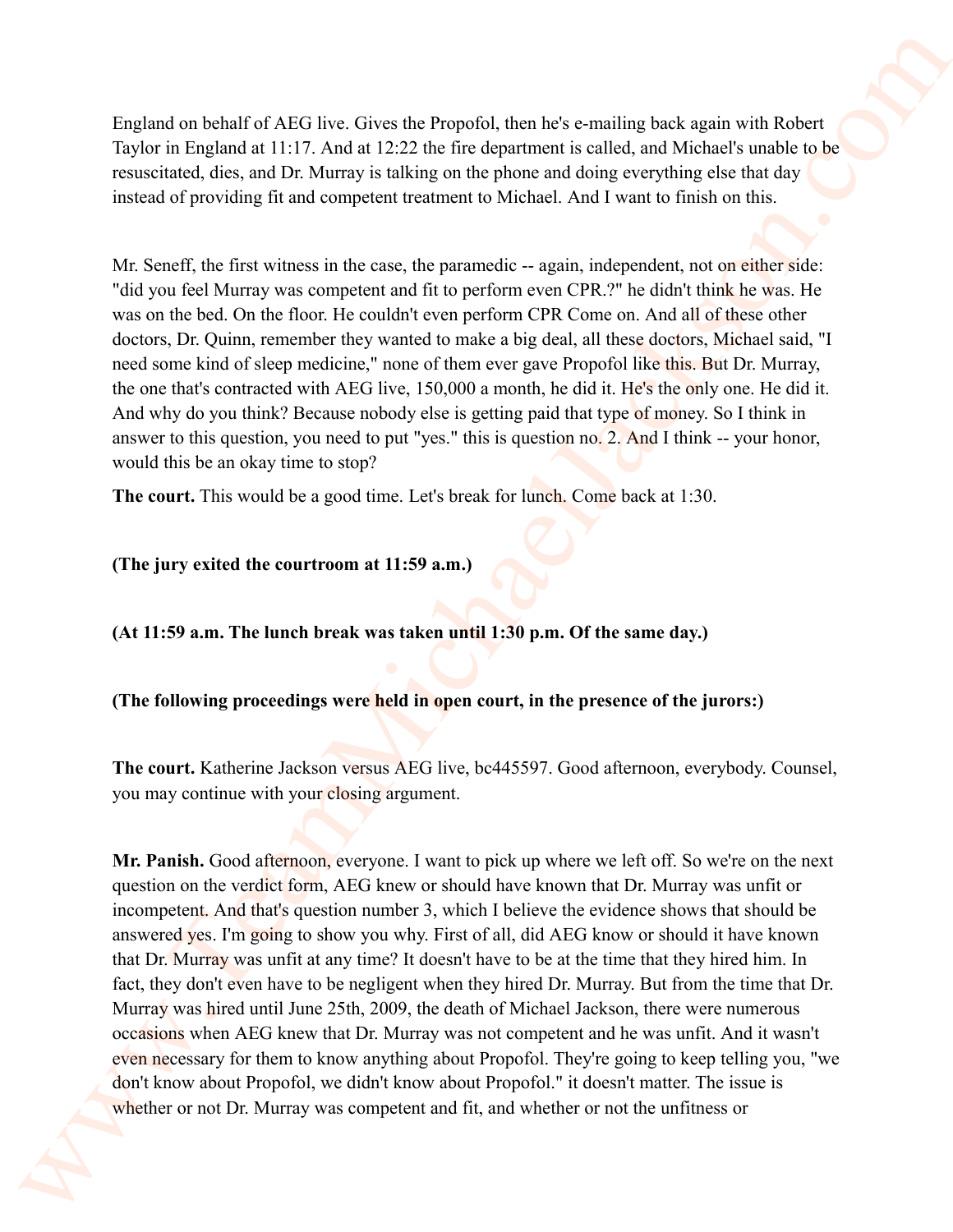incompetence resulted in any risk -- any risk -- for medical treatment. It doesn't have to be a specific risk, it's a particular risk. So, for example, Dr. Murray, they should have known he was unfit. And here's really the summary; and I would write this down. These are our reasons why I believe that -- that question number 5 -- it's question number 3, actually.

Let me just get my verdict form. Okay. Question number 3. Number 1, that everyone knows that there's a risk of doctors and prescription drugs in the industry. Number 2, that no promoter or producer had ever hired a physician for an artist. Number 3, that Michael Jackson needed treatment for insomnia. Number 4, that there was an obvious deterioration of Michael Jackson. And that was really said in all the e-mails. I think Dr. Czeisler, the sleep expert from Harvard, said it best, was it was documented better than people that had been doing studies, it was documented so well. Number 5, the danger in the conflict; and number 6, that AEG, if they decided not to check Dr. Murray's background, then they ran that risk, and they're responsible. And that's what they chose to do, and they can't now come here and try to shirk their responsibility. So let's talk about the evidence. First, the evidence comes in in two forms. One, witnesses; two, documents. And in this case, there's been a lot of witnesses, nearly 60; and as the judge read you yesterday, this is an important instruction. You have to decide whether any witness is believable. You may believe all, part or none of the witness's testimony. And here's what you need to look at. whenever excelled in any risk --ray risk --five medical treatment. It describes the system space of the system of the Michael Hackman (and the setteration is expected to the system of the system of the system of the syste

Did the witness remember and describe what happened? Did the witness act, look or speak - how did they look, act or speak while testifying? Number 3, did they have any reason to say something that was not true? Did they have a bias or prejudice, are they on one side or the other? And finally, what was the witness's attitude. What kind of demeanor, how did they come across with their testimony? And I think that -- let me go back. I'm going to show you now some of the testimony. There were three AEG people involved here, and I want to ask everyone that's watching please don't laugh. I mean, I don't think it's funny. It may appear to be funny. But you're going to see these witnesses, the nature of their testimony, the character of their testimony, their demeanor when testifying, and you have to determine whether these witnesses are worthy of belief. If we can run that.

# **(A video recording was played.)**

**Mr. Panish.** Ladies and gentlemen, these are just some of -- the chief executive officer of AEG, AEG live, and Mr. Gongaware and Mr. Phillips. And, you know, my parents are from New York, and I didn't mean -- you thought I was making fun of Mr. Phillips, but Mr. Phillips was very combative. He didn't want to answer the questions, and I read -- played his deposition so many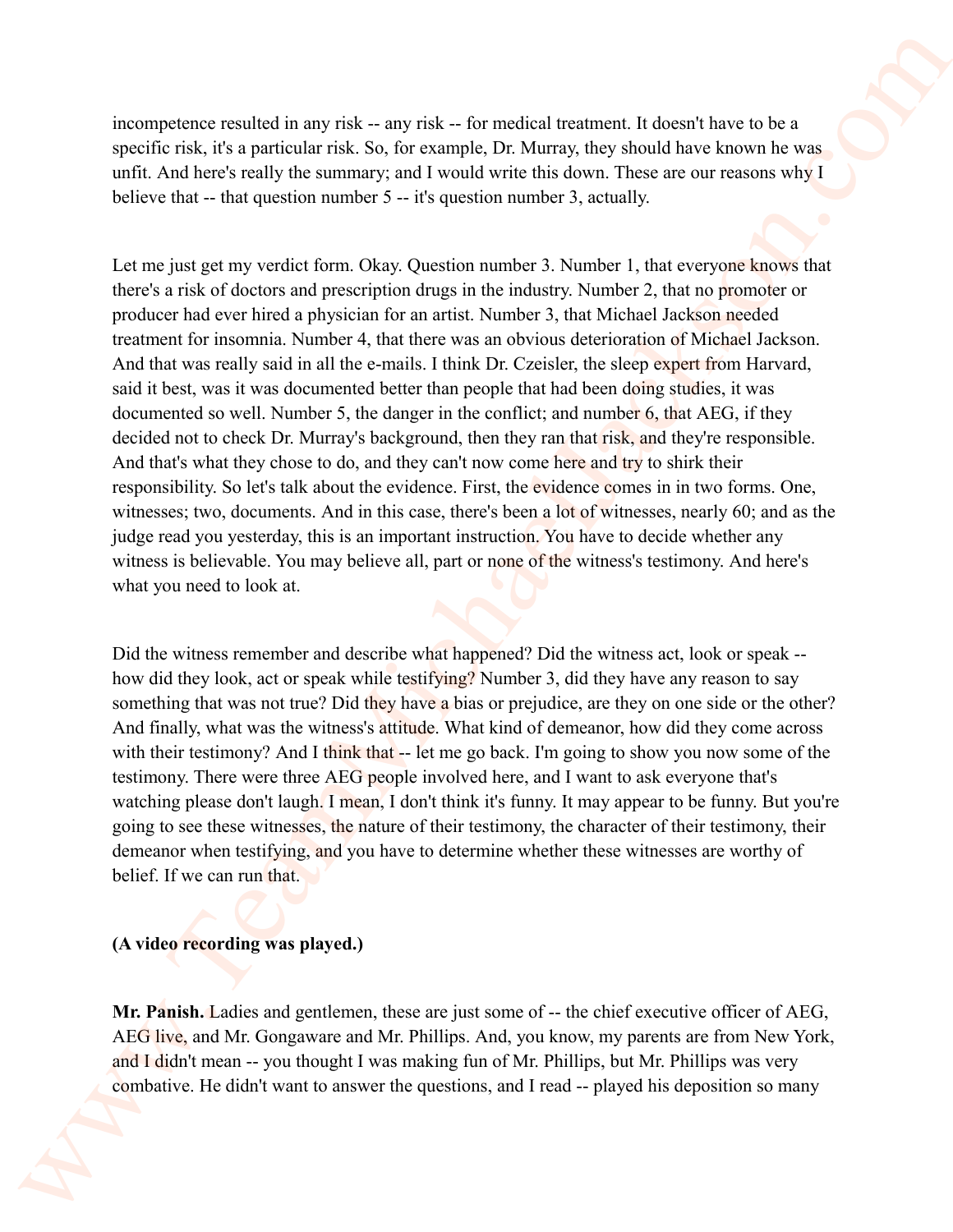times where he was severely impeached and had no recollection. They made a legal strategy in this case to remember nothing when they testified under oath, and the court has instructed you that a deposition is the same as testimony here, yet when they come here after all these meetings, they have a new version of the facts. So let's take a look at Mr. Gongaware, Mr. Phillips.

## **(A video recording was played.)**

**Mr. Panish.** Ladies and gentlemen, it took a hard time to try to get answers out of these witnesses, and you can see why, because they decided that they're not going to remember anything, and then try to have a new story. And you can't do that under oath. They're not credible, and they're not worthy of belief. But that's just Mr. Gongaware. Let's go on. Randy Phillips, CEO

## **(A video recording was played.)**

Mr. Panish. Ladies and gentlemen, you heard all this -- there was thousands of e-mails. These are e-mails they wrote. Okay? They wrote the e-mail with the king of pop, the biggest thing they had going, and they don't remember anything because they've taken the A.B.C. Defense, anyone but the company. And that's what they're doing here. Now let's go look at Mr. Leiweke, the big boss.

#### **(A video recording was played.)**

**Mr. Panish.** That's what we've been dealing with here, ladies and gentlemen. And it's taken a while, and we've been frustrated, and I apologize if I get frustrated with the witnesses. But it's supposed to be a court of law where people are called to the witness stand to answer questions, and they don't want to answer the questions, and they want to put up every legal hurdle, and they want to blame everyone, and they don't want to accept any responsibility whatsoever. They're going to say, "oh, it's all Michael Jackson. He was a 50-year-old man. It was his doctor." they don't want to accept no responsibility whatsoever, and that's what they'll tell you tomorrow. So let's see -- when I ask Mr. Phillips, he says "do you want the truth or what I testified to?" now, ladies and gentlemen, I mean, that -- that is just totally inappropriate. Is he now admitting that he's testified falsely and now he's going to tell the truth? What is it? All right. Overuse of prescription drugs by eager doctors is known. Elvis Presley, we know about him. Dr. Nick, we heard about him. Mr. Gongaware, and he knew -- "so AEG knew the history of MJ's tours?" "Yes, I believe so." "AEG knew the problems, didn't they, sir?" "Yes." "The problems, we know rives where he was secondly impedibed and had no recollection. They would a lagal distange in<br>this case to memoric would be the secondly three states and and the control test commented your properties.<br>They have a new ver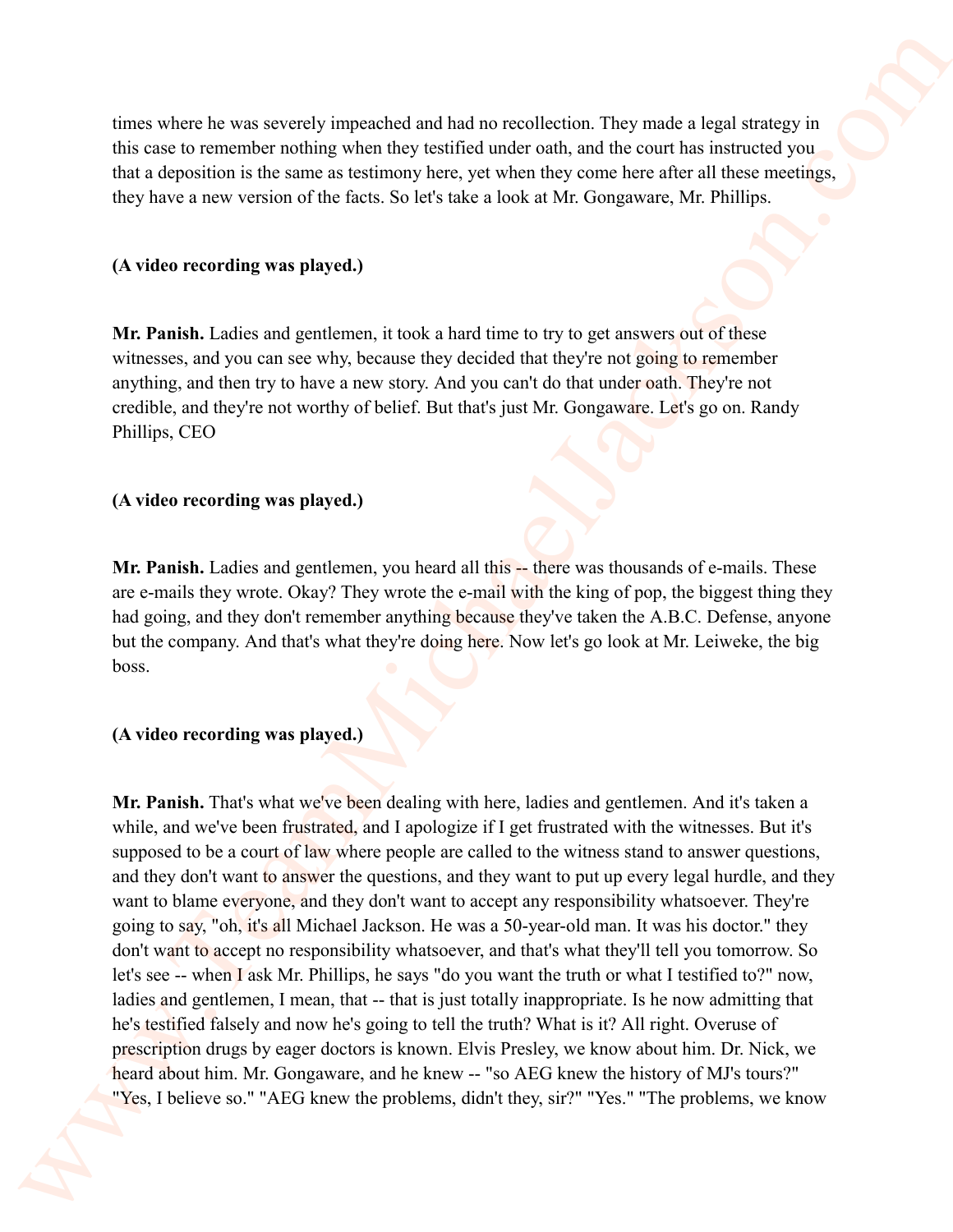the problems include prior use of pain meds and opiate addiction, correct, sir?" "I don't know how to classify opiates, but he did admit he had a problem with painkillers." there's no dispute in this case. Mr. Gongaware, he wouldn't even admit that one of his best friends, Dr. Finkelstein, who he tried to offer the job for 40,000 -- called him on the phone and told him during the prior tour. He wouldn't admit that, and his best friend had to come say that he had. Dr. Metzger, they talked about the plan on the "dangerous" tour, and he talked about the plan was not a good plan and what happened was they're mixing the pain meds, the sleep meds in a vicious cycle, and the tour was canceled in Mexico city and Michael went into rehabilitation and made a public announcement. It wasn't working. Here's Dr. Finkelstein, a very good friend of Mr. Gongaware's.

## **(A video recording was played.)**

**Mr. Panish.** He answered the questions. He didn't say, "I don't remember, I can't recall." he answered.

**(A video recording was played.)** 

**Mr. Panish.** Mr. Gongaware knew that long before Michael Jackson was contracted.

## **(A video recording was played.)**

**Mr. Panish.** Dr. Finkelstein is an addiction specialist. Mr. Gongaware called him to go on the tour, he asked him, "what do you charge?" he said 40,000, and he never heard back after five calls. Debbie Rowe talked about Dr. Forecast, how she wanted to confront Dr. Forecast, and the management people from the tour wouldn't let her. And we asked Mr. Gongaware if Michael has a doctor that's giving him medications and doing things that could jeopardize his health, that's bad, isn't it? It's bad if anyone is giving him drugs. So he knew or should have known about this potential problem. Mr. Trell, he agreed that AEG would not want to hire a doctor whose role it is to supply drugs without regard to medical standards. It's obvious, of course Mr. Trell would say that. No reasonable concert promoter or producer would hire a personal physician for a -- they're not in that position. No one does it. That's not a reasonably careful producer or promoter. They just don't do that. And even Dr. Earley, who -- we went around and around on Dr. Earley and conflicts of interest and failure to disclose and his prior criminal history and the doctor that he - the former doctor with him who had his license suspended on the study that was funded by AEG remember all that? the problems include prior (see draint method and coint addition), correct, see "F derivations in the see M. Congresse, by something the main lead a problem behavior from the fit and the set of the set of the set of the s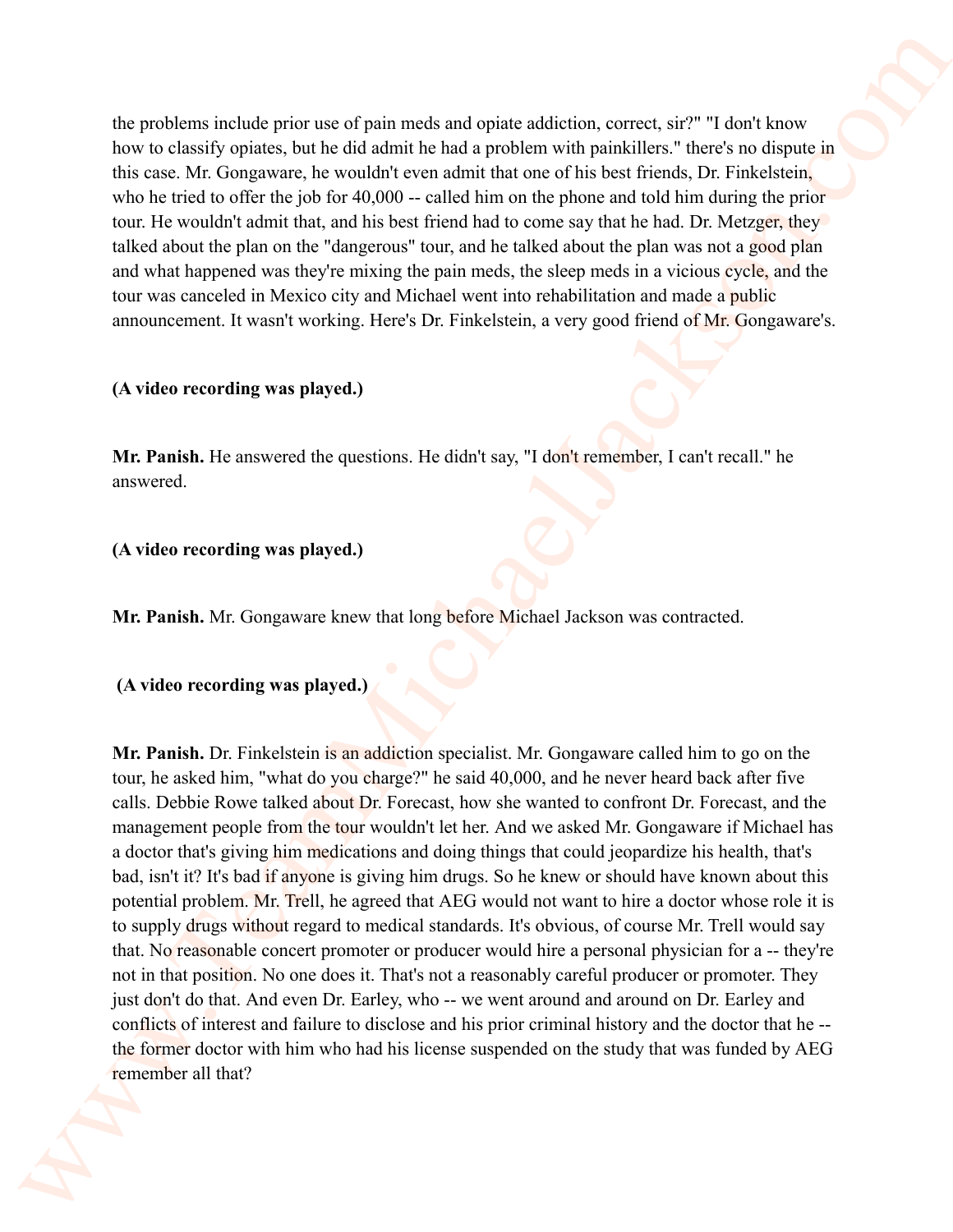#### **(A video recording was played.)**

**Mr. Panish.** Dr. Earley admitted it. I mean, it's obvious. Don't leave your common sense behind. It's obvious it's a serious problem. Of course, Mr. Berman said he's never heard of anyone doing this, whether an artist says it or not, hire the doctor. Nobody does it. Mr. Trell, he's never -- as a producer at AEG live has never agreed to retain a doctor for an artist, never. Ms. Hollander, never. Mr. Gongaware.

# **(A video recording was played.)**

**Mr. Panish.** That's not being reasonably careful. And Mr. Phillips, the same thing, he's never been involved in a situation like this. And they knew or should have known that Michael needed treatment for insomnia. Not for a cardiac -- and, in fact, Dr. Metzger talked about how he had spoken to Mr. Gongaware in the first leg of the prior tour and discussed the sleep problems with him, but that's not the only one. In fact, Mr. -- Dr. Metzger prepared a sleep protocol, so to speak, for Mr. Jackson. Everybody knew that he had problems sleeping, he needed sleep. In fact, he - he said there were many problems with "dangerous" that he was concerned about. And then Travis Payne. Remember Travis Payne, the dancer that they called out of order because he was going to be out of country? And he came up, and he had the MJ -- what do you call it? -- ePaulet on his -- on his sleeve. And he said that he knew Michael had a problem sleeping for many years. And Mr. Ortega, he thought, knew that, too. And he -- it's his understanding that Murray was there to treat him for sleep, and he didn't know what kind of medicine he would be giving -- he's just the choreographer, but he was involved— remember he said he went to MJ's house at times to work with him. He knew what was going on. (A video recombing was played),<br>
Wr. Panish. Dr. larging entroided a 1 recont of colorisms. Durities<br>are protocomerical relatively about the coloristic photon of the coloristic<br>solution of the system of the system of the

And Mr. Phillips told us -- I asked him, "you told us when you testified under oath that Mr. Ortega was concerned and raised it with you and Dr. Murray that Michael wasn't getting enough sleep. Was that truthful testimony?" "yes." so Mr. Phillips knew that and Mr. Payne knew that and Mr. Ortega knew that. It's not some big surprise. And Dr. Czeisler, the sleep medicine -- or sleep specialist, said, by the way, "even if you clean somebody up and you have them, you know, put on makeup, do everything else, the average person can recognize if somebody has been sleep deprived or not just with a -- in two or three seconds by a photograph of them, even if they've taken a shower and cleaned up, because we can just tell from the appearance." you don't need a doctor to tell you this. Michael deteriorated for 60 days, everyone saw it, it was documented, and it's obvious. In their own videos, it shows how he has an obvious deterioration. Remember, he was the greatest -- and I'm not one to judge that, but the testimony is he was the greatest of all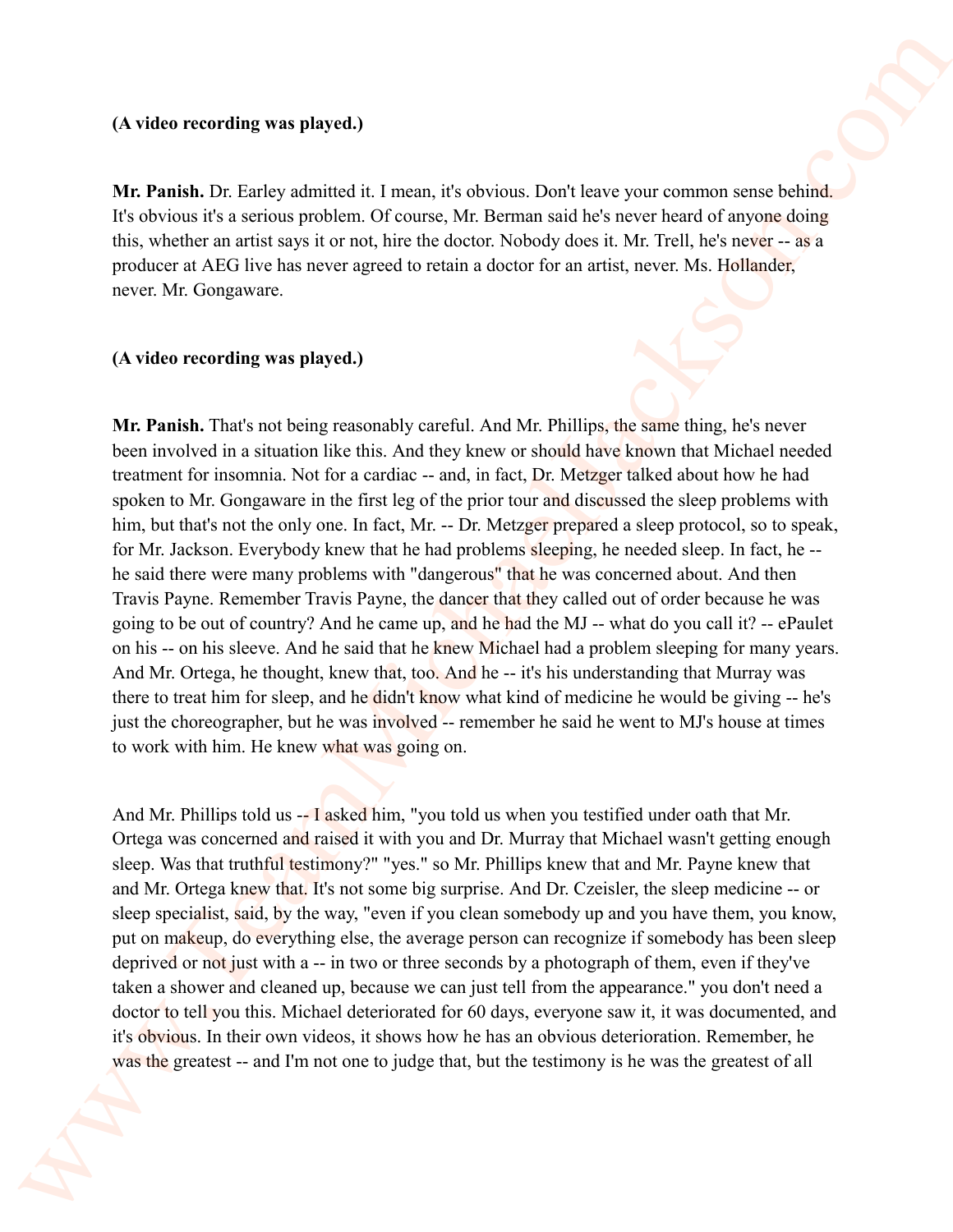time, and even him in a bad state would look good. But they knew that he was having problems. They knew it. In fact, Mr. Trell --

## **(A video recording was played.)**

**Mr. Panish.** I think what Mr. Trell is trying to say is that somebody is supposed to be watching out how they're doing. And that person, who was it? Well, according to Mr. Gongaware, it was Kenny Ortega. He said Kenny Ortega was there to monitor Michael's health, everything. He was the director; he was supposed to monitor everything, including Michael's health. Okay? So as Mr. Trell said, somebody was there to do it. So what did Mr. Ortega do when he saw the problem? He was there every day, he was in a good position to assess Michael, he was closest to the man. "That's right." that's what Mr. Ortega was, according to Mr. Gongaware. And then -- so what does Mr. Ortega do? He says stay on top of the health situation, talk with the doctor, make sure MJ Is getting everything he needs. And then we get to the 6/15. Michael didn't come, had a bad day on Friday, didn't come on Sunday, he needs attention and management. He's sounding the alarms. He mentioned that he believes he needs nourishment and guidance -- this is Kenny saying this -- for his fatigued muscles, his shape, he's hurting, "we need a healthy, rested MJ" the pressure is building up.

Mr. Ortega told them the pressure is building up, they're leaving for London in three or four weeks, the pressure is on. There had been discussions -- the pressure was on Michael, it was on Mr. Ortega, and they, AEG live, put it on Dr. Murray. And how did they you do that? Well, first of all, Mr. Hougdahl, who works now for Shania Twain in Las Vegas -- I believe it's an AEG production. I'm not positive. But Mr. Hougdahl, he didn't come to testify. Mr. Hougdahl wrote this e-mail saying MJ Was sent home without stepping foot onstage. He was a basket case. That was explained by the doctor, what a basket case is. And Kenny was concerned he would embarrass himself. And everybody was rehearsing, but doubt was pervasive. Everybody knew that there was a problem. And Randy Phillips sends that e-mail directly to Mr. Leiweke, the CEO Of AEG parent company, the man who couldn't remember anything. And he writes "we have a real problem here." it's not Michael might have a fever, "we have a real problem." "we." not Michael. Not -- "we," AEG, has a real problem. And, of course, then Mr. Leiweike wrote back and wanted to know if they wanted to go to some ball that night. Mr. Gongaware says that Mr. Hougdahl was there viewing Michael every day, trustworthy and honest, and he wasn't a drama queen. rize, and even hen in a had state would look good. But they know that was having problems.<br>They know it in lack, Mr. Teall ...<br>
(A video recording was physed),<br>
We Point in Links in Eq. (Mr. Teall ...)<br>
We Point in Links

 So here's a man who's there every day, reports to Mr. Gongaware and Phillips that there's a problem. Were they reasonably careful in the supervision and retention of Dr. Murray at this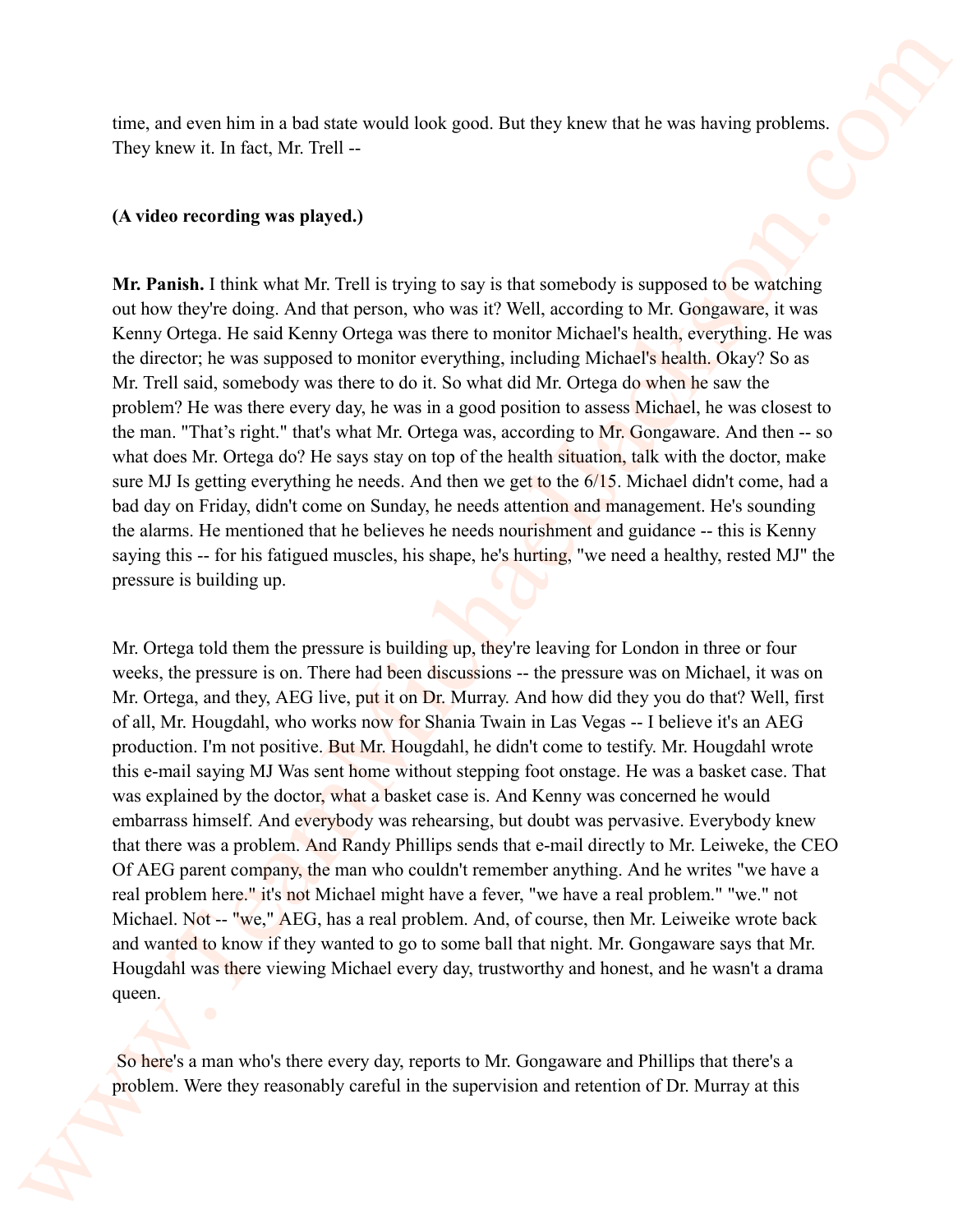time? No. A reasonable -- they didn't do anything reasonable at that time. Then Kenny says -this is on the 19th -- Michael's shaking, couldn't hold his knife and fork, Kenny cut his food before he could eat, he had to use his fingers. This was sent to Randy Phillips and Paul Gongaware, the two top people on this project. It's not sent to some lower person that's not getting the word out. And then Randy Phillips writes back and says "Tim and I," that's Mr. Leiweke, "are going to see him tomorrow. However, I'm not sure what the problem is, chemical or physiological." and do you remember Mr. Phillips said, when we asked him, "what did you mean by chemical?" "I don't know. I don't remember"? It's pretty obvious, ladies and gentlemen, what he meant, because Mr. Gongaware wrote back "take the doctor with you. Why wasn't he there?" the doctor that they never hired, that they never supervised, they say, they never retained, he says "take him there. Why wasn't he there?" that's Mr. Gongaware's writing. It's interesting, what is the topic of these e-mails? "Trouble at the front." now, is that knowing or should have known, "trouble at the front"? Is that putting you on notice that there's a problem? It doesn't say questions about rehearsal, questions about costumes, it says "trouble at the front." now, you would think if you were running a big project like that, and you receive an e-mail that says "trouble at the front," that you might read it. That would be -- a reasonably careful person would do that, "trouble at the front." and then they go on, and Mr. Phillips says "he's not a psychiatrist so I'm not sure how effective he can be. rize P No. A reasonable – they dish't do anything resustantle at that time. Then Kenny anything the two match is the result of the result of the forest of the kenny of the state of the state of the state of the state of t

Obviously, this is not the issue, it's much deeper." so Mr. Phillips here is questioning whether Dr. Murray is fit and competent for this specific risk and incident. He knows. He's not known or should have known, he knows. He's stating it. And then what happens? Mr. Ortega -- and I believe Mr. Ortega was trying to help his friend Michael Jackson. Mr. Ortega didn't want anything bad to happen to Michael. I believe that. And he says "now that we've brought the doctor into the fold --" remember, Dr. Metzger talked about sheep coming into the fold "-- played the tough love card, now or never, is that the artist may be unable to rise to the occasion due to real emotional stuff. "He appeared quite weak and fatigued, terrible case of chills, trembling, rambling, obsessing. Everything says he should be psychologically evaluated." Mr. Branca sent another e-mail. I'm not going to show it, but he -- you know, "I know a substance abuse counselor who treated Michael Tyson," and on and on. So there's communication. What happens? Well, Mr. Ortega writes further "the choreographer that -- during the artist's costume fitting noticed that Michael has lost more weight.

There's no one taking responsibility, caring for him on a daily basis, feeding him, wrapping him in blankets to warm his chills --" this is what he had to do "-- massage his feet and calling his doctor. He's terribly frightened it will all go away." was somebody being reasonably careful in supervising and retaining with all this information? I don't think so. In fact, what does Mr. Phillips -- he gets another e-mail. By the way, Alif Sankey, she told Mr. Phillips -- excuse me. Alif Sankey told Mr. Ortega she thought Michael was going to die. She was right. And Karen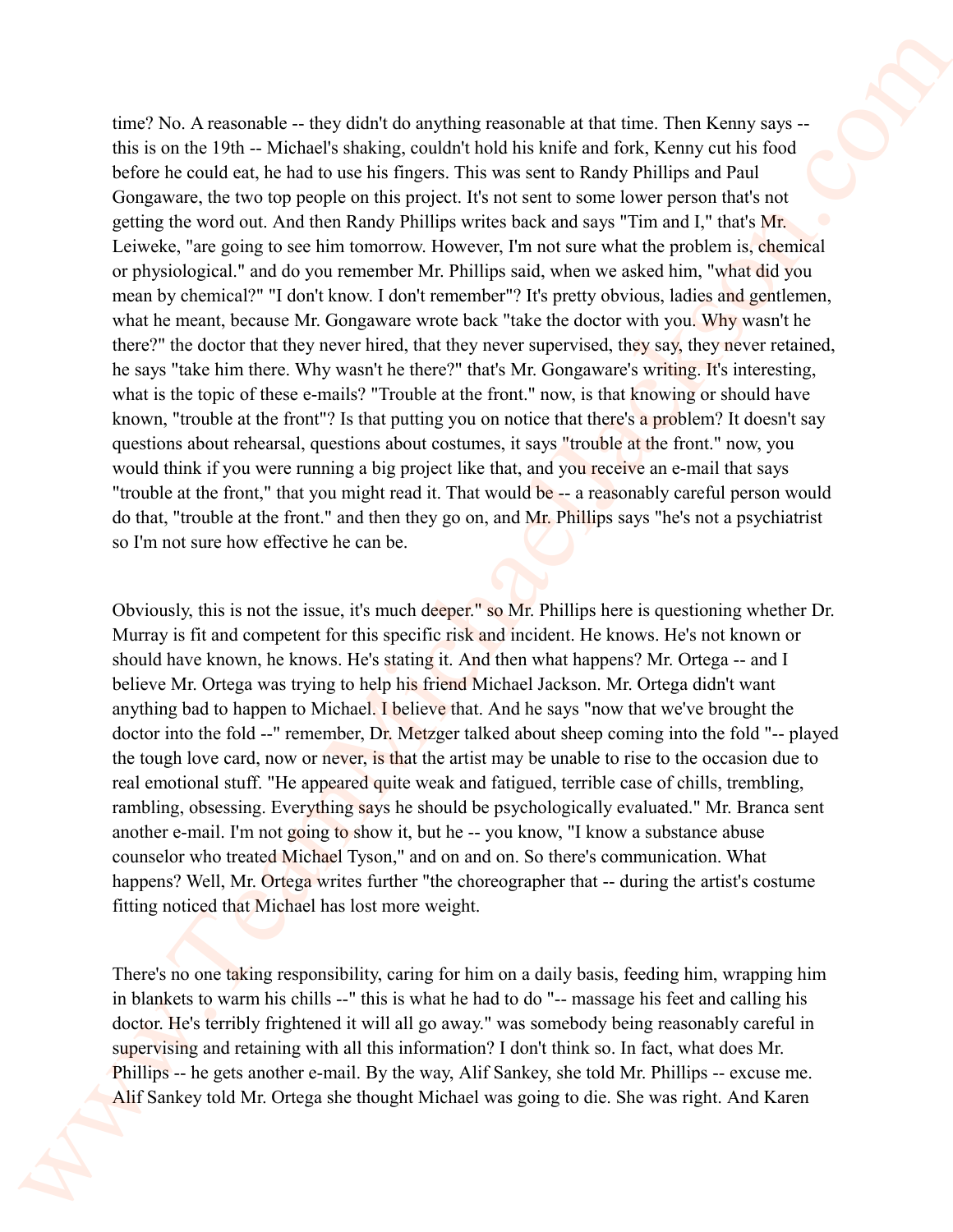Faye said he was going to die. She was right. And Kenny said, "I don't know if he's going to make it. I don't think he's ready." he was right. But what happened? Kenny says, "I don't think he's ready, reminiscent of the problem with -- get him to the psychiatrist, we need professional guidance." so when Mr. Phillips receives that e-mail for the king of pop, someone that they've put out all this money, all these shows, they've sold out in record time, what does he do? Well, Mr. Trell said this would be something that you should delve into for sure.

That's reasonable. That's what a reasonably careful person would do; and if Mr. Trell had been there, he - might have done that. But he wasn't. He wasn't involved in this. But the people in charge, they didn't delve into it. What did they do? Well, this is the symptoms that we knew. Travis Payne, Michael was too thin, not eating enough, concerned about weight change; concerned he was fatigued, lethargic during rehearsals. Alif Sankey, choreographer, she was concerned at the end of May, she cried because Michael didn't look good and said god was talking to him. "Michael is dying, he's dying. He needs to be put in the hospital." Kenny said he'll look into it, he'll handle it. Karen Faye believed that there was a risk of MJ Dying, she was extremely concerned with his psychological well-being and being paranoid. And Michael bush said that when Michael was in the back, he said, "oh, my god, I could see his heart beating through his chest, he was so thin." and Mr. Bugzee Hougdahl watched Michael deteriorate for eight weeks in front of his very eyes, and Mr. Bearden said he wasn't prepared to sing and dance everything at the same time, later time. And what happens? Fore said be was genera to die She was reject Aral Keeny said, "I don't know stele genera to the Keen of the Keen of the Malaysia and the Malaysia and the Malaysia and the Malaysia and the Malaysia and the Malaysia and th

Kenny sees him cold, emaciated, afraid, all these complaints, and what happens? Kenny Ortega had a concern about Dr. Murray. Kenny said, "I really didn't know what Dr. Murray did, but Michael was showing up in this condition. I had a concern." "And you had a real concern about Dr. Murray at this time and his work as a professional for Michael?" "yes." he -- remember, now, that legal relationship. He's the agent of AEG if he knows, they know. He knew -- he had a concern, and he's not a doctor, but here's this guy that's allegedly treating Michael, and he's looking like this. It's not working. Okay? That's not being reasonably careful. It's not working. So what happens? Kenny says he didn't think that Dr. Murray was providing good care to Michael. And, in fact, he thought Dr. Murray -- that a different doctor should have been brought in to check it out. That's what he believed, the person in charge of the day-to-day operations. And he relayed that to the CEO of AEG live.

And then Mr. Phillips gets involved again. And what does Mr. Phillips do? He writes back to all these people and says, "oh, we had a very productive solid meeting with Kenny, Murray, MJ, myself. The doctor was fantastic. I think Kenny's hysteria will be in check. While MJ Was alert and attentive, we all agreed on a schedule that works for KO And MJ I promised Kenny -- I will be in the office next week at staples. Let's pray that Kenny engages and starts to work out and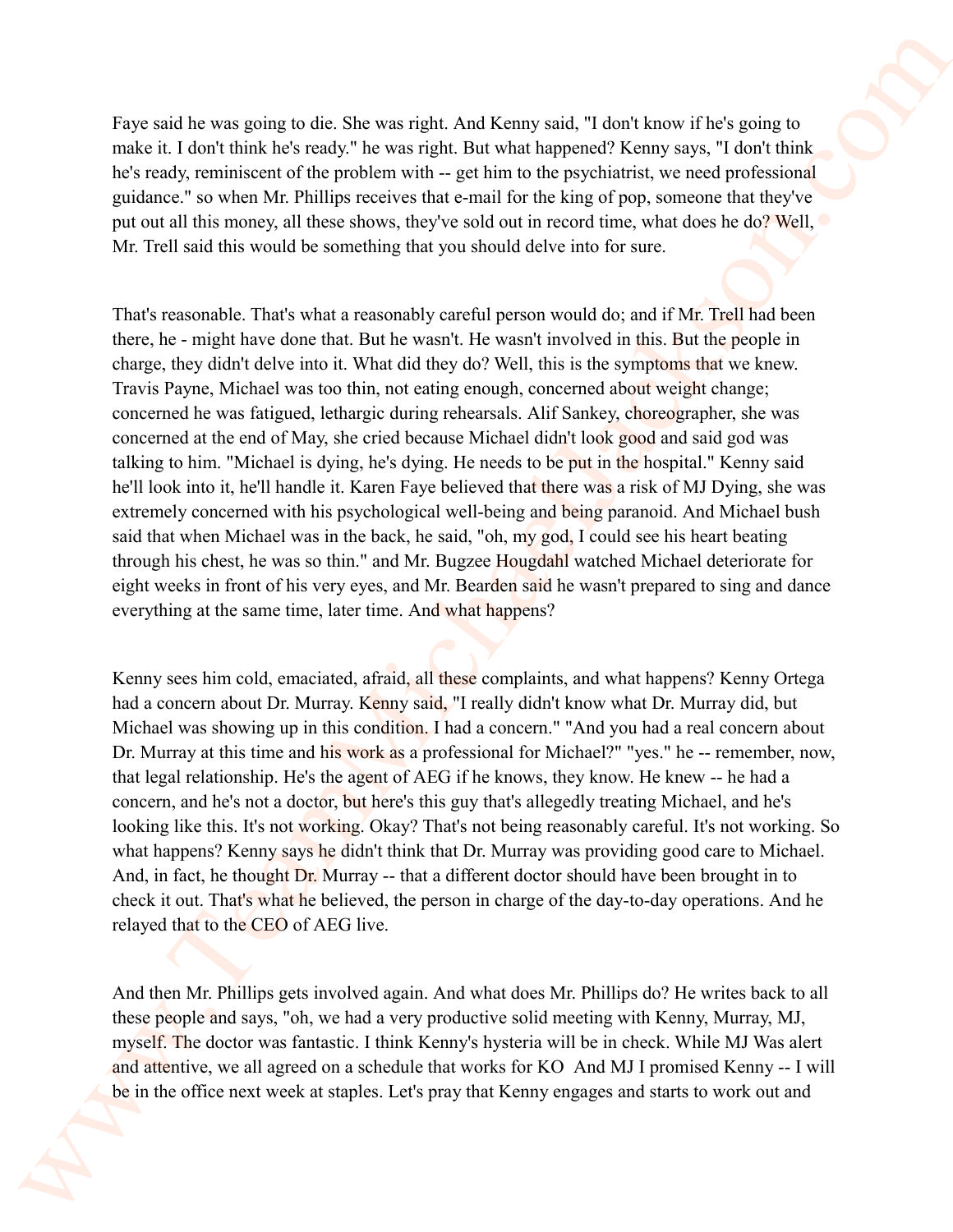eat," MJ "things aren't as bleak as what Kenny says." so Kenny writes these e-mails, these other -- Hougdahl and everybody is weighing in, and Mr. Phillips gets involved, and what does he do? He pours water on everything. "Oh, it's not as bleak as Kenny says. The doctor is fantastic." really? How do you know that? Well, let's look at it. That's what Michael looked like in their own video. Look at his Adam's apple here. That's what Michael looked like. So then the moment of the trial. Mr. Phillips is up there, I show him this picture, exhibit 8, dash, 54; and I said, "June 20th, Michael looked great, he was fine.

Well, then, here he is on June 19th getting a fitting. How do you explain that, Mr. Phillips?" and he stammered around and said, "well, he had his hair and makeup, he looked -- he didn't look like that on the 20th." "What changed in 12 hours?" "I don't know. I didn't see him on the 19th. I have no idea." and then I said, "oh, so did you give him the protein shakes?" "I was just as confused as anybody because the Michael I expected to see based on this e-mail would have been this Michael Jackson." that's who it was, but he didn't want to see anything else but get the show going forward. I said, "how do you explain that someone looks like this, and 12 hours later, you tell everyone they look great? How do you explain that? When you go behind the scenes, that's the evidence. Do you dispute that?" "no." there was a problem on June 19th; but 12 hours later, everything is fine. est,<sup>6</sup> MJ "things aren't as blank as what Kenny anys" as Kenny within the control, there are the controller in the controller in the state of the fille point of the controller in the state of the state of the state of th

Less than 12 hours later. Remember Mr. Seneff. He came to the house five days later, said that Michael was very, very underweight, you could see his ribs, he was ill, he looked like he was at the end stage of a disease process. And then he asked is there a DNR., which means when people are dying, they issue these do not resuscitate orders, and the paramedics come in and they -- they want to do what the patient wants, so they ask, you know -- there's some -- there's steps they can take to try to revive a person. And some people say, "no, I don't want that." so Mr. Seneff asked that, and Mr. Seneff thinks that he looks like a hospice patient. Okay?

So then we have two descriptions by Mr. Ortega. First on the 20th, Mr. Ortega writes, at 1:48 in the afternoon, "trouble at the front" again -- he writes to Kenny Ortega. Remember, this is after all Kenny's e-mails. And he says "Kenny, it is critical that neither you nor anyone become amateur psychiatrists or physicians. I had a lengthy conversation with Dr. Murray, who I am gaining immense respect for. I'm going to deal with him more. "He said Michael is not only physically equipped to perform, to discourage him would hasten his decline instead of stopping it." so he, again, knows that Michael is on a decline. Remember I asked him that? He goes, "I didn't really mean that, hasten doesn't mean that," blah, blah, blah. And then he says "this doctor is extremely successful," parentheses, "we check everyone out, and he doesn't need --" he forgot "he" "-- this gig. He's totally unbiased and ethical." wow. Where did he get that? After saying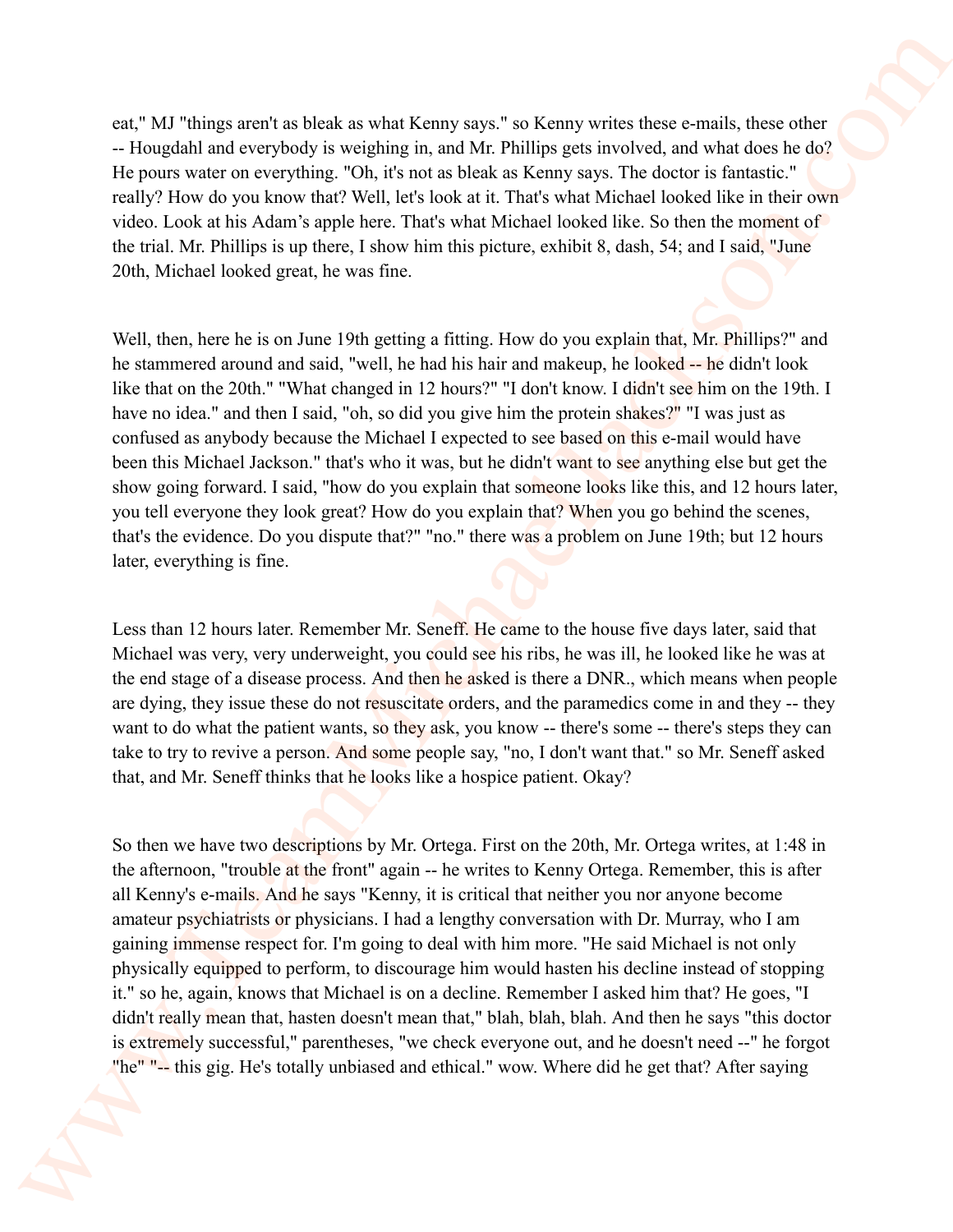three times he doesn't remember writing it, we show him other evidence. And we know that they can cancel or postpone the tour at any time.

We've got Mr. Ortega sounding all these alarms, the big meeting called up at Carolwood, Phillips, the doctor, Kenny is summoned up there, you know, "get up here." and what happens? Murray is going to keep the show going on. And so what does Mr. Phillips write -- actually, I skipped one here. This is the same e-mail. Let me go back. So he writes then, at 13 minutes later -- he writes to Gongaware and Hougdahl and Leiweke, and Gongaware, the CEO Of AEG -- he writes to them and says "he's not a psychiatrist so I'm not sure how effective he can be. Obviously, getting him there is not the issue. It's much deeper." so he tells Mr. Ortega that he's checked him out, everything is fine, and 13 minutes later, he tells the CEO Of the people, "I'm not sure how effective he can be." now, what is it, Mr. Phillips? Is it you're not sure how effective he can be, what you're telling the people you work with, or is it he's fantastic, doesn't need the gig, totally unbiased and ethical, like you're telling the person that's trying to be reasonably careful? What is it? Well, what it is a conflict. They wanted the show to keep going. And, of course, he says this amateur physician -- he has immense respect. You've probably seen that so many times. What does their expert say about it, Mr. Hom? three times he deem't intuitible sorting it, we show him other notions. And we know that the car cannot or particular the barriers are below meaning at the barriers of the system of the system of the system of the system

## **(A video recording was played.)**

**Mr. Panish.** Because a reasonably careful person would never do that. It's a flat-out lie, misrepresentation, cover-up. That's what it is. Why did he do that? Because he didn't care. Then, before the meeting, there's a call between Mr. Phillips and Dr. Murray. And remember in his deposition he said it was very short, two minutes. Then we break out the records and we determine that it was 20 some minutes, and he was talking about what information for the rehearsals the night before, so he's prepping up Dr. Murray for the meeting with Ortega. And then he writes to Ortega the e-mail saying everything is fine after he talks to him, and then they have the meeting. And what happens at the meeting? This is the meeting where, you know, Dr. Murray is going to say, "look, we're this --" no. What happened at the meeting was that Kenny was told that everything was fine.

And then I said, "How did you react to that?" "I was flabbergasted. I didn't believe it was possible." that's a reasonably careful person. But then Mr. Phillips said, "Oh, he's --" or Dr. Murray was accusing him of being an amateur psychiatrist, and it was everything that was in the e-mail after he spoke to Dr. Murray. And interestingly enough, they knew or should have known the financial condition. Ms. Seawright talked about when you're giving medical care in the home you have access to confidential information, it's a higher-risk position. When you elevate the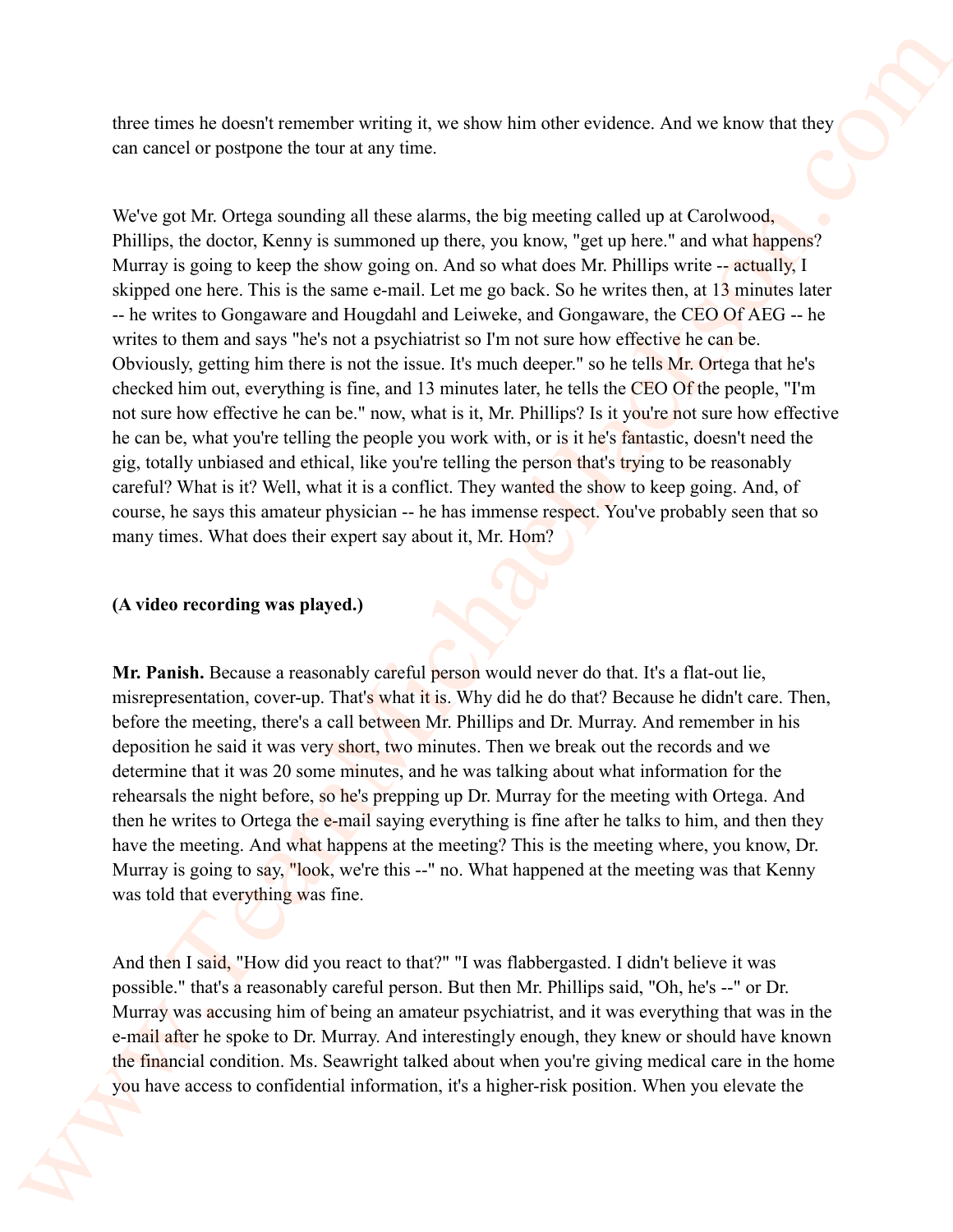risk, you should do more about it. And they knew -- they knew, but they never did anything until Michael was dead, and then he still -- they hired him and then all of a sudden everything started with the lawyers. Now, she also talked about financial stress can impact ethical judgments and decision making. So what is it, Mr. Trell, "we don't do background checks on independent contractors," or Mr. Phillips, "we check everyone out?" which one is it?

## **(A video recording was played.)**

**Mr. Panish.** All they had to do was have him sign the authorization, which they had. Mr. Gongaware.

## **(A video recording was played.)**

**Mr. Panish.** No. At any time up until the day before, no one did anything over this eight-month -- excuse me -- eight-week decline. They did nothing. They chose to gamble and they lost. Now, the answer to that question number 3 should be yes. Number 4, did Dr. Murray's unfitness harm Michael Jackson? I mean, come on. Obviously, but -- the answer to that is clearly yes. Clearly the death was not due to natural cause or disease, as Dr. Rogers said. The amount of Propofol was excessive, benzodiazepines.

All that Dr. Murray had given was the cause of Michael Jackson's death. It should never have been done that way. He clearly caused Michael Jackson's death acting incompetently. And, in fact, that's what Dr. Lakshmanan said, and Dr. Wohlgelernter said, that the departures from the standard of care of Dr. Murray were a substantial factor in causing Michael Jackson's death, and there's been no evidence in this case to the contrary. No one has said it differently because it's obvious that it did. I don't need to spend a lot of time on that. It's easy, number 4. Number 5 is, was AEG's negligence in hiring or supervising or retaining Conrad Murray a substantial factor in causing Michael Jackson and the plaintiffs harm? The answer to that is yes. Why? First look at the instruction. evic, you about 4 do mees about 11 And they knees. - they knees, but they never did anyinhage and<br>Virtholt see also and the michael-lack internal terms of the all of solidine energies stars<br>and the lacksons. Now, the abou

Again, we're back to that reasonable person, it's harm that a reasonable person would consider to have contributed. It doesn't have to be the only harm. It's not the sole harm, it's not the exclusive harm, it's not the one and only. If you think Michael Jackson contributed, that could be part of it. Dr. Murray, that's part of it. Dr. Murray, if you find he was hired and they were negligent; his fault is attributed to them, AEG live. Michael's fault, if any, you have to assess separately. Just because one person is at fault doesn't mean others cannot be. I hope I said that right. Here's the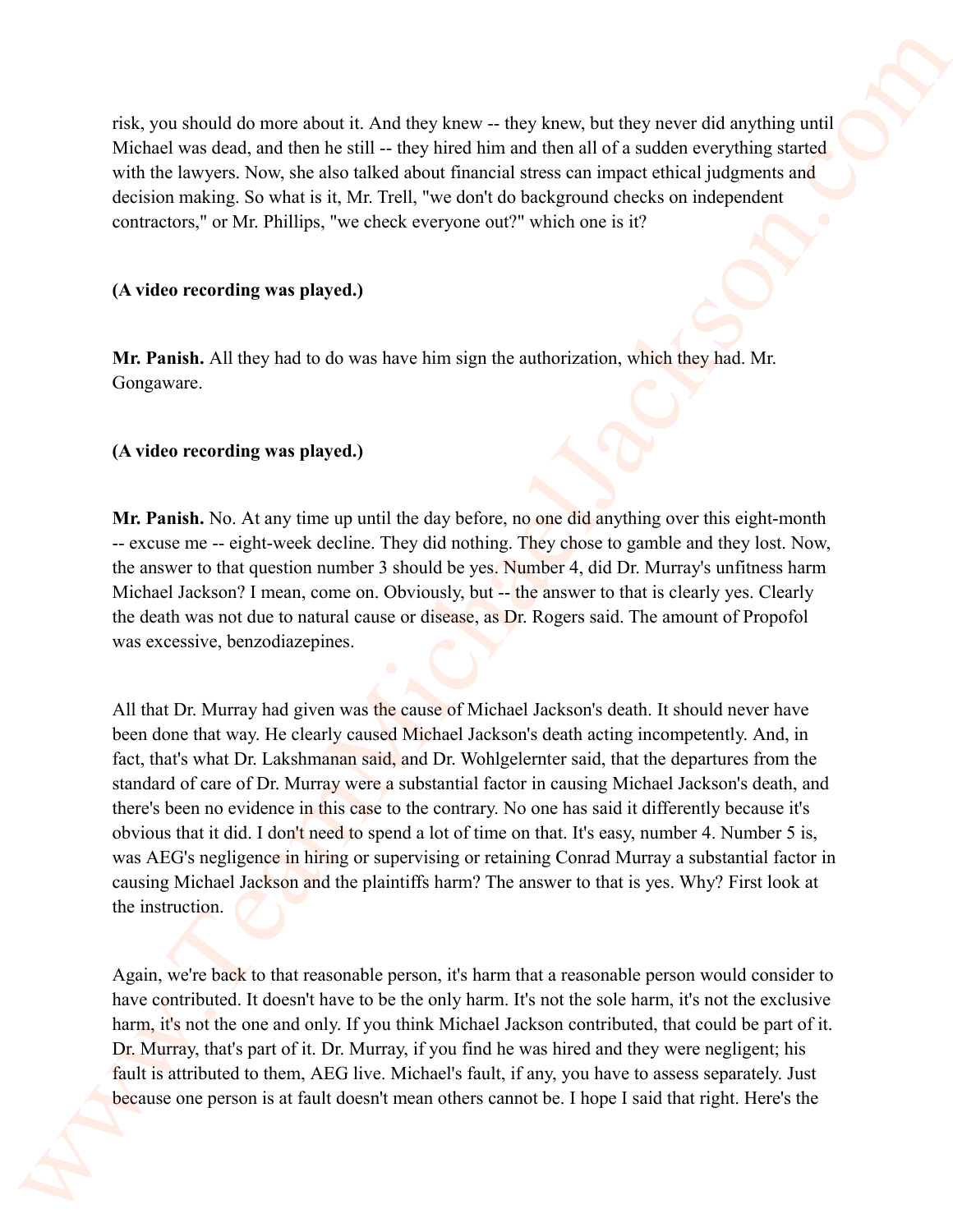instruction that says it. A person's negligence may combine with another factor to cause harm. If you find AEG's negligent supervising, hiring and retaining Murray was a substantial factor, then AEG is responsible. AEG live cannot avoid responsibility just because some other person, condition or event was a substantial factor, like Michael Jackson using pain medications, like Dr. Murray violating the standard of care. That's not a defense for AEG live in this case. That's the law.

Now, we know that Dr. Murray treated Michael Jackson seven times in three years, although they continue to call him his long-time personal physician. Okay? Seven times over the years, and his kids a few times for urinary -- or upper respiratory infection, URL., cough, fungal, insomnia twice. But he gave him no Propofol at any time. Then we know this whole situation here. Michael, during his whole life, all the way up to "thriller," he's burned, the "history" tour, all the way down here in 2000, he gets -- has lupus, we heard all about that in '93, burn injuries, vitiligo, "dangerous" tour, "history" tour, he gets Demerol and Percocet for scalp injuries, Dr. Sasaki, back injury -- remember the thing collapsed in -- Munich, I think it was. Okay? He gets Propofol 31 times for all surgeries, procedures, plastic surgeries, except the two times in Munich with the two doctors that were set up there by Metzger and Debbie Rowe, no problem. Never a single issue until AEG wants to give Murray money, and they get Murray -- and it's 60 days. He's lived 50 years, no problem; in 60 days, he has a rapid decline, he's dead. And what is the one thing that changed? maturation that says is. A person's runple<br>proceed with another softwared consections of the same of the same of<br>the same of the same of the same of the same of the same of the same of<br>the same of the same of the same of

 It is AEG and Murray and the concert. Never happened before. You know, they want to say he was abusing Propofol. Well, there's no expert testimony that says he was addicted to Propofol. They want to say that, and they showed all these videos that he had for this procedure and that procedure. He did. Okay? He didn't like pain, you know. Dr. Metzger says he's like a baby; but you take them as you find them, everybody has different pain thresholds, and they want to get up here and criticize him for that. Let them walk in his shoes. Then we get into this whole chart that they put up, exhibiting 1129, Propofol in Germany, no problem, asks Quinn, Van Valin, he doesn't ask Adams. He asked him to help him sleep. And Murray, he asks Metzger and Quinn. Guess what. None of them gave him any Propofol. Then we get may 6th, "done at \$150,000 a month," Murray starts the 60-day Propofol regime, and he dies, boom. It's directly related. No question.

Everything changed after May 6th. As Czeisler said, 60-day Propofol administration, 60-day deterioration. He was fit and fine on the 18th and 19th, according to Ms. Lee -- Dr. Lee and Dr. Metzger, the house was clean, oxygen tanks -- no tanks or I.V. Use, none. Contract, boom, everything changes. And then there's the meeting where Ms. Chase talked about Dr. Murray shouting after getting into these disputes, "I can't take this shit," and running out of the house,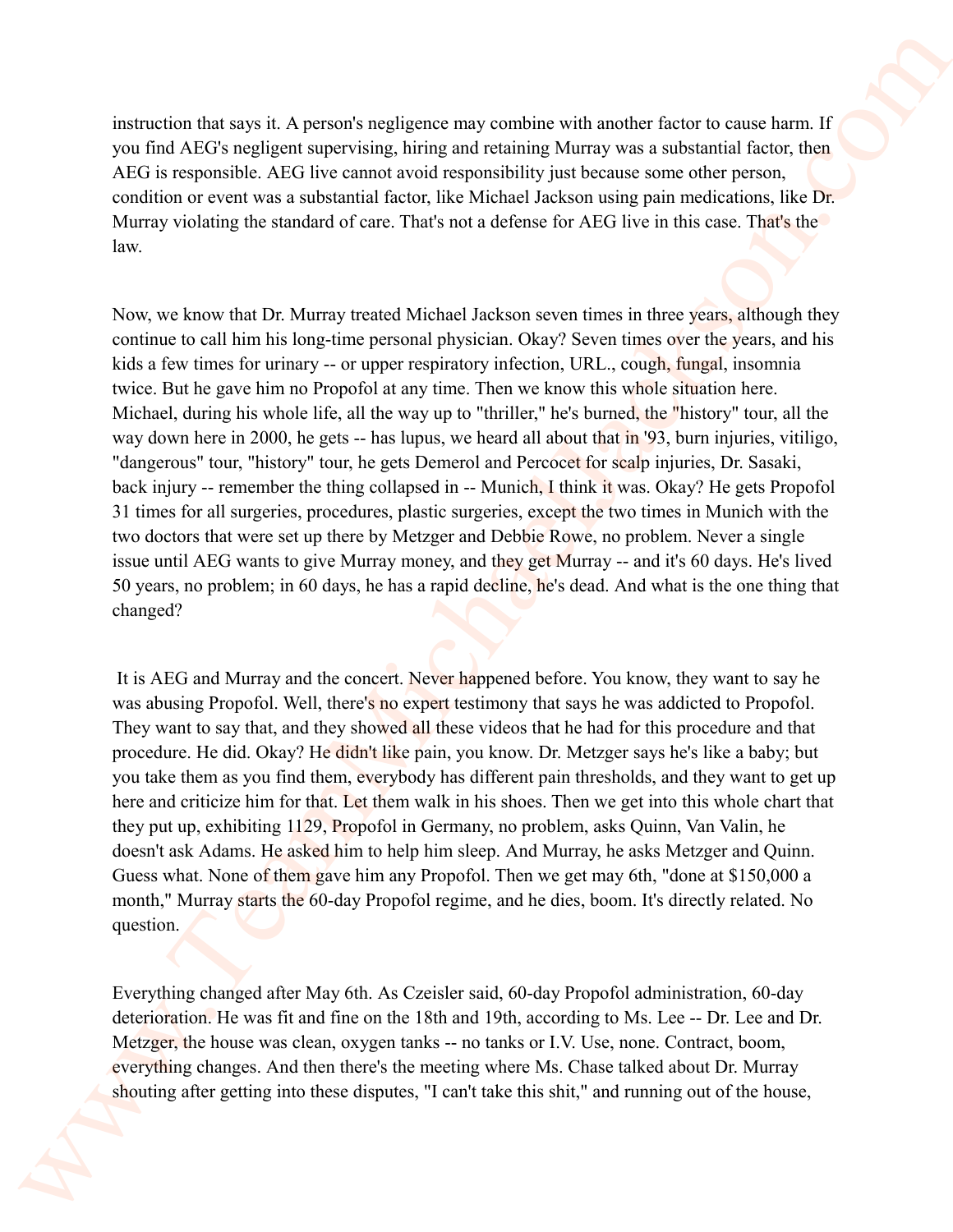and he was being pressured. Nobody disputed that. And Prince Jackson came in and talked about they were speaking in hushed whispers, that Mr. Phillips looked aggressive, he was grabbing him by the elbow, getting really close, making hand motions. And Mr. Putnam, he tried to crossexamine Prince Jackson, and Prince Jackson, different from these CEO's, he answered every question. 16 years old, lost his father, answered every question, "yes, sir. No, sir." answered every question that Mr. Putnam put to him. Being cross-examined by a very skilled lawyer, Mr. Putnam is. 16 years old.

Phillips, Gongaware, et cetera, prince, who is bringing you the truth? Without AEG live, there's no promise to pay this money, Murray wouldn't have shut down his practice. They want to say Michael had no money, he couldn't pay for anything. How was he going to pay Murray? No Murray, no AEG, no Propofol, Michael is still here. The pressure. The show was about to leave, Kenny was expressing doubt. Michael was a deteriorating insomniac who couldn't rehearse. They had no coverage to cover the 30 million, the threat of pulling the plug, and the signed contract said that he could terminate if postponed. Clearly, the answer to that question is yes. So now those are what are called the five liability questions. You need to answer all of those yes for the plaintiff to win and for you to address the issue of damages in this case. Now, the issues of damages -- they told me I wasn't talking fast enough at lunch. I'm trying to pick it up. All right. In our society every day, debts are created and debts are owed. People -- you know, you buy something on a credit card, you buy something -- you owe the money, you pay. Okay? It's no different here. and he was being pressured. Nobeley departed that And Prince Jackson comes meand tabel about the year spaint which also the principality the state of the principality the state of the state of the principality and the sta

You know, this system comes from the bible. In the Old Testament, it says an eye for an eye and a tooth for a tooth, and a man has an oxen and he gores another, that that oxen shall be stoned, and the meat not eaten unless the man can pay a sum in ransom. And in this case, it would be inhumane and improper, an eye for an eye, that somebody from AEG would have to be -- Gongaware -- that's not how we do things in our society. Unfortunately, nothing can bring Michael Jackson back. And we'd like nothing more than for him to walk through that door and be here. But we can't do that. But in our society, there's a tremendous value placed on human life.

Pilots working for the air force in the military flying \$300 million jets, if there's a problem, they're instructed to bail out of the jet, save yourself, crash the jet. If there's a building burning, a Picasso, 300 million, firefighter goes in, there's a young child, are they going to save the Picasso or are they going to save the young child? Of course they're going to save the child because our society puts the greatest value in human life. And that's what it's all about, and we all work hard, and we do all we can. We work hard and go to work to do what? To be able to enjoy our life, to do what we want to do. Do you want to go watch football games? Do you want to go to the park? What do you like to do? That's why you work, so you can do that, and that's what our society is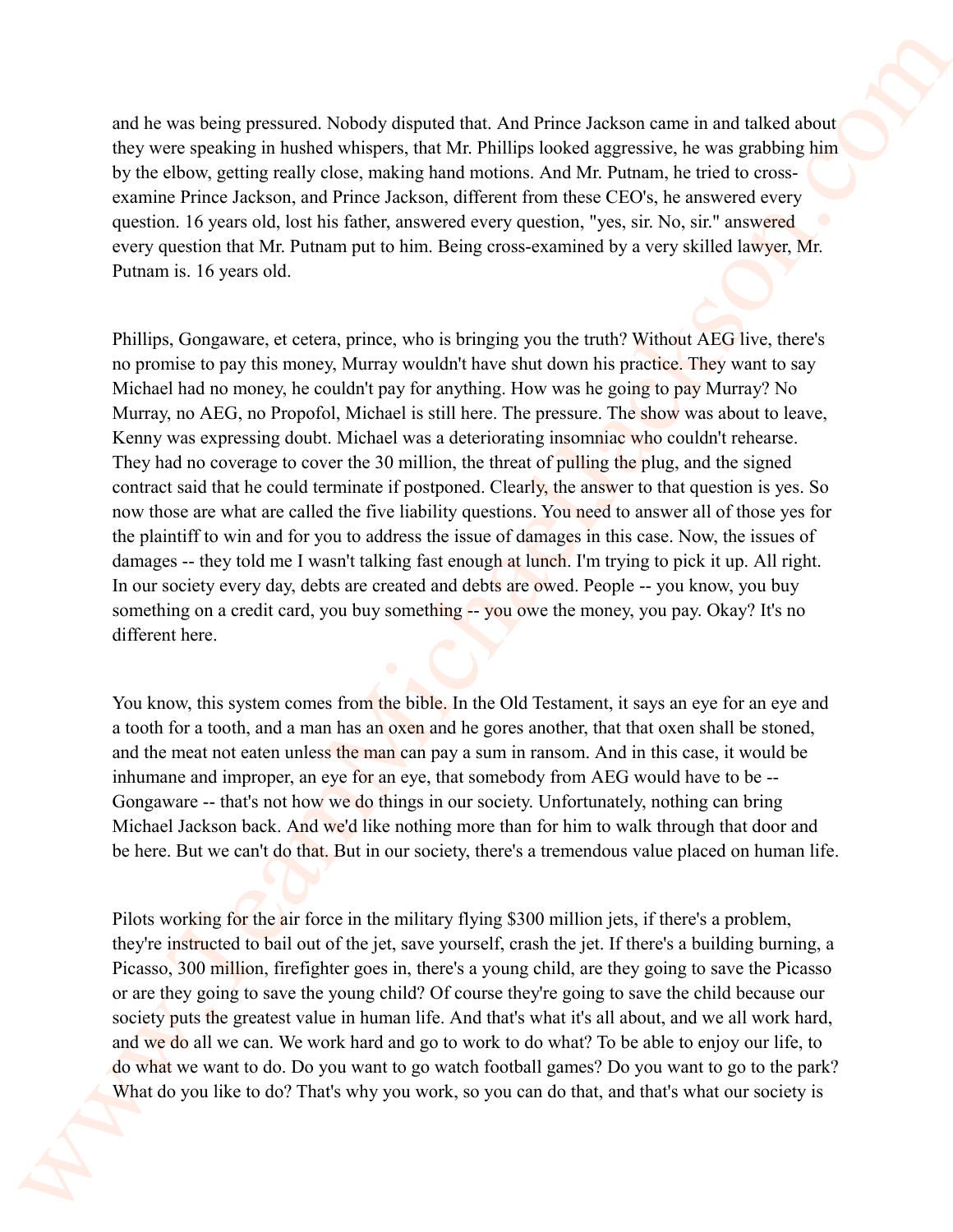all about. And in this case, there's a mother that's lost a son. And, you know, if you are a husband and you lose your wife, there's a name for that. You're called a widower. And if a wife loses a husband, they're called a widow.

And if children lose their parents, they're called orphans. But you know what the word is to describe a parent that loses a child? There is none because it's an indescribable loss that no parent should ever experience, to go -- lose a child before they -- anyone that's ever experienced that knows that, and it's hard to really appreciate that, but it's true. And no parents ever for any reason should have to do that, and it's -- it's not what our society is all about. And Mrs. Jackson lost a son, and the children lost a father. And in our society, you only get one father. We don't get to go get another one.

And, you know, sometimes if you went to the doctor and the doctor said, you know, you have so many months to live, then you take care of your affairs, you meet with your spiritual advisors, you say your goodbyes, you do the things that you need to do. But when somebody unexpectedly dies, you never get to do that. They say that people never recover from that. Death keeps no calendar. Death is something that everybody doesn't want to talk about because it's not a pleasant subject. And in this case, we're dealing with the wrongful death of Michael Jackson. Yes, he was the king of pop; yes, he was a great entertainer; but besides all that, he was a great son and a tremendous father. And even AEG live, who is defending this case vigorously -- they won't dispute that.

Mr. Putnam will dispute a lot of things I say, but I guarantee you or I certainly believe that he will not come here and say that Michael was not a tremendous father, and that Michael was not a tremendous son. So that's one thing that we can kind of agree about. So what I want to do now is talk to you a little bit about how it is as a jury -- remember when we were selecting the jury, you were all saying, well, how do we do this? I mean, I've never done this. Is there a formula? Is there if you're 50 years old, and you have three children and a mother, this is how much you award? No, there is no formula. You're given some instructions, and it's based on your common sense to what is just and fair. And in this case, it's your job to give full and complete justice. Not partial. Martin Luther king said the moral arm of the law is long, but it always bends to the side of justice, and injustice somewhere -- or less than justice anywhere is injustice everywhere. all about. And in this case, there's a worther that's bot a some And, you know, if you are should<br>and you know which there is the matter that Native called a violence. And if a solicite line is your standard interval to t

Because in this case -- people are looking at this case and all that, but this is the test as to what it is that you believe, the message that you're going to send in our society as to what is a relationship worth. What is the value of being a parent, of society, of comfort, of convenience, of the relationship with your mother and your children? And what you're going to do in your verdict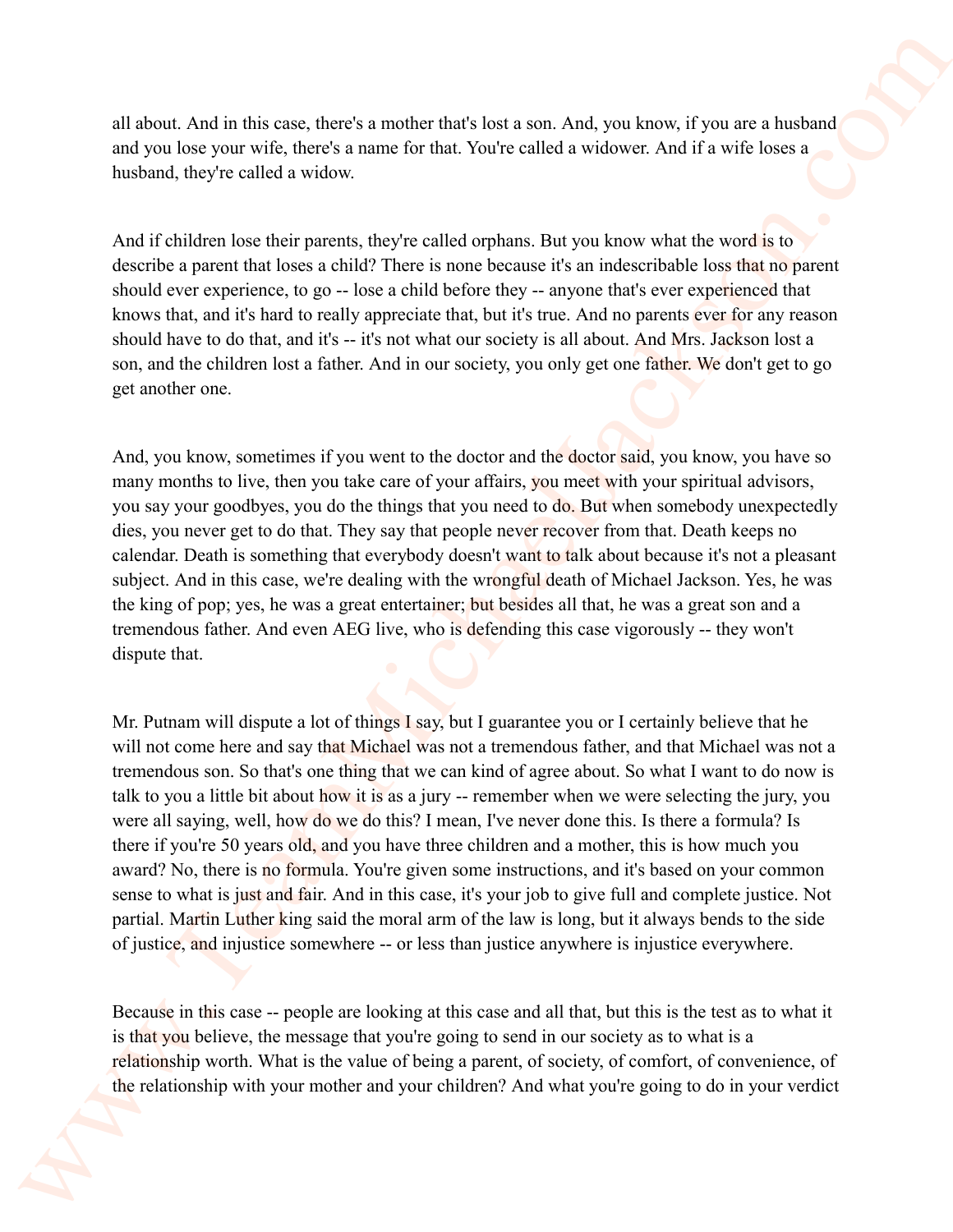when you speak the truth is you're going to assess what is the loss that these people have suffered in this case? So I want to talk to you a little bit about that, a few more things. It's really hot up here, but I'm going to try to get through it. All right. Now, there's four plaintiffs in this case. Each one deserves separate consideration. You may want to give the same, you might want to give different. That's up to you. But each one is entitled to separate consideration. Number 2, there's the law.

There's two types of damages. The first one is an economic loss. That's the financial support, loss of gifts, benefits that people would have expected to receive, and the reasonable value of Michael's services. The second one is what's called non-economic damages. And on your form for each person there's going to be a line for the past and the future economic and non-economic. And you're going to have to go through that. But I want to talk to you a little bit about the law and what you assess, love, companionship, assistance, comfort, care, attention, society, moral guidance, support. I know I said that fast. Let's first talk about the economic damages. And there was a lot of testimony from Mr. Erk, from Dr. Formuzis, from Mr. Briggs and from Mr. Ackerman. Speaking about answering questions, Mr. Briggs, I couldn't get him to answer any questions. But eventually, he said there's no loss. Michael Jackson, zero. He was going to die in a week. Based on what? Nothing. No loss.

But then Mr. Ackerman, he came and he said, well, the loss of the support would only be -- and I made him -- I had those sheets for him to add up, and he never got to it because we were running -- but they're in evidence, 59 million. So it's only 59 million, that's it. Let's talk about that. Remember, they're entitled to support and benefits, and what Michael would have earned more likely than not is a test that you assess in determining how much money he would have given them to support them, his benefits, gifts, everything. That's what you consider. So before I get to the total, what I'm going to say is this. I think that when you get to your total amount that you should divide it up 30/30/30/10. Katherine, 10 percent for the economic, and the kids all the same. Okay? Because you're going to see that Katherine has a lesser life expectancy and such, and I think that's fair and just. But the first thing is what is the figure that Michael would have earned to use to support and benefit the children. And, man, there were a lot of disputes about that in this case. when your speak the runth is you're going to assess what is the loss that there people have surfired in the same of the loss of the loss of the loss of the same of the same of the same of the same of the same of the same

Zero, 59 million, and on. So let's take a look at it. First of all, Katherine. You're given these life expectancy instructions, and when you're looking at the past, it's 51 months, June 25th, 2009, to whatever day it is today. No idea. It's Wednesday. No, Tuesday. Monday night football. It's Tuesday. Okay. I lost track of days, the months, we've been here forever. But in the future, the table says that she will live approximately 7.8. So when you assess the past, it's for what's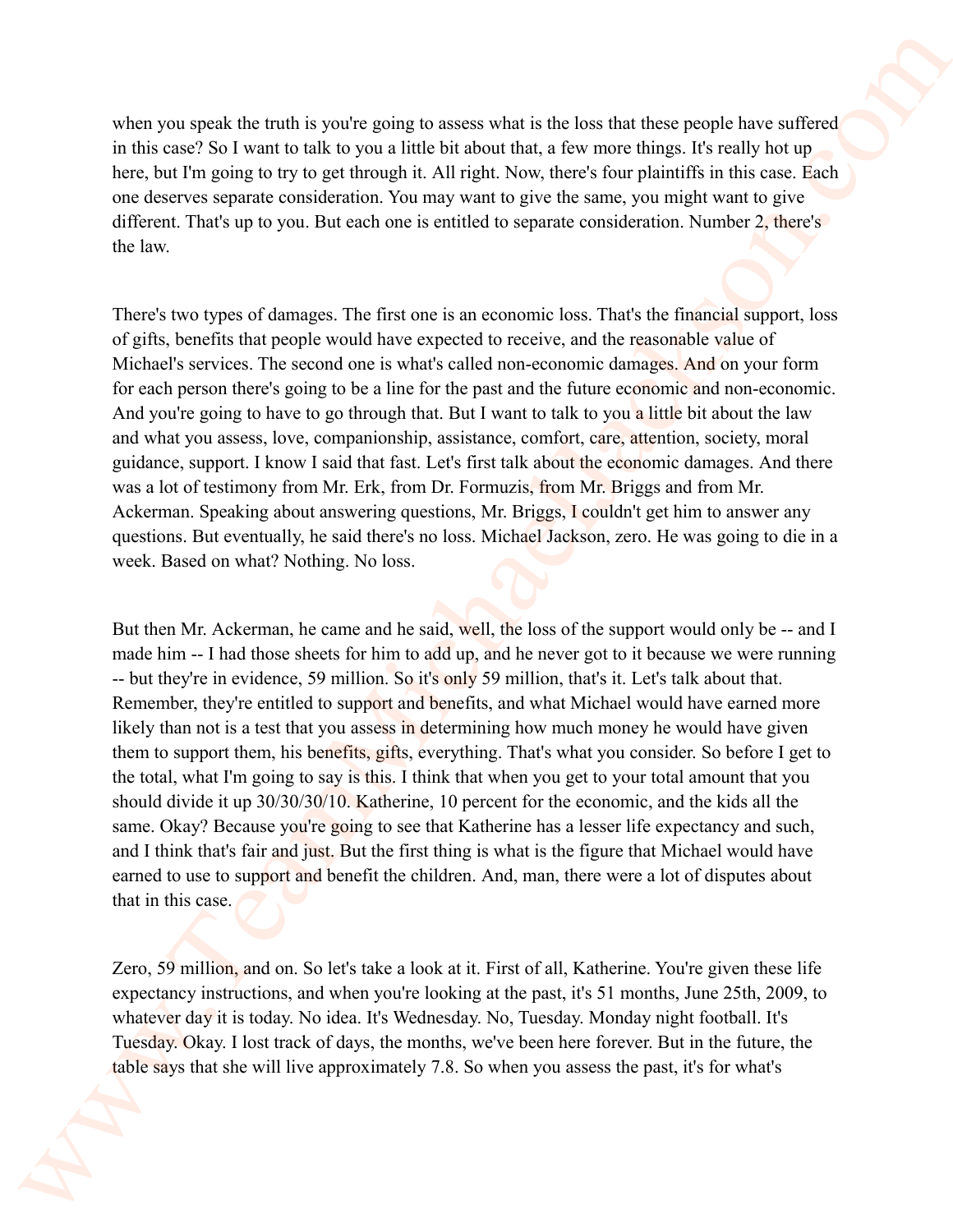happened for 51 months, and the future, 7.8 years. Okay? Then the children -- first let's look at this.

# **(A video recording was played.)**

**Mr. Panish.** So Mr. Briggs wants to tell you that Michael Jackson would never earn another dime. And they want to tell you that he never would have gone on a world tour. Now, we have testimony from Paris, Prince, we have Mr. Putnam and Ms. Jorrie telling the police before there's any lawsuit that they were planning -- that the world tour was just coming after England. We have these men saying this on the "this is it" video, and now they're taking the position that Michael Jackson would never earn another dime. Wow. Okay.

# **(A video recording was played.)**

Mr. Panish. Okay. That's Kenny Ortega. That's evidence. No world tour, they say. This is kind of a busy slide; but basically, defendants paid 1.65 million to hire two experts to say no loss or 59 million support only, that Michael was broke, had no money, would never earn anything. And then Mr. Erk had it between 1.2 and 1.6 billion using the AEG data, and when reduced by Dr. Formuzis, who they didn't even question, hardly, it was between 910 million and 1.2 billion. And I can stand up here forever and say it would have been this and that, but that's up to you. But there's no question.

Okay. And the world tour endorsements and merchandising, royalties, the Las Vegas show, movies and new music. Now, Mr. Phillips, there's an exhibit in here, 695, that they had a fouryear plan to include Australia, that there was going to be a multi-city tour. That's what Mr. Gongaware said, that they promised him a film deal. You saw Michael, he wanted to do film. Prince said he wanted to do film, Kenny Ortega said he wanted to get into the film business, how creative he was. He had intentions to do movies inspired by some of the songs like "thriller," they talked about that. And Mr. Briggs said a few million to many millions for losses. 12 to 14 songs for the new album, the first album, Mr. Phillips said. Michael was working all the time on music. But you determine that. happeness for 51 months, and the future, 7.8 years. Okey? Then the children -- first lefts hold at the set of the Control of the Control of the Control of the Control of the Control of the Control of the Control of the Co

All right? Mr. Erk gave these convoluted charts. I've got to tell you, it's complicated; but the bottom line is -- I remember those exhibits on the tours, he could sell this and do this, but if you look at Michael's tours and take it to the value of what they charge for tickets now, this is what he would have earned; and if you just use AEG's own numbers that they had proposed to all these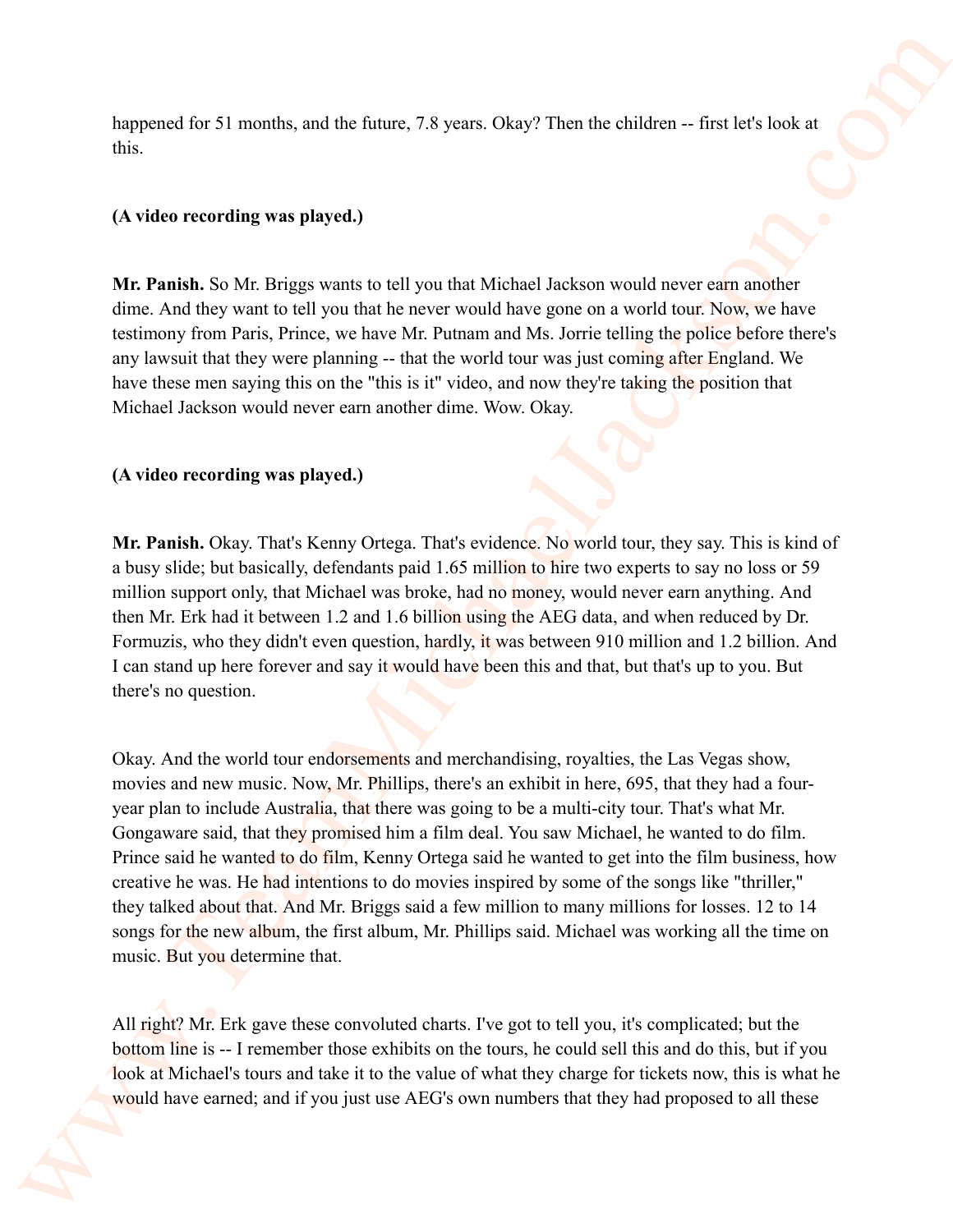people, it's a large, staggering amount. Staggering. And we know that Michael was doing this for his kids and his family, we know he wanted to do this for them, and we certainly know that, you know, he got into debt. He wasn't, certainly, the -- the best person on watching money because he could earn a lot of money. And who can get in that kind of debt unless you've got incredible earning potential? Who's going to lend you that money unless you can go out and earn money  $\bullet$ right away?

And AEG certainly believed that Michael could earn a lot of money. They wouldn't have gave 35 million up front for -- but now they say he can't earn anything, so what is it? This is Dr. Formuzis. This is 1030. You'll have it. Take a look at this. This kind of breaks it down. This is all you need to look at. He breaks it down.

You decide what amounts for merchandising, endorsements, Vegas, et cetera. And then he takes off 215 million. Way over consumption. He's not going to spend that much, but if he does spend, it's 215 million off, so you get the value between 993 and 1.23 billion reduced to present value. You decide. But first you come to the figure that you think he would have reasonably earned, and then you divide it up between 30/30/30/10. Okay? This is what we said. And, you know, the test of how great Michael could be, even in the state that he was in, Mr. Ortega said on -- excuse me -- Mr. Phillips said that the three of them, Ken Ehrlich, Leiweke and him, three hardened executives, were like babies with goose bumps when they saw Michael. Even at his reduced level, these hardened executives knew. parents, rits a large, staggering amount. Staggering, And wis how shot Wishel was doing this the holid and hot form in the same but the form and second the same of the main staggering the same of the same of the same of t

They knew what they had, because we'd never seen anything like it before or since then. All right. Now, what I've done -- so many videos -- Ms. Chang, I should say, is she's taken the -- just some clips of the various videos and put it together for you. And I think I'm going to show this and then take a break. But it's going to show you that Michael was the greatest dancer, singer, writer, composer, artist that one could ever see. Throughout this trial we had a variety of witnesses like Karen Faye, like Kenny Ortega, Allan Metzger, Debbie Rowe, Michael Laperruque, TJ Jackson, Taj Jackson. This was a privileged few that got to see Michael perform live. And we tried to share those, and we had stories that went along with the videos. And you'll remember the stories as you see them.

So what we've taken is some of the clips from Bucharest, Sidney, Munich, and shared with you a couple of the short films in the "this is it" video. And this really is the best evidence of what Michael Jackson would have done in the future, and what you should assess in terms of his future earning capacity. Not what Mr. Briggs said, not what Mr. Ackerman said, not what Randy Phillips said. Not what Mr. Meglen said, that Celine Dion was bigger than Michael Jackson.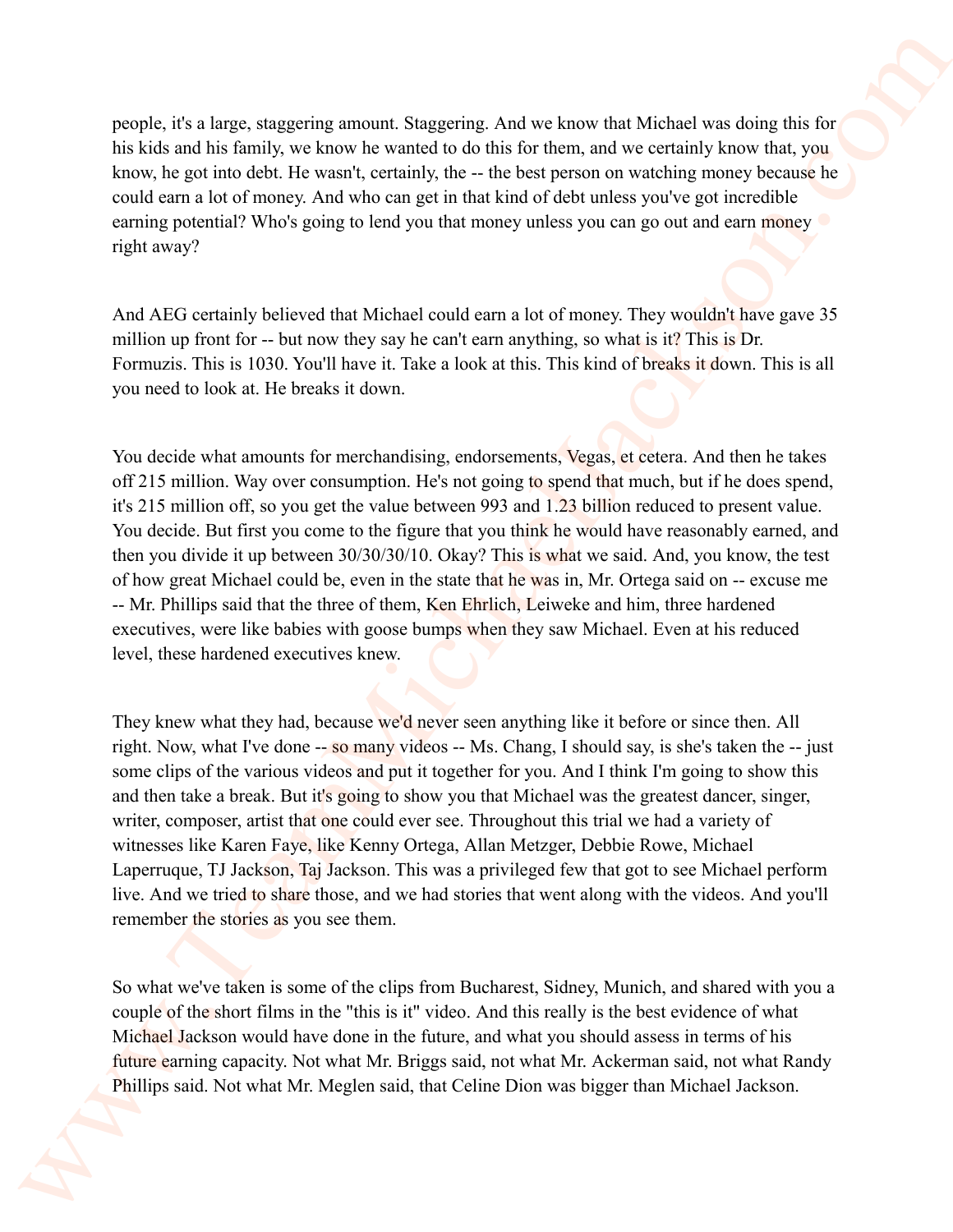Well, I'll show you later where he said that. What you really believe -- and I think this evidence in this trial is overwhelming that Michael Jackson could have earned as much as he wanted in the future, and the world wanted Michael Jackson, despite their claim that he went through a criminal trial. They keep bringing that up. Or the fact that he used -- in 1993, he asked for another shot of Demerol, or that Dr. Sasaki didn't want to give him a prescription. All that stuff that we heard all about, Mr. Briggs said because of that he would never earn a dime. Okay? So I'm going to sit down for a minute. I'm going to play this, your honor. It's going to take a while. Can we take a break when this is over?

**The court.** Sure.

**Mr. Panish.** Okay. So I'm going to go back over there.

**(A video recording was played.)** 

**Mr. Panish.** That, I think, is the best evidence of whether Michael Jackson could have sold tickets and been a performer, not what Mr. Briggs wants to tell you, or Mr. Ackerman. I think that's the best evidence. Your honor, would this be a good time to take a break?

**The court.** Let's take a 15-minute break. (22-minute recess taken.)

**The court.** Katherine Jackson versus AEG live, bc445597. You may continue.

**Mr. Panish.** Thank you, your honor. I think that video really shows you why AEG so badly wanted to have Michael perform for them, go on a world tour and promote their company. I mean, it speaks for itself. That's the reason why they were willing to take all these risks that they say they took and lay out all this money that they didn't know they were going to get back, and give Dr. Murray a written contract that they wanted and assume responsibility. And some people take their money and invest it in real estate, some people take their money and invest it in stocks and bonds, some people invest in other things. Michael Jackson, he invested his life in his children and his mother, and that was what was important to him. So on the issue of the economic damages, the supports, the benefits, as I said, you come up to the figure, and you divide it up the way I've suggested. Well, FII show you have where he said that What you really believe a-and I finite this revisions in this matrix is worked below that the state of the wealth of the state of the state of the state of the state of the state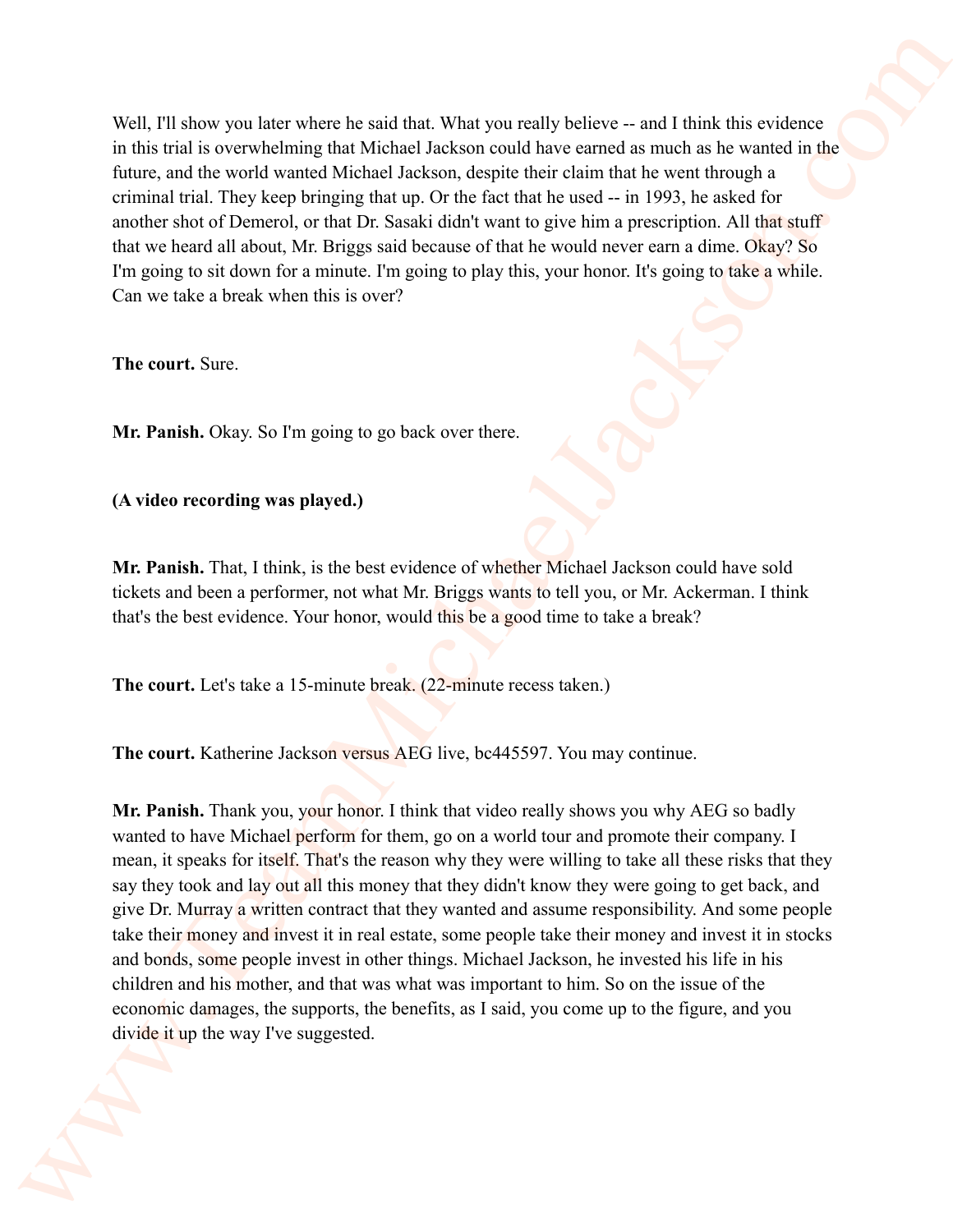And, by the way, anything I say is just a suggestion. You're the ones that decide. You may think it should be divided up a different way. That's up to you. I'm just trying to, as I said; reason with you when you reason with one another. So, you know, the economic damages is really important. But we don't really need jurors. We could bring a jury of CPA 's and accountants and put on the evidence and they could calculate it out and figure it out. But what is really important here is the loss of the person and the relationships, and that was what we really heard, what was the tremendous loss that's been suffered. So these are all the verdict form for the economic and all that. Let's talk about -- I don't like to use the word "non-economic," I like to use the word "personal damages." and it says here that the loss of Michael Jackson's love, companionship, comfort, care, assistance, protection, society, moral support, training and guidance. And, by the secs, anything I say is just a magnetive. Vector for one that decide. You may direct shall the develop and all because in The V in to some True integrals to say but a small research with the second transfer of

Those are just words. So last night, watching the broncos kill the raiders, I was researching these words. One thing I came across is the hunger for love is more difficult to remove than a hunger for bread. And that's Mother Theresa that said that. But I looked up love. What does love mean, at least in the dictionary, dictionary.com? It says a profoundly tender, passionate affection for another person. A feeling of warm personal attachment or deep affection, as for a parent, child or friend. As a verb, to have love and affection for your children, to have a profoundly tender, passionate affection for another, a mother.

Love of. Synonyms for the word love, tenderness, fondness, warmth, passion, admiration, love, affection, devotion, all of these demonstrated by Michael to his mother and his children. Comfort. What does the word comfort mean? To soothe, to console, to reassure, to bring cheer to. Person or thing that gives consolation, "she/he is a great comfort to him." and you heard about Paris Jackson and what a rough time she's had, and how she's done some things that were not good for her health. We didn't bring a lot of evidence in of that. Debbie Rowe said how she attempted to take her life, but this isn't about sympathy. The family's had plenty of sympathy and plenty of -- we're not looking for any sympathy.

**Ms. Bina.** Your honor, I have to object to this line of -- it's totally irrelevant to -- I ask that it be disregarded.

**Mr. Panish.** It's absolutely not. It's totally proper about sympathy.

**The court.** Overruled. You may.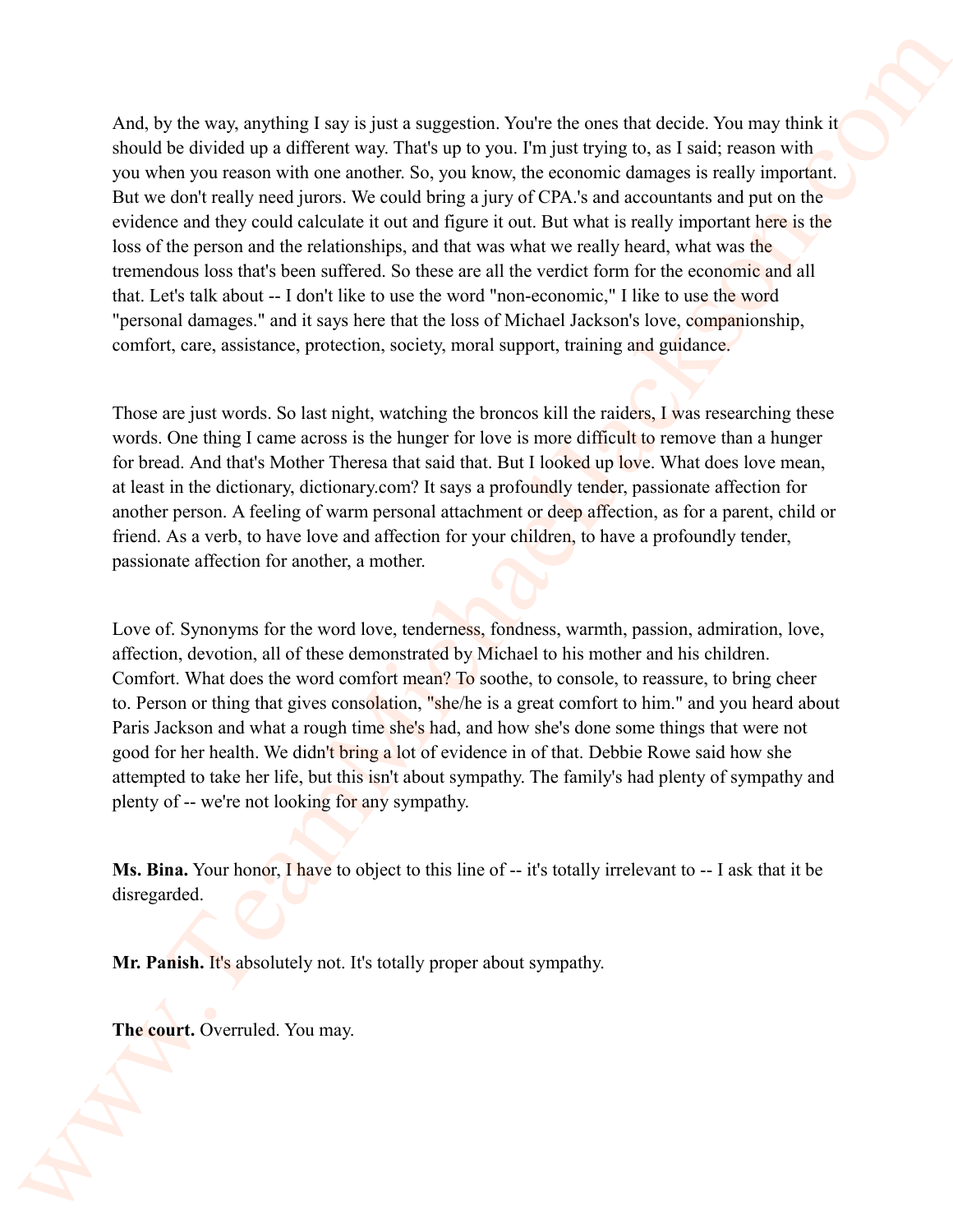**Mr. Panish.** Sympathy is not part of this case. That's exactly what I'm trying to tell you. You're not to award anything for sympathy, grief. That's not part of this case. You are to award for the loss of this relationship, and you've seen by the evidence how deeply this has affected all the children, Mrs. Jackson, and more than anyone, Paris Jackson. You've heard what Debbie Rowe said about that. But we didn't come bringing all that in because we're not looking for sympathy, we're looking for justice here, full and complete. Not partial, not half-ways, full and complete, to square that debt of full-coverage justice. That's what we're looking for here. Now, the word "comfort," I talked about that. Pacify, calm, solace, gladden. The word "care," serious attention, protection, charges. You heard prince say how when they were worried that their father was going to die, Prince says -- Paris says, "daddy's not going anywhere.

God needs angels on this earth," trying to comfort his sister, but she really -- as she cried about her dad going away, and how much comfort he brought to her, how she felt just hugging her father, just being around her father. Blanket, he was always at his father's side. How important that is, that comfort. They love their grandmother Katherine, but it's not the same. It's never going to be the same. And, you know, death lasts forever. You don't get over it, it doesn't come back, you don't get a replacement. This is fatal and final; and unfortunately, it's never going to be replaced, ever. Now let's talk about the word -- I had to look them all up -- "assistance." the act of assisting, aid or help. Help with movie projects, help with finding snails, help with making dinner.

All those kind of things are what you have to assess. Moral support, emotional or psychological backing as opposed to material help. Society, a body of individuals living as members of a community. Association, company, being with someone, all the time they spent together. So let's go through this, and I'm going to try to reason with you just a little bit, a snapshot -- remember, this is just the tip of the iceberg of the love, affection, loss, comfort, society, training and guidance. As I told you, there's no fixed standard, but you must use your judgment based on the evidence and the law. That's all you use, no sympathy. If anyone brings up sympathy, you tell them, "that's not our job. We're not to assess that in this case." if anyone says, "that's a lot of money. How are they going to pay --" you say, "that's not our job. Our job here is to decide what's fair and just based on the evidence only, nothing else, no outside influences." let's talk about Katherine Jackson. We, Posisiak, Syrepathy is we must of this case. That's easily what Pro Eying to ed you. Vorter mit to accord any time of the red perturbe control to the control of the scheme of the scheme of the scheme of the column to

This is something that Michael wrote. (reading:) to take a picture is to capture a moment, to stop time, preserve the way we were, the way we are. They say a picture speaks a thousand words, so with these photographs I will recreate some wonderful magical moments in our lives. Hopefully this journey into the past in picturesque form will be a stimulant to create a brighter successful tomorrow. Michael Jackson. Do you remember the testimony that Michael lived with his mom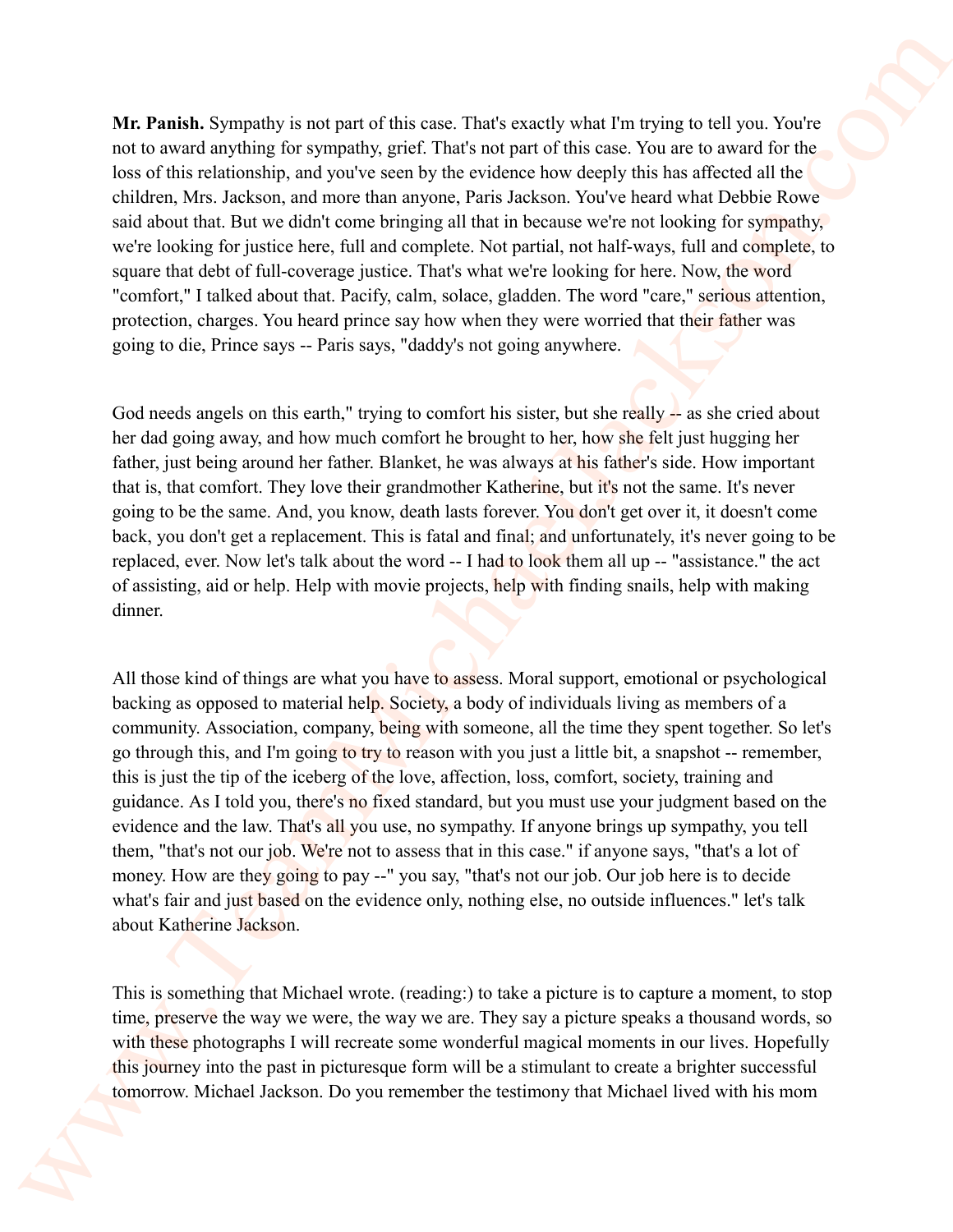for a long time up at Hayvenhurst, and there was a room over the garage where Michael himself went up there and decorated the room with pictures and everything for his mother, just for his mother, and did all the artwork and everything, and he made that for his mom, and he wrote this for his mom to show his special love, affection of his mother? How many people do that? That's what Michael did for his mom. Here's Michael and his mother and his mother's father. This is -- I think his name was Roy Kramer.

## **(A video recording was played.)**

**Mr. Panish.** This is Katherine's birthday, Michael had a birthday party, and a country western singer, her favorite, Mr. Kramer, and sings a song for his mom. What expression of love is that?

# **(The video recording continued to play.)**

**Mr. Panish.** He looks like a country western singer. This is Taj Jackson, "my grandma was my uncle's compass," meaning Michael. "he was constantly trying to make her proud of him, just like to this day I try to make my mom proud of me." we heard about Taj's loss of his mom. Travis Payne, called by AEG, "no secret Michael loved his mother very much and that, you know, they were extremely close." and when you assess the relationship, you have to judge that. This is the last family gathering in May of 2009.

And this is their home in Gary, Indiana. Two bedrooms, a living room, kitchen, utility room, freezer and washing machine. Remember Katherine testified about this. And it wasn't easy for her to come up here and testify, but she did the best she could. And she got angry with Mr. Putnam at times, but she tried to do the best she could, and Mr. Putnam tried to be respectful and ask the questions the best he could. But Katherine talked about sleeping in the room -- remember triple bunks, three in one bunk bed, triple bunks, harmonizing and singing, the family? And when Michael was born, he was always dancing around, and she would say when he was in Katherine's arms, he was dancing to the music. for a long-tree top at Haycesburg, and there was a nuore are the gauge where Michael First-off vertical particles with a method of the method of the method of the method of the method of the method of the method of the me

Remember the washing machine? They had a rickety washing machine that was rusty and old and made that noise, squeak, squeak -- I can't do that, Katherine -- and he would dance sucking on his bottle squeaking to the wash with his mom, Katherine, holding him, and it made him feel good. And then back in Gary they'd push all the furniture back on the walls and they'd dance and rehearse and do everything in their house. And remember Katherine, she sewed all of the costumes herself for Michael and the boys because that was part of her family, that's what they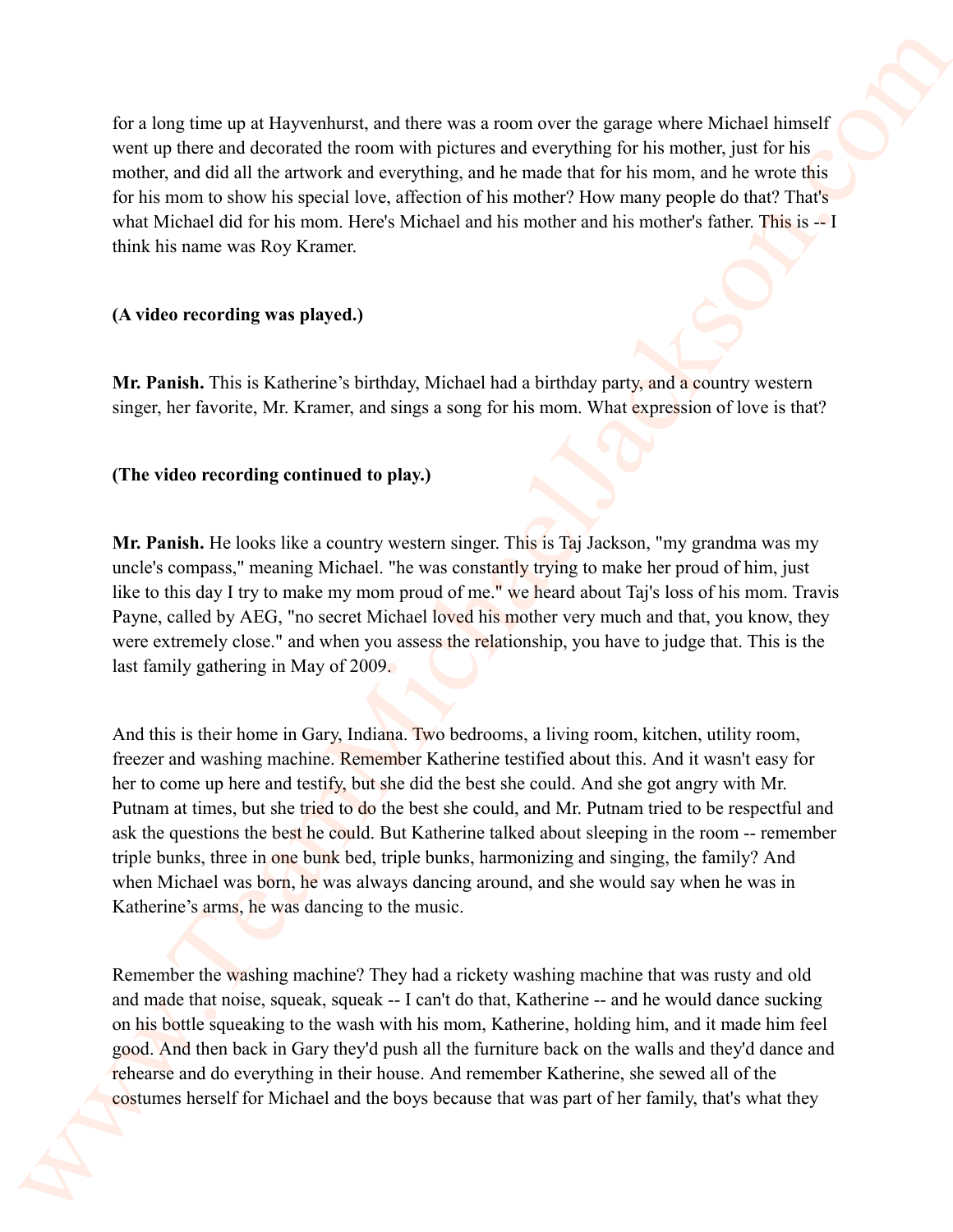did. And remember Michael wore this jacket? And this was at his performance, and everyone said, "where did you get that jacket?" it was Katherine's dinner jacket that Michael had borrowed it to wear.

#### **(A video recording was played.)**

**Mr. Panish.** You remember this, she talked about all the pictures, what was Michael doing with the wallpaper. This is the room that Michael created for his mother, the story of the history of the family and his mother at Hayvenhurst. What kind of work and effort did it take, and how is that such a great expression of his love for his mother? It wasn't giving her money, it was making this room for his mother. What a greater expression of love that one could have for another. Even had Katherine's driver's license and all the children, made the wallpaper right to the thing, the windowsill.

He brought his mom up and said, "Here you go, mom. Surprise." she was embarrassed by her driver's license. Michael and her were very close. He was the type of son -- a mother couldn't want a better son than Michael. And Kai Chase, the chef, talking about the beet juice and the vegetarian -- they looked good, but no. "so she missed her son's spirit, Katherine, the love he gave her, the jokes they shared together, conversations. It was just something of human nature." and remember this?

This is a poem that Michael wrote: *Mother dear, you gave me life. Because of you no struggle or strife. You gave me joy and position, cared for me without condition, and if ever I change this world, it's from the emotions you've unfurled. Your compassion is so sweet and dear, your finest feelings I can hear. I can sense your faintest motion, the wondrous magic of your love potion. And now I have come so far, met with every king and czar, encountered every color and creed, every passion, every greed. I go back to that starry night with not a fear for muscle or might. You taught me how to stand and fight for every single wrong and right. Every day without a hold, I will treasure what you've mold. I remember every kiss, your sweet words I'll never miss. No matter where I go from here, you're in my heart, my mother dear.*  did. And remember Michael were this palach? And this sous at his performance, and scenares and scheme and the sous and the sous at his performance, and scenares in the sous of the sous of the sous of the sous of the sous

And that's what Michael wrote about his mom. He wasn't only an artist, musician, composer, many things -- and he wrote that for his mom. You remember that. He wrote about mother, **"my guardian angel"** (reading): *The reflection of a mother's heart is in the glimmer of her children's eyes. Every emotion and feeling is somewhere in her child's character. Noble men are what their mothers made. Why does my mother cry? Are those happy tears or tears of sorrow? Oh, please, god, let them be happy tears. All my success has been based on the fact that I wanted to make mother proud, to win her smile of approval.*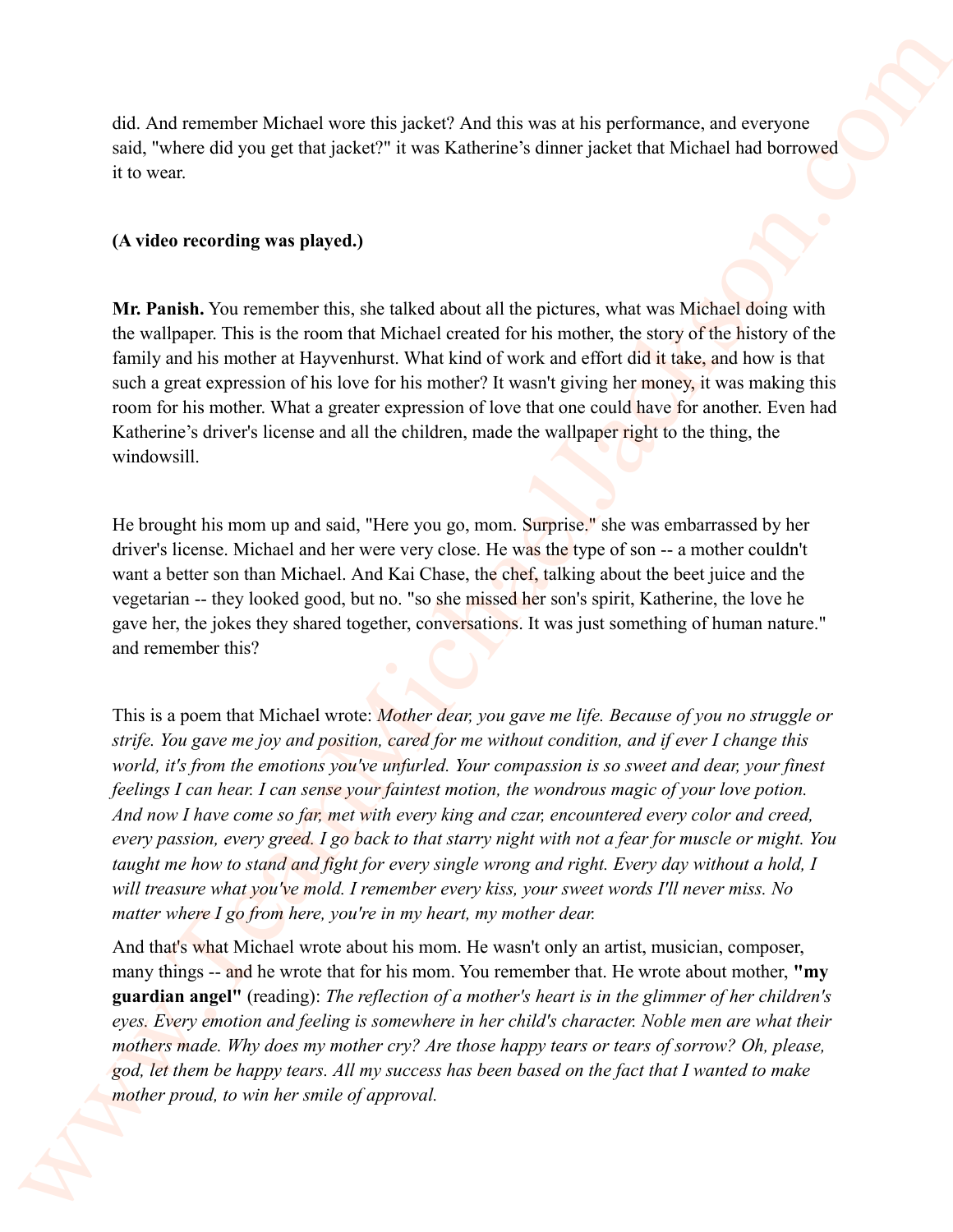And that is the relationship between Michael and Katherine Jackson. And yes, Katherine has other children. Yes, she loves them all. But this case is about the relationship between her and Michael and the loss she suffered. And when she hung that up -- they found it after Michael had died -- "and it made me cry, for one thing, and I felt sorry" -- she knew he loved her. By the way, let me backtrack for a second. Mr. Boyle, who is always watching out for me, said that I said that Mr. Ortega was an agent of AEG or something on some jury instruction. Mr. Ortega reported everything to AEG, so they knew. Whether he was an agent or not, I probably misspoke, I don't know. I'm trying to let you know that. And this is the "thriller" album that he dedicated to his mother, largest selling album in history. When a mother loses a child, you know -- this is Katherine. "no one knows until it happens to them. It's the worst thing that can happen to a person, losing a child. I lost my mother, my father, my sister. I'm the only one left. But when I lost Michael, I lost everything." I talked about that earlier.

No parent should have to go to bury their child. It's just not the way things are meant to be, and that's why it's such a tragic and tremendous loss, and that's why there's no word to describe it. So what's a fair and just award for past and future medical -- past and future loss that Katherine suffered for all these elements? And one way is to assign an amount to each element. What I think is the best way in this case -- some lawyers tell you that, you know, this money, they only want to get half, or they want to get 45 percent. I'm going to tell you straight up that I think the amount of money that AEG spent on this, \$35 million, is what you should award Katherine for past, and I think the next time in the future, you should award a sum close to that. But I leave it to you. You may think more, you may think less.

You may think that's a lot of money. That's a lot of money, \$35 million or more, for the past. But look at the relationship. Base it on the evidence. Base it on what AEG was willing to put out, \$35 million, not knowing they're ever going to get it back, because of this man, Michael Jackson. So I leave that to you for the past and the future, but I want to give you what I believe is fair and reasonable in this case. And I invite Mr. Putnam, and I'm sure he'll give you a figure that he thinks based on the evidence. And, of course, he'll tell you that they're not responsible for anything; but if you do get to that issue, I suggest that he'll come reason with you what's a fair and just amount to compensate Katherine for the loss of the last 58 months, 51 months, and the loss of the future. I leave that to you. Paris, Prince and Blanket. You know, we only get one father. And, you know, those pictures -- all those pictures we saw of the family we've been showing? Those aren't like posed. It's not like they know that they're going to be here making - bringing this case. Those are genuine. Those are genuine. And due is the relationship between Michael and Kulheins Jackson. And yes. Kadacine has other distincts Jackson And yes. Kadacine has Michael and Kulheins Jackson And Walkeins and Michael and Michael and Michael and Micha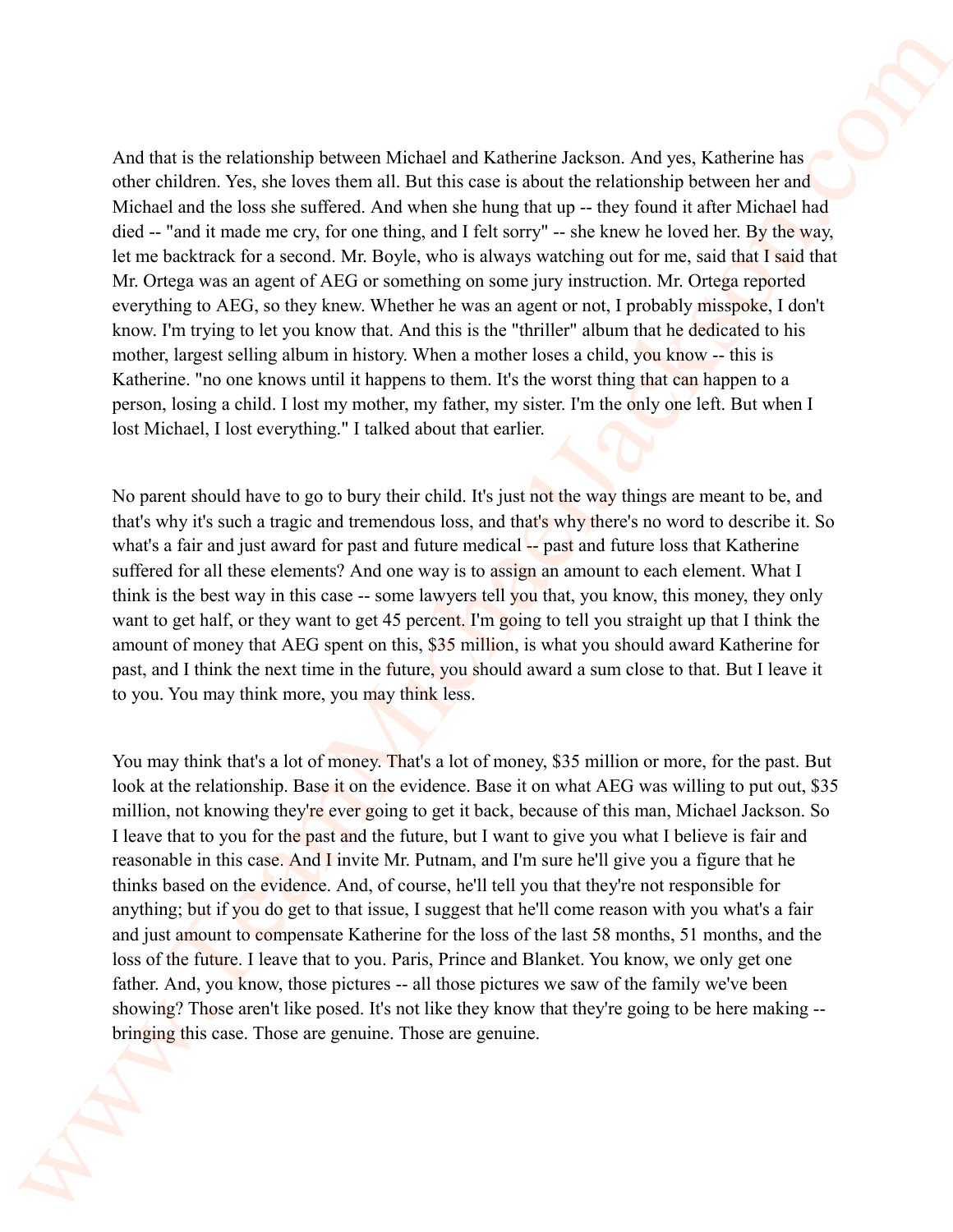So Debbie Rowe said that she believes certain people were meant to be parents, and she always thought Michael was one. Remember this? She comes on the motorcycle from ghost, Michael goes out in this costume, rides on the motorcycle, tells them that he's going to be a dad, he's screaming on the tarmac at Van Nuys airport. That she had a headset over her stomach so the baby could hear Michael's voice, she would play Michael singing lullabies and reading books for the babies, did she do that for Paris. Michael would buy all these books. He loved to read, loved to educate himself. Despite the fact that he had a lot going on as a child, he was very educated and read a lot. He really wanted to do everything he could; he threw himself into his children. And there's Prince and Paris. And this is Mr. Ortega. "The arrival of the children in his life definitely gave him something he didn't have before. He seemed happy, happy to be their dad, happy to be in their life.

He seemed exhilarated. He seemed like he was excited and like the Michael I had remembered at the beginning of the new journey." and Taj talked about they always knew Michael, their uncle, would be the perfect parent. It just lit him up to be around these children, and he lived with his children and grandma. And this is Randy Phillips. He felt Michael was a phenomenal father. Phenomenal. And Debbie Rowe again said Michael was an amazing father, he was so caring, talked about the watermelon, sharing it with prince, the pictures that were taken. There's prince, Blanket and Paris running around. Remember when I talk about the tabloids and newspaper -- it's not easy to be Michael Jackson as a parent, but he did the right thing. He tried to give his children normalcy, to show them at home not to have TV, not to eat junk food all the time.

Sometimes. But he tried to instill in them social awareness. And we're going to get to that. And he -- remember this whole Neverland -- this is the story -- I love this story where the nanny -they were in home school and they go to the chuck e. Cheese and the lady's there, and Paris says -- they go, "oh, we have a dog. What do you have, Paris?" "oh, we've got a giraffe, we've got elephants, we've got all this." and the lady turns to grace and says, "boy, she has a great imagination." and they just let it go. Neverland, Michael wanted to make a great place for them, and he did. Let's talk about prince a little. Okay. The way it works on the future years, it's the shorter of the children or the adult. And in Katherine's case, because she's older -- I shouldn't say -- since she was older than Michael, she, obviously, according to statistics, won't live as long. But Paris and prince and blanket, they're going to outlive Michael based on statistics, so it's - their life expectancy, it's Michael's, which is shorter for how long -- when you assess the damages, you have to assess 29 years in the future, not one year, not two years, not three years. 29 years to come to a fair and just verdict. So Debbie Rowe suid that die behere surtuin propie were retaint to be pureme, and she always though the behavior and the state of the state of the pure of the state of the state of the state of the state of the state of t

And the name prince -- before I was involved in this, I thought prince was some kind of royalty kind of name. It wasn't. It isn't. Ms. Jackson told us that her grandfather, great grandfather, and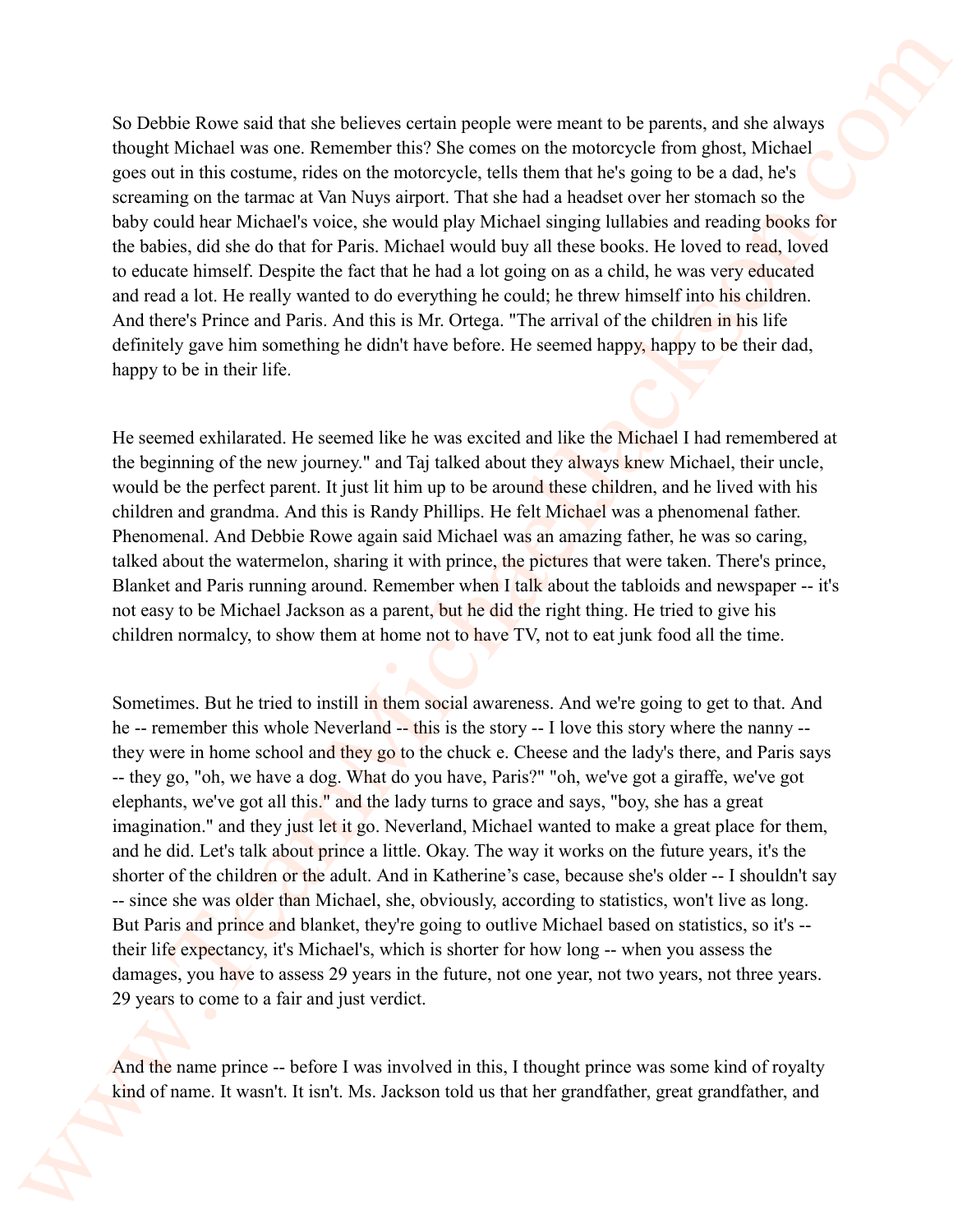great great grandfather who was a slave, they all had the name prince, and Michael wanted to keep that in the family, that name. Of course, he wanted everyone to also be named Michael. But prince was a family name, and nobody probably knew that until they came to this case. But that's how he believed about his mother and his family. And prince was always kind of the man of the family, as Kai talked about; and now, at 16, he's kind of the man there. Katherine is there, but he's the one looking out for his little sister and his brother. Remember Michael and prince talked about -- prince talked about how when he watched movies with his dad -- I never heard of this - the first thing they did was watch the movie with no sound. They'd see the shots and how it was set up. I've never done that, but I've had to turn the sound down on games when my wife tells me that, but -- what a creativity -- juices flowing between the son and the father to watch a whole movie with no sound. Which I love the story from Karen -- I think it was Debbie Rowe -- that they were watching "to kill a mockingbird," and some word came up I can't remember, they didn't really understand what it was. And Michael said, "oh, watch it on the phone." never heard of that, either. But they're watching the movie on the phone talking back and forth. And then Debbie says -- what is that -- what was that word? grant groundfuller who, some alone, they all had the numerprincs, and Michael sources to have their fit in the fit map of the state of the state of the state of the state of the state of the state of the state of the stat

**Ms. Chang.** Chifforobe.

**Mr. Panish.** Still don't know it. Michael says, "I don't know. Let's call up Gregory Peck." so Michael calls up Gregory Peck, the star of the movie, who explains it to them. And that's just the kind of person he was, the kind of relationships that he had, and the creativity and the juices that he loved. Now, you know, when you lose someone, you -- every time historical or monumental events occur, it kind of brings back the memory, like the first day of school, like graduation, like weddings, like birthdays, like trips, like the first girlfriend, like the first child. You want to share that with your father.

Remember, Michael was the father and the mother for these children, and he's not there to share this, like prince being in the national honor society or being in the robotics team. To him, that's a big deal. Some of us may never be on the robotics team, including me; but each his own, and that's something prince liked, and he would like to share that with his father, and his father is not there to share that with him. And this is T.J. Talking about "prince was always like his uncle's little assistant. He would prepare him. I think my uncle knew eventually prince would have to be very sharp and strong. He talked about the business deals. He was mature beyond his age." and I think you saw that when he came and was cross-examined by the skilled lawyer, Mr. Putnam, he answered every question. 16 years old, in a courtroom setting, never been there before, by a skilled lawyer like Mr. Putnam, he answered every question.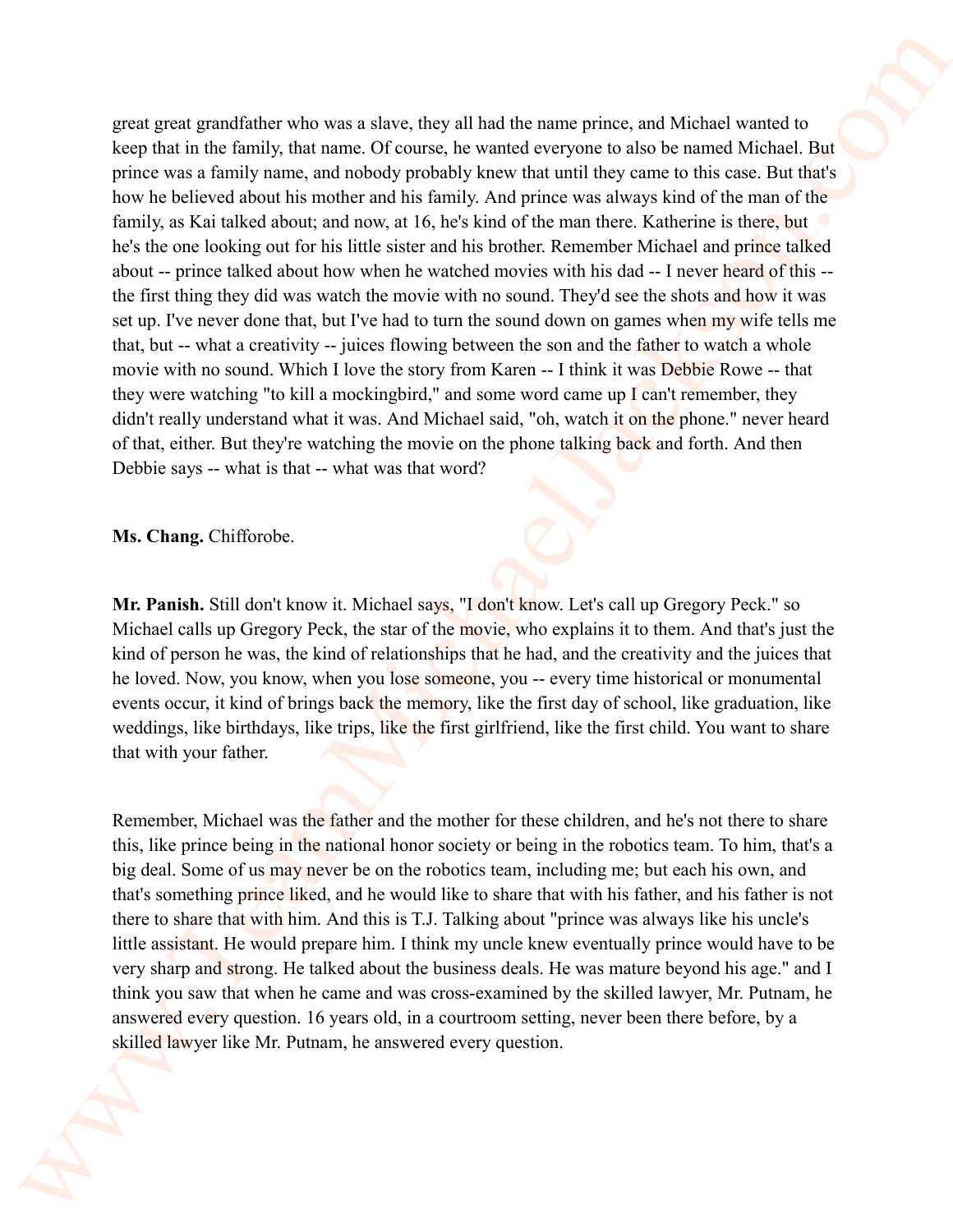That ought tell you something. And you know what they always say, you know about the parents when you meet the children. Okay? Now, blanket wasn't here because of his age, and we didn't want to put him through that; and Paris for the reasons we discussed. But prince kind of showed you what kind of parent Michael was. When you see the poise of that gentleman, and the maturity and the kindness and the politeness, that kind of shows you what kind of parent he had and what kind of relationship they had. Prince talked about how he can't sleep at night, and he's emotionally distant from a lot of people. Now, prince still goes to school, he still does everything he can. He's not at home feeling sorry for himself because his dad wouldn't want him to be like that. Now, what's a fair sum for prince? I'm going to go through all of them because I think you should award the same amount in past and future for each kid. I don't think just because one -- it should be any different. I think it should be the same, I think that's fair. I don't think that it would be right, even though Paris may have been through more -- I don't think that's the right thing to do. I don't think you'd be sending the right message to them that one loved their father more or one had a greater loss. So I think the award should be the same for all three, and I'm going to go through this -- the rest of the losses. Paris, she's got 29.1. It doesn't really matter, because I think she should have the same award. Okay. That eaglie tell you something. And you know what they discuss on your know what the premist velocity and the mediation of the present solution of the present solution of the present solution of the present solution of th

This is -- Debbie said that -- Debbie Rowe, that Michael would be whipped, he's going to find Paris around his finger, and he thought he was going to rule the world with his son, but it's going to happen unless Paris says so. I love this story. So Kai chase is there late, and Paris has to do a project for snails. Okay? And probably all of us have had to do science projects when we have children. They're not like loving this, to do this. So Kai is out there helping, they're out in the back yard with flashlights, they're looking around for snails. She talks about she finds one snail, so they had a daddy snail, they needed a mommy and a baby. And they're out there, and all of a sudden, they see Michael -- Michael there, and he says something. And Kai is a little nervous, probably. And Michael says, "What are you doing? Let's see what you have there." and he made a home for them in the kitchen, and he made it like a regular family setting. Michael Jackson having snails for a science project in his kitchen, just like all of us. No different. Even though he's the king of pop or a great entertainer, he gave his children that great love and that great comfort to know that they're just like other kids.

Now, of course, they did have Cirque Du Soleil in the back yard for a birthday party, so maybe a little different from every child; but he tried to make it as best that he could. Talked about they don't celebrate birthdays because of that great celebration they had with their father. Now, Paris -- remember Alif Sankey talked about Paris came -- Paris always had candy, which Michael wasn't fond of, and little pictures of her father that she would show, and she would start sharing the pictures and showing their relationship. And we talked about how challenging it's been for Paris. And prince told us how hard it's been for Paris. But Paris was screaming when her father was being taken downstairs by the paramedics at Carolwood, "daddy, daddy, daddy," she was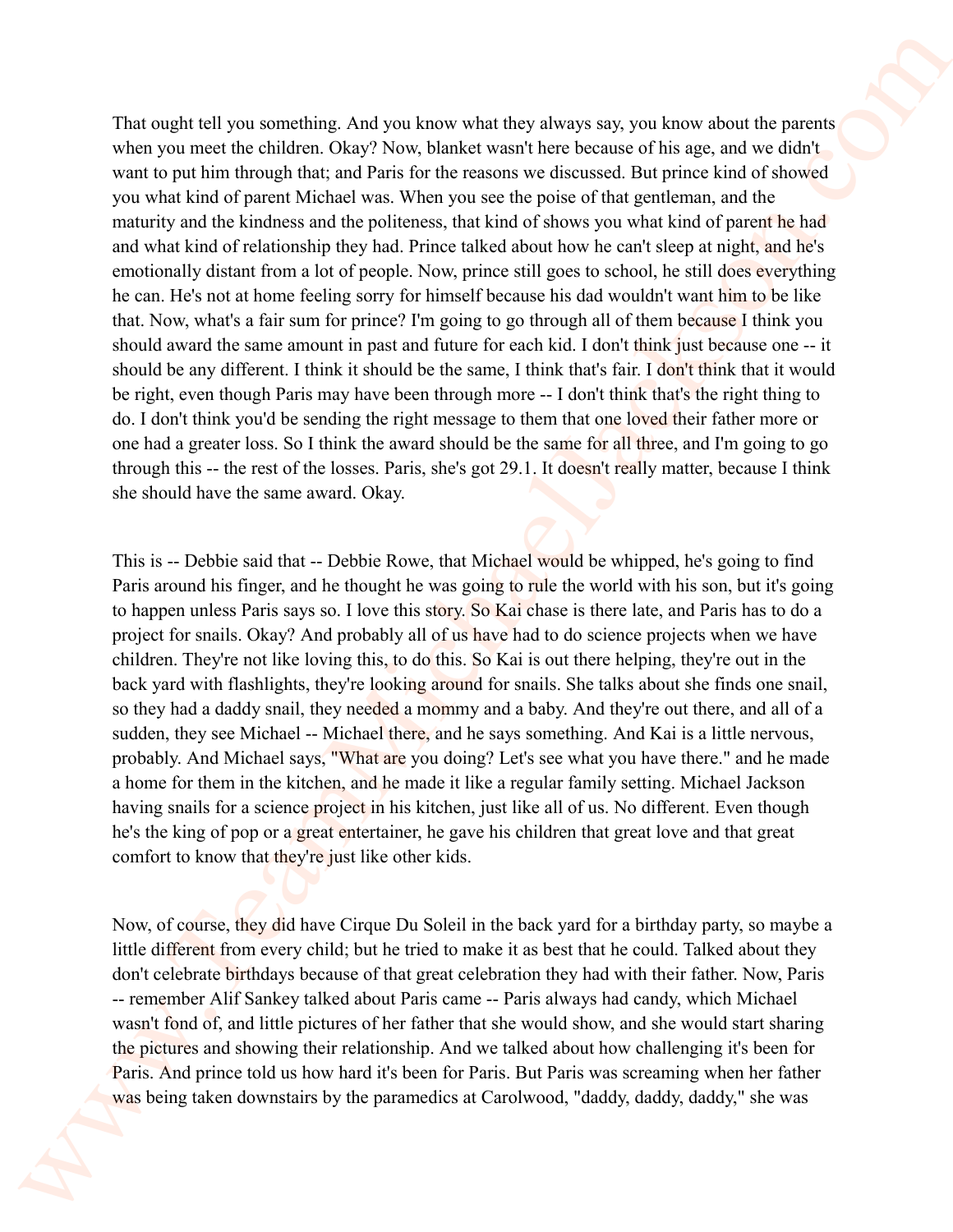being pulled down the stairs by her ankles screaming, "daddy, daddy." it was emotional and sad for the girl to go through such an experience of seeing her father like that. And she wrote -- we have a few of the things she wrote.

Remember they had to run around, Ms. Jackson told us, and she wanted a heart that was broken that said "daughter" and "dad" and they went to all these stores trying to find one because she cared so much. And she finally found one, and they went back to the morgue, and she put it in -it's not really a casket, but how they carry the body. And she put it in there with her dad, and she still wears the other half around her neck. And Katherine talked about how Paris didn't want her father to go and was having difficulty. We talked about that. Let's talk about blanket. Okay. We talked about "blanket" meaning "blessing."

I always thought it was blanket because he always had a blanket. But no. Michael said he was a blessing; so when he was born, they called him a blessing and called him -- "this is the words of blanket. What's your favorite letters, daddy? Mine is g for god and d for daddy." he's still growing up and doing the best he can. There he is. And love that long hair. And remember this is TJ. Talking about how blanket was always wrapped around his father's leg, right behind his leg. Shy, but always there with him, and his uncle was everything to him. And Michael liked his hair long, and he never wants to cut his hair. And he loves to wear this Michael Jackson "immortal" shirt almost every single day. And that was the kind of relationship -- here they are at the memorial service for Michael, and how they are. being publish down the starts by be analise scenaring, "databy databy" it was emissional and start has the tract of the publish of the start of the base when the start of the start of the start of the start of the start o

## **(A video recording was played.)**

**Mr. Panish.** This is a song Michael wrote about his -- for his children. And he bought them a puppy, just like everybody else.

#### **(the video recording continued to play.)**

Mr. Panish. Now, I think you should award some -- staying with 35 million for the past, 50 million for the future for each kid. And that's a lot of money, no question about it. But that's what -- if you think it's too much, give less. If you think it's not enough, give more. It's up to you, but I'm telling you what I believe in cases like this, this is what you should award. Now, I have a lot more slides, but it's getting towards the end of the day, and I -- I've never in all the trials that I've been in, a few trials, I can tell you that, seen jurors that have been more attentive through some boring lawyer antics and lawyer disagreements and sidebars and -- you guys have really been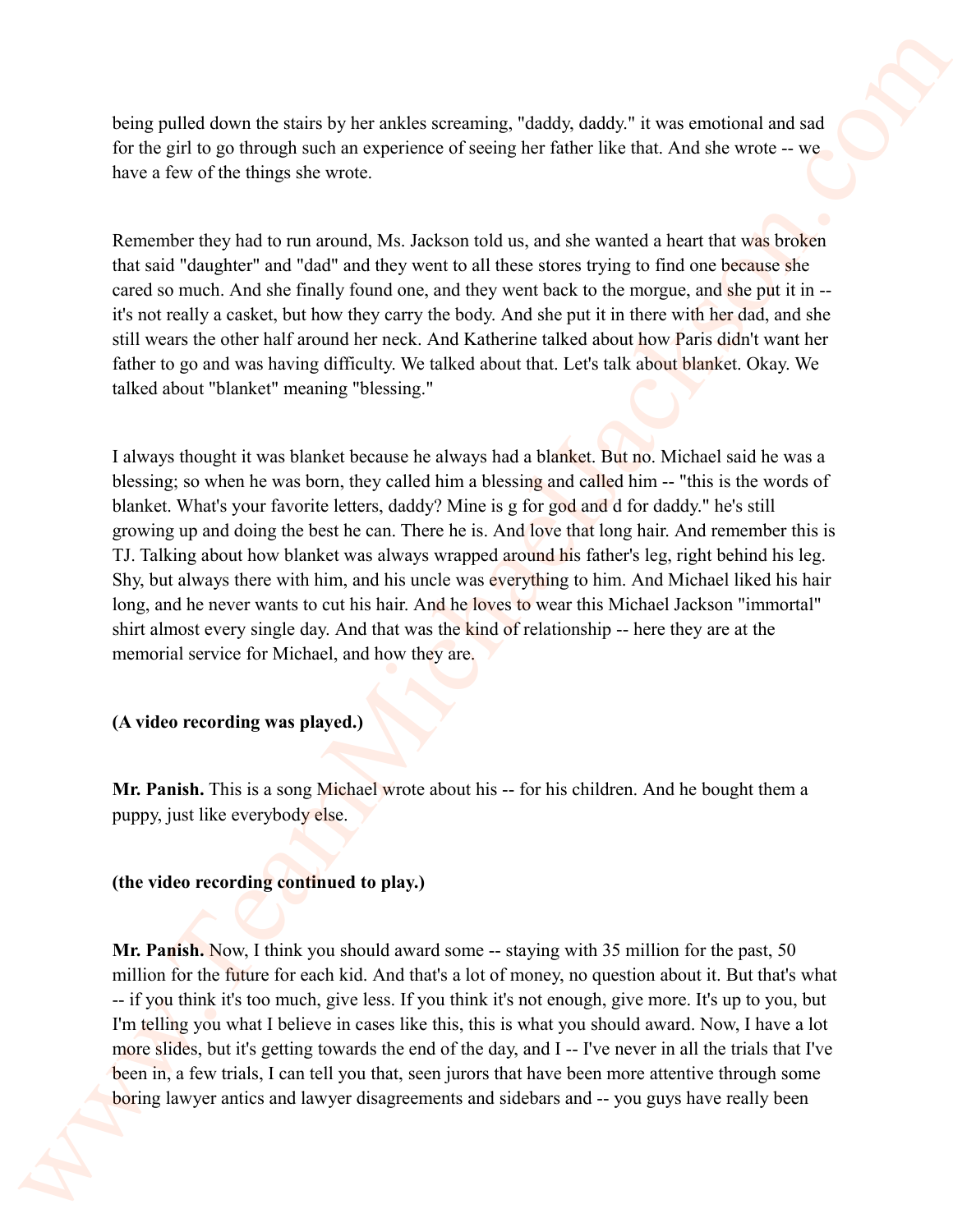incredible. And I don't want to go on and on, so I will say this. There's a couple of other questions.

One is was Michael at fault. You know, I told you in the beginning of the case that, you know, it's about shared responsibility, and that Michael has, probably, some fault, but I leave that up to you. And when you assess that, think about how he was in the beginning versus how he was on the day he died and what was his ability to decide. And when you get the verdict form, you have to divide up the percent, and if you think Michael should have some piece of that pie, that's up to you to do that, and you make that decision. But you have to make that decision. And I'm not going to deny that Michael had used prescription drugs, that people had told him that it's risky to use Propofol. I'm not denying that, and will never deny that. And we know that, and that's what the people said, and there's no reason to deny it.

But he never had a problem, ever, until Conrad Murray was working, until Conrad Murray had negotiated a contract with AEG live. So what's going to happen now is I'm going to finish early, before 4:00 o'clock. And I have a lot more time, but you've been so attentive, I want to finish. Tomorrow, Mr. Putnam will be like me today and speak for the day. And I invite you please listen as you have. I don't need to tell you that, I know you will. And when Mr. Putnam finishes tomorrow, then on Thursday, not nearly as long, but I will come back and respond to some of what Mr. Putnam says. Not everything. So there's still other things that I can say later, but I think I've really told you in a nutshell five months, whatever it is, of testimony, and 60 some witnesses, and 800 plus exhibits -- I tried to boil it down as best I can.

I'm sure there's a lot of things that I didn't bring up. But I know that you were all paying attention and you were attentive, so I want to close with this. I pray that your verdict will be sanctioned by your conscience and ratified by your sense of reason and right and wrong in reasoning, and borne of your desire to see that no injustice is done. And I know you will do the right thing, and I appreciate all your time and effort today, and I invite you to -- I'm getting tired -- invite you to please listen to Mr. Putnam, as I know you will, and I'll be back to see you on Thursday for the final word. We're getting to the fourth quarter now. I think we're, you know, starting in the fourth quarter, and then we'll be into the final two minutes on Thursday. The judge will read just a couple more instructions, and then you will have a chance to reason together. So thank you very much. There is the same of the same of the same of the same of the same of the same of the same of the same of the same of the same of the same of the same of the same of the same of the same of the same of the same of the same

**The court.** Okay. Thank you. We're going to adjourn for today, but I want the jurors to return tomorrow in department 28 at 9:45 tomorrow. 9:45 in the morning. Everybody else can return here. Okay? All right. Thank you. Have a good evening everybody.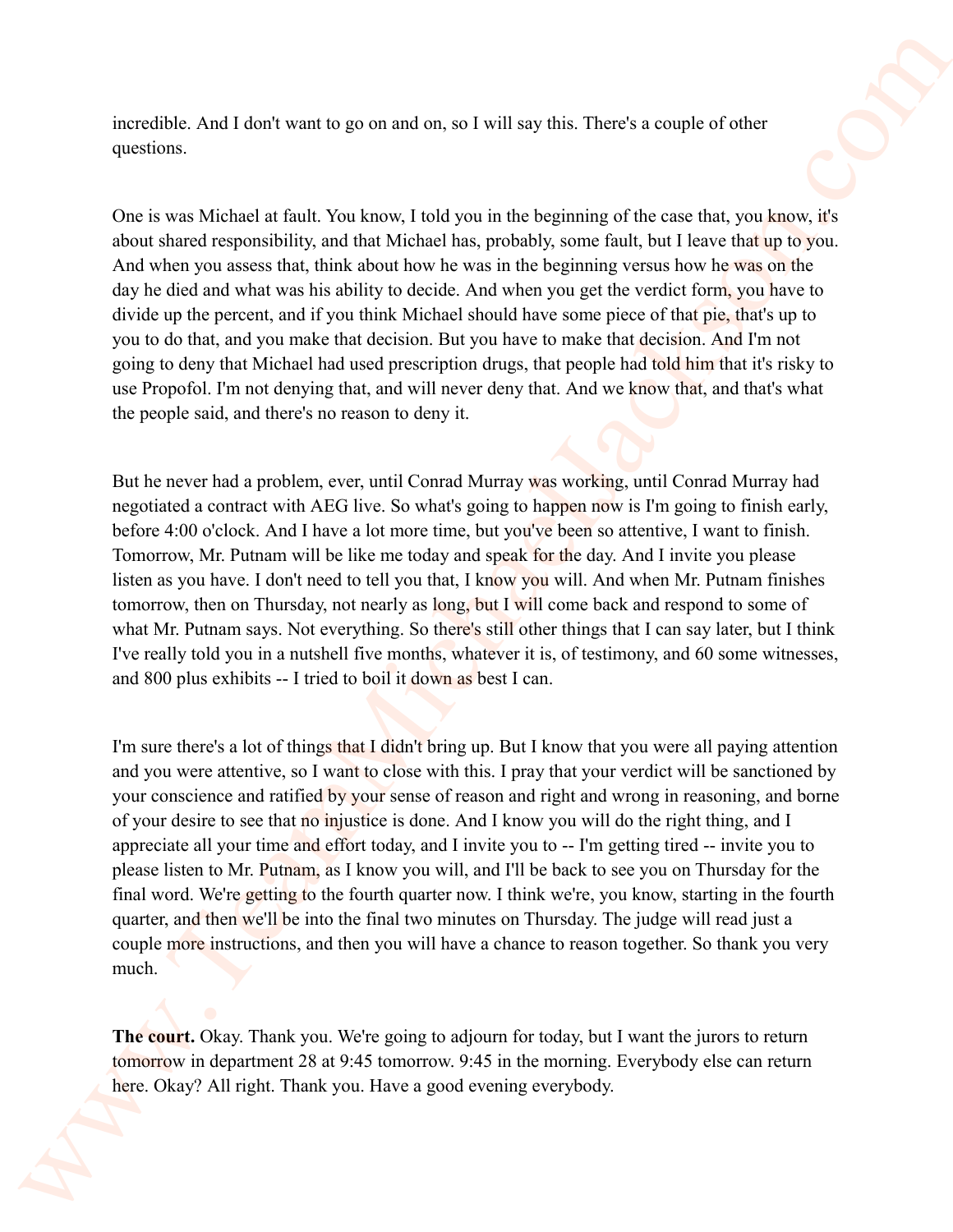## **(the following proceedings were held in open court, outside the presence of the jurors:)**

**The court.** Okay. Mr. Putnam, you wanted to direct the court? Oh, Ms. Bina.

**Ms. Bina.** I'll keep it brief, your honor. I objected once during closing. I just wanted to put a little more on that.

**Mr. Panish.** I can't hear you.

Ms. Bina. I'll try to speak up. My voice is quiet. The issue, your honor, obviously, grief and suffering, mental anguish is not recoverable in California, and it's not proper to argue that a plaintiffs' emotional pain -- and, obviously, a person who suffers a loss suffers great emotional pain; but it's not proper to argue that to the jury in closing argument under the case of Hiser v. Bell, 111 cal.app.4th 640, and Nelson -- Nelson v. County of L.A. 113 cal.app.4th 73. I just wanted to note that for the record because after I made my initial objection, Mr. Panish referred to -- another three or four times to Ms. Jackson's issues and her suicide attempt, and even put up a slide on it. And, you know, that's just -- it's not part of what the jury is supposed to be considering in this case, your honor, and I wanted to put that on the record. (the following proceedings were held in open court, outside the presence of the jurys):<br>
The court Okay, Mr. Patana, you wanted to direct the court? Oh, Mr. Bina,<br>
Mr. Bina, Til keep it brief, your hence I objected ease d

**The court.** Mr. Panish, do you have any response?

**Mr. Boyle.** Your honor, I'll respond. I think Mr. Panish was very clear in his closing argument and to the jury that they should not give any money for grief and sorrow. In fact, he said that repeatedly, and I think he was discussing things in the context of the overall loss and was expressly not asking for any sympathy or any money for grief and sorrow

**Ms. Chang.** Your honor, I thought –

**The court.** That's what I thought I heard, as well.

**Ms. Chang.** I wanted to say for the record that those same cases she cited also state that even though they're not to award for the grief and sorrow, that sometimes the evidence of such grief